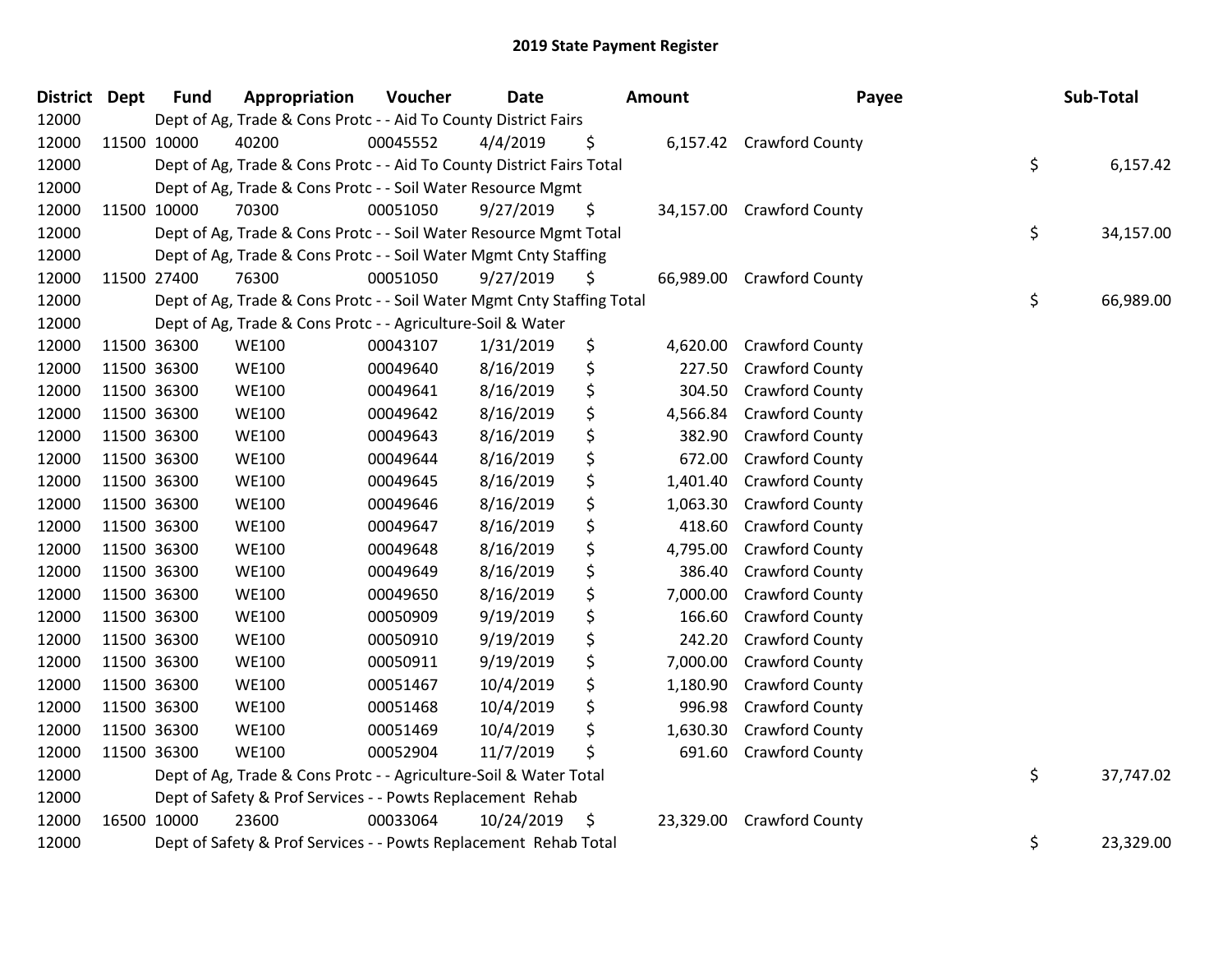| <b>District Dept</b> | <b>Fund</b> | Appropriation                                                      | Voucher  | <b>Date</b> | <b>Amount</b>  | Payee                     | Sub-Total       |
|----------------------|-------------|--------------------------------------------------------------------|----------|-------------|----------------|---------------------------|-----------------|
| 12000                |             | Dept of Natural Resources - - Gen Program Ops-State Funds          |          |             |                |                           |                 |
| 12000                | 37000 21200 | 16100                                                              | 00368667 | 11/20/2019  | \$             | 132.72 Crawford County    |                 |
| 12000                |             | Dept of Natural Resources - - Gen Program Ops-State Funds Total    |          |             |                |                           | \$<br>132.72    |
| 12000                |             | Dept of Natural Resources - - General Program Operations --        |          |             |                |                           |                 |
| 12000                | 37000 21200 | 25400                                                              | 00307001 | 3/27/2019   | \$<br>90.00    | <b>Crawford County</b>    |                 |
| 12000                | 37000 21200 | 25400                                                              | 00307004 | 3/27/2019   | \$<br>120.00   | <b>Crawford County</b>    |                 |
| 12000                | 37000 21200 | 25400                                                              | 00341842 | 7/18/2019   | \$<br>150.00   | Crawford County           |                 |
| 12000                | 37000 21200 | 25400                                                              | 00346246 | 8/12/2019   | \$<br>330.00   | <b>Crawford County</b>    |                 |
| 12000                |             | Dept of Natural Resources - - General Program Operations -- Total  |          |             |                |                           | \$<br>690.00    |
| 12000                |             | Dept of Natural Resources - - Wildlife Damage Claims & Abat        |          |             |                |                           |                 |
| 12000                | 37000 21200 | 55300                                                              | 00288284 | 1/17/2019   | \$<br>508.20   | <b>Crawford County</b>    |                 |
| 12000                |             | Dept of Natural Resources - - Wildlife Damage Claims & Abat Total  |          |             |                |                           | \$<br>508.20    |
| 12000                |             | Dept of Natural Resources - - Resaids - County Cons Aids           |          |             |                |                           |                 |
| 12000                | 37000 21200 | 56300                                                              | 00337863 | 7/8/2019    | \$             | 2,741.00 Crawford County  |                 |
| 12000                | 37000 21200 | 56300                                                              | 00362767 | 10/3/2019   | \$<br>1,451.00 | <b>Crawford County</b>    |                 |
| 12000                |             | Dept of Natural Resources - - Resaids - County Cons Aids Total     |          |             |                |                           | \$<br>4,192.00  |
| 12000                |             | Dept of Natural Resources - - Resaids - Forest CropInd & Mfl       |          |             |                |                           |                 |
| 12000                | 37000 21200 | 56600                                                              | 00359782 | 9/23/2019   | \$             | 19,886.78 Crawford County |                 |
| 12000                |             | Dept of Natural Resources - - Resaids - Forest CropInd & Mfl Total |          |             |                |                           | \$<br>19,886.78 |
| 12000                |             | Dept of Natural Resources - - Ra- Snowmobile Trail Areas           |          |             |                |                           |                 |
| 12000                | 37000 21200 | 57500                                                              | 00365890 | 10/17/2019  | \$             | 17,517.00 Crawford County |                 |
| 12000                | 37000 21200 | 57500                                                              | 00365891 | 10/16/2019  | \$             | 16,134.24 Crawford County |                 |
| 12000                |             | Dept of Natural Resources - - Ra- Snowmobile Trail Areas Total     |          |             |                |                           | \$<br>33,651.24 |
| 12000                |             | Dept of Natural Resources - - Resaids - Pymt In Lieu Tax Fed       |          |             |                |                           |                 |
| 12000                | 37000 21200 | 58400                                                              | 00364658 | 10/15/2019  | \$<br>2,764.00 | <b>Crawford County</b>    |                 |
| 12000                |             | Dept of Natural Resources - - Resaids - Pymt In Lieu Tax Fed Total |          |             |                |                           | \$<br>2,764.00  |
| 12000                |             | Dept of Natural Resources - - GPO-Environmental Fund               |          |             |                |                           |                 |
| 12000                | 37000 27400 | 46100                                                              | 00288448 | 1/4/2019    | \$             | 30.00 Crawford County     |                 |
| 12000                |             | Dept of Natural Resources - - GPO-Environmental Fund Total         |          |             |                |                           | \$<br>30.00     |
| 12000                |             | WI Dept of Transportation - - Eldly&Disa Co/Aid Sf                 |          |             |                |                           |                 |
| 12000                | 39500 21100 | 16800                                                              | 00340211 | 1/9/2019    | \$             | 72,389.00 Crawford County |                 |
| 12000                |             | WI Dept of Transportation - - Eldly&Disa Co/Aid Sf Total           |          |             |                |                           | \$<br>72,389.00 |
| 12000                |             | WI Dept of Transportation - - Hwy Sfty Loc Aid Ffd                 |          |             |                |                           |                 |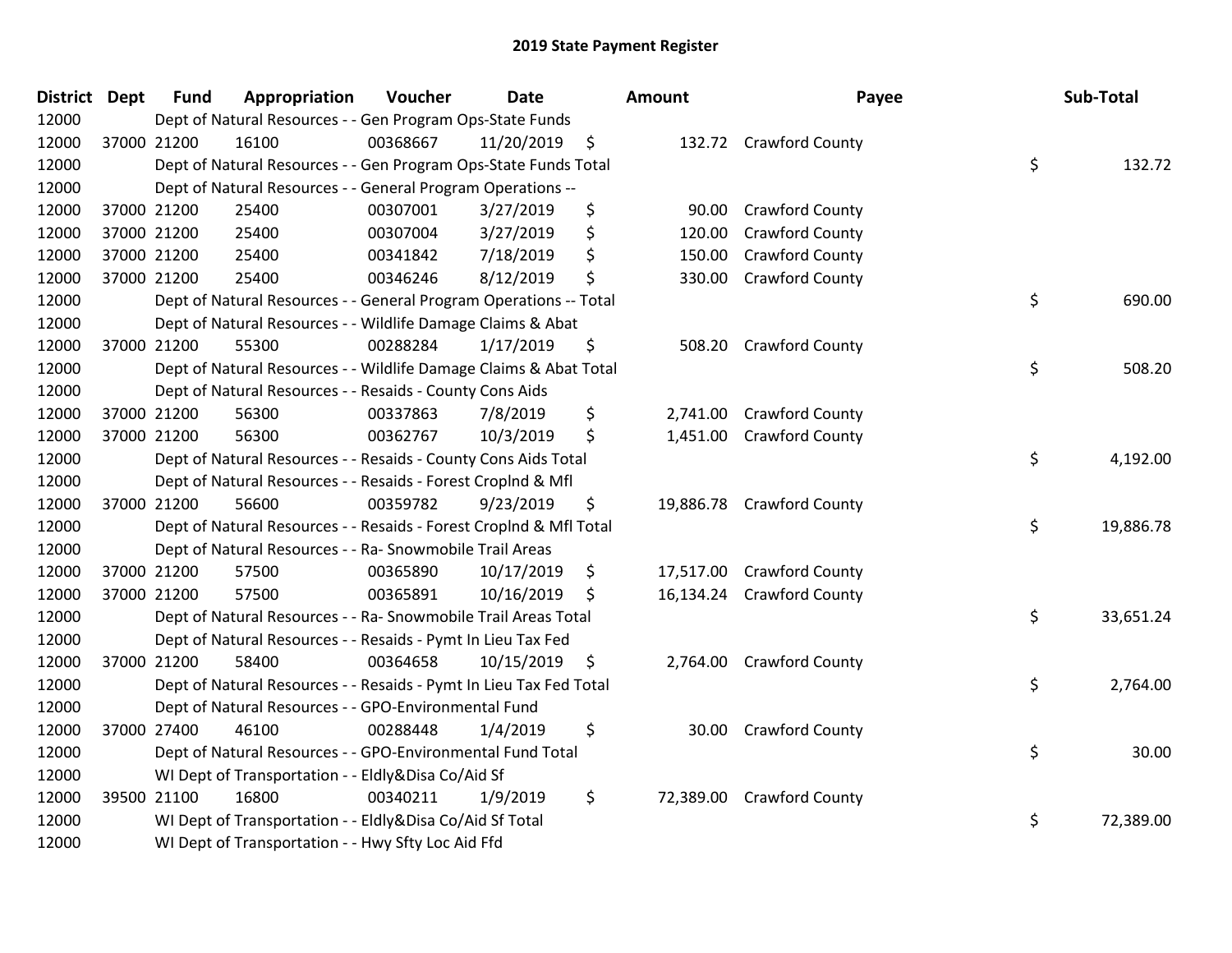| <b>District</b> | <b>Dept</b> | <b>Fund</b> | Appropriation                                            | Voucher  | Date       | <b>Amount</b>    | Payee                  | Sub-Total        |
|-----------------|-------------|-------------|----------------------------------------------------------|----------|------------|------------------|------------------------|------------------|
| 12000           |             | 39500 21100 | 18500                                                    | 00422893 | 8/13/2019  | \$<br>3,210.00   | <b>Crawford County</b> |                  |
| 12000           |             | 39500 21100 | 18500                                                    | 00441220 | 10/4/2019  | \$<br>790.00     | Crawford County        |                  |
| 12000           | 39500 21100 |             | 18500                                                    | 00447918 | 10/11/2019 | \$<br>1,990.00   | Crawford County        |                  |
| 12000           |             |             | WI Dept of Transportation - - Hwy Sfty Loc Aid Ffd Total |          |            |                  |                        | \$<br>5,990.00   |
| 12000           |             |             | WI Dept of Transportation - - Trans Aids To Co.-Sf       |          |            |                  |                        |                  |
| 12000           |             | 39500 21100 | 19000                                                    | 00335784 | 1/7/2019   | \$<br>195,932.45 | Crawford County        |                  |
| 12000           |             | 39500 21100 | 19000                                                    | 00401109 | 7/1/2019   | \$<br>391,864.90 | <b>Crawford County</b> |                  |
| 12000           |             | 39500 21100 | 19000                                                    | 00443927 | 10/7/2019  | \$<br>195,932.47 | Crawford County        |                  |
| 12000           |             |             | WI Dept of Transportation - - Trans Aids To Co.-Sf Total |          |            |                  |                        | \$<br>783,729.82 |
| 12000           |             |             | WI Dept of Transportation - - Loc Rd Imp Prg St Fd       |          |            |                  |                        |                  |
| 12000           |             | 39500 21100 | 27800                                                    | 00465048 | 11/29/2019 | \$<br>3,564.68   | Crawford County        |                  |
| 12000           |             |             | WI Dept of Transportation - - Loc Rd Imp Prg St Fd Total |          |            |                  |                        | \$<br>3,564.68   |
| 12000           |             |             | WI Dept of Transportation - - Hwy Mgmt & Opers Sf        |          |            |                  |                        |                  |
| 12000           |             | 39500 21100 | 36500                                                    | 00357954 | 3/8/2019   | \$<br>289.90     | <b>Crawford County</b> |                  |
| 12000           |             | 39500 21100 | 36500                                                    | 00369432 | 4/19/2019  | \$<br>69.90      | <b>Crawford County</b> |                  |
| 12000           |             | 39500 21100 | 36500                                                    | 00369433 | 4/19/2019  | \$<br>69.90      | Crawford County        |                  |
| 12000           |             | 39500 21100 | 36500                                                    | 00378275 | 5/2/2019   | \$<br>179.90     | Crawford County        |                  |
| 12000           |             | 39500 21100 | 36500                                                    | 00387898 | 5/29/2019  | \$<br>490.52     | Crawford County        |                  |
| 12000           |             | 39500 21100 | 36500                                                    | 00393592 | 6/14/2019  | \$<br>6,825.62   | Crawford County        |                  |
| 12000           |             | 39500 21100 | 36500                                                    | 00439199 | 9/30/2019  | \$<br>99.39      | Crawford County        |                  |
| 12000           | 39500 21100 |             | 36500                                                    | 00458761 | 11/6/2019  | \$<br>2,751.02   | Crawford County        |                  |
| 12000           |             | 39500 21100 | 36500                                                    | 00458774 | 11/6/2019  | \$<br>179.90     | Crawford County        |                  |
| 12000           |             | 39500 21100 | 36500                                                    | 00463637 | 11/20/2019 | \$<br>289.90     | Crawford County        |                  |
| 12000           |             | 39500 21100 | 36500                                                    | 00469956 | 12/12/2019 | \$<br>69.90      | Crawford County        |                  |
| 12000           |             | 39500 21100 | 36500                                                    | 00470008 | 12/12/2019 | \$<br>289.90     | Crawford County        |                  |
| 12000           |             |             | WI Dept of Transportation - - Hwy Mgmt & Opers Sf Total  |          |            |                  |                        | \$<br>11,605.74  |
| 12000           |             |             | WI Dept of Transportation - - Routine Maint Sf           |          |            |                  |                        |                  |
| 12000           |             | 39500 21100 | 36800                                                    | 00355826 | 2/26/2019  | \$<br>94,409.77  | Crawford County        |                  |
| 12000           |             | 39500 21100 | 36800                                                    | 00357954 | 3/8/2019   | \$<br>179,322.55 | Crawford County        |                  |
| 12000           |             | 39500 21100 | 36800                                                    | 00361044 | 3/19/2019  | \$<br>122,586.54 | Crawford County        |                  |
| 12000           |             | 39500 21100 | 36800                                                    | 00369432 | 4/19/2019  | \$<br>148,250.44 | Crawford County        |                  |
| 12000           |             | 39500 21100 | 36800                                                    | 00369433 | 4/19/2019  | \$<br>209,564.24 | Crawford County        |                  |
| 12000           |             | 39500 21100 | 36800                                                    | 00378275 | 5/2/2019   | \$<br>366.24     | <b>Crawford County</b> |                  |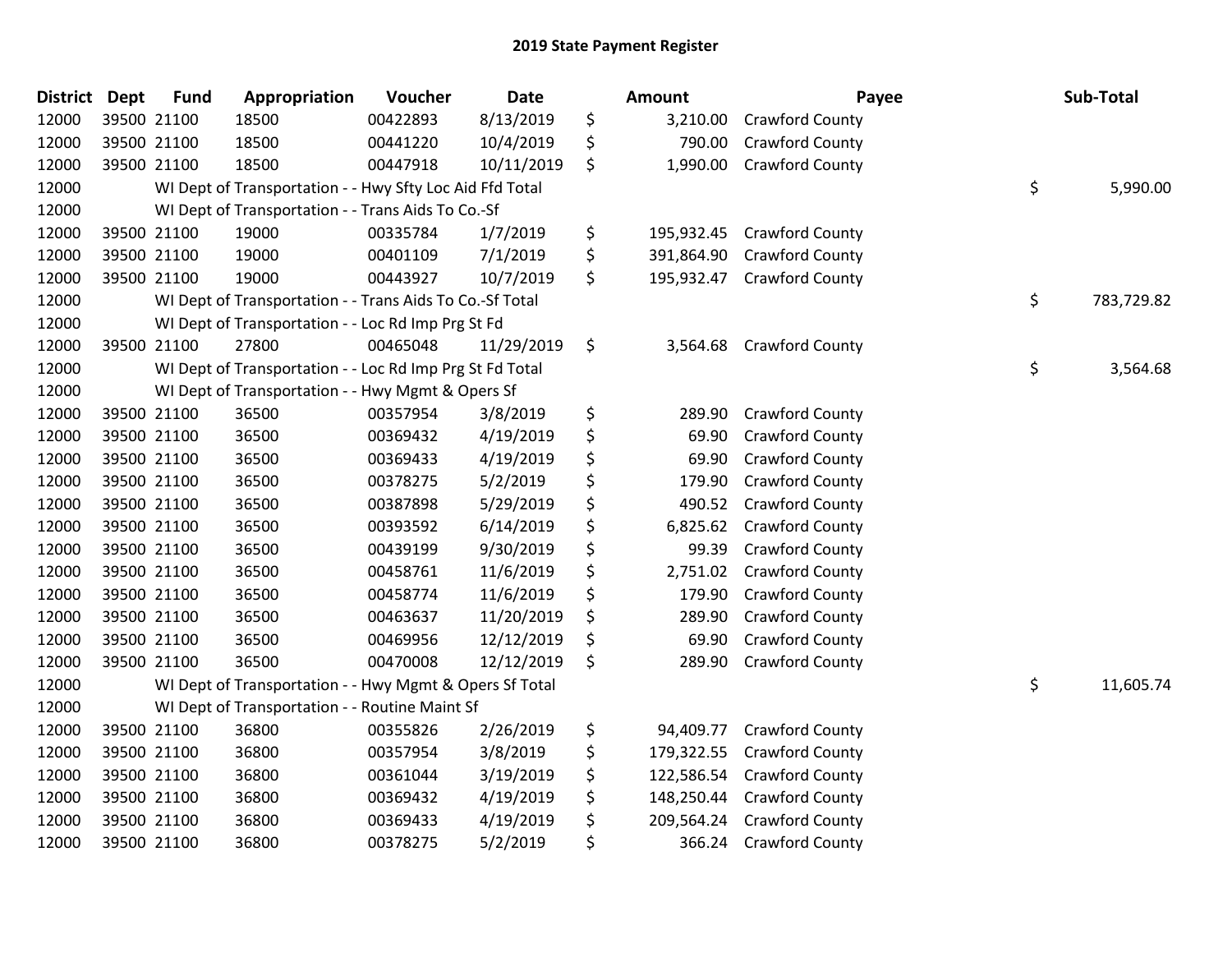| <b>District</b> | <b>Dept</b> | <b>Fund</b> | Appropriation                                                      | Voucher  | <b>Date</b> | <b>Amount</b>    | Payee                  | Sub-Total          |
|-----------------|-------------|-------------|--------------------------------------------------------------------|----------|-------------|------------------|------------------------|--------------------|
| 12000           |             | 39500 21100 | 36800                                                              | 00387898 | 5/29/2019   | \$<br>186,770.32 | Crawford County        |                    |
| 12000           |             | 39500 21100 | 36800                                                              | 00393592 | 6/14/2019   | \$<br>84,142.69  | Crawford County        |                    |
| 12000           |             | 39500 21100 | 36800                                                              | 00438643 | 9/26/2019   | \$<br>13,317.49  | Crawford County        |                    |
| 12000           |             | 39500 21100 | 36800                                                              | 00439199 | 9/30/2019   | \$<br>127,836.71 | Crawford County        |                    |
| 12000           |             | 39500 21100 | 36800                                                              | 00453482 | 10/25/2019  | \$<br>175.24     | Crawford County        |                    |
| 12000           |             | 39500 21100 | 36800                                                              | 00458761 | 11/6/2019   | \$<br>91,595.92  | Crawford County        |                    |
| 12000           |             | 39500 21100 | 36800                                                              | 00458774 | 11/6/2019   | \$<br>114,944.48 | Crawford County        |                    |
| 12000           |             | 39500 21100 | 36800                                                              | 00463637 | 11/20/2019  | \$<br>203,744.81 | Crawford County        |                    |
| 12000           |             | 39500 21100 | 36800                                                              | 00469956 | 12/12/2019  | \$<br>240,433.02 | Crawford County        |                    |
| 12000           | 39500 21100 |             | 36800                                                              | 00470008 | 12/12/2019  | \$<br>161,003.62 | Crawford County        |                    |
| 12000           |             |             | WI Dept of Transportation - - Routine Maint Sf Total               |          |             |                  |                        | \$<br>1,978,464.08 |
| 12000           |             |             | WI Dept of Transportation - - Hwy Mgmt & Opers Lf                  |          |             |                  |                        |                    |
| 12000           |             | 39500 21100 | 37500                                                              | 00369432 | 4/19/2019   | \$<br>798.89     | <b>Crawford County</b> |                    |
| 12000           |             | 39500 21100 | 37500                                                              | 00393592 | 6/14/2019   | \$<br>6,636.33   | <b>Crawford County</b> |                    |
| 12000           |             | 39500 21100 | 37500                                                              | 00439199 | 9/30/2019   | \$<br>29.49      | Crawford County        |                    |
| 12000           |             | 39500 21100 | 37500                                                              | 00458761 | 11/6/2019   | \$<br>2,571.12   | <b>Crawford County</b> |                    |
| 12000           |             |             | WI Dept of Transportation - - Hwy Mgmt & Opers Lf Total            |          |             |                  |                        | \$<br>10,035.82    |
| 12000           |             |             | Department of Corrections - - Services For Drunken Driving O       |          |             |                  |                        |                    |
| 12000           |             | 41000 10000 | 10300                                                              | 00265839 | 2/11/2019   | \$<br>295.00     | Crawford County        |                    |
| 12000           |             |             | Department of Corrections - - Services For Drunken Driving O Total |          |             |                  |                        | \$<br>295.00       |
| 12000           |             |             | Department of Corrections - - Corrections Contracts And Agre       |          |             |                  |                        |                    |
| 12000           |             | 41000 10000 | 11400                                                              | 00257559 | 1/2/2019    | \$<br>5,403.30   | Crawford County        |                    |
| 12000           | 41000 10000 |             | 11400                                                              | 00265452 | 2/11/2019   | \$<br>8,182.14   | <b>Crawford County</b> |                    |
| 12000           | 41000 10000 |             | 11400                                                              | 00271115 | 3/8/2019    | \$<br>7,873.38   | Crawford County        |                    |
| 12000           |             | 41000 10000 | 11400                                                              | 00276787 | 4/3/2019    | \$<br>3,962.42   | Crawford County        |                    |
| 12000           |             | 41000 10000 | 11400                                                              | 00281069 | 4/23/2019   | \$<br>3,190.52   | Crawford County        |                    |
| 12000           | 41000 10000 |             | 11400                                                              | 00289808 | 6/4/2019    | \$<br>6,586.88   | Crawford County        |                    |
| 12000           | 41000 10000 |             | 11400                                                              | 00295615 | 7/2/2019    | \$<br>9,417.18   | Crawford County        |                    |
| 12000           | 41000 10000 |             | 11400                                                              | 00298378 | 7/16/2019   | \$<br>10,292.00  | Crawford County        |                    |
| 12000           |             | 41000 10000 | 11400                                                              | 00304135 | 8/16/2019   | \$<br>7,513.16   | Crawford County        |                    |
| 12000           |             | 41000 10000 | 11400                                                              | 00314139 | 10/3/2019   | \$<br>8,336.52   | Crawford County        |                    |
| 12000           |             | 41000 10000 | 11400                                                              | 00318347 | 10/22/2019  | \$<br>3,293.44   | <b>Crawford County</b> |                    |
| 12000           | 41000 10000 |             | 11400                                                              | 00324280 | 11/20/2019  | \$<br>5,917.90   | <b>Crawford County</b> |                    |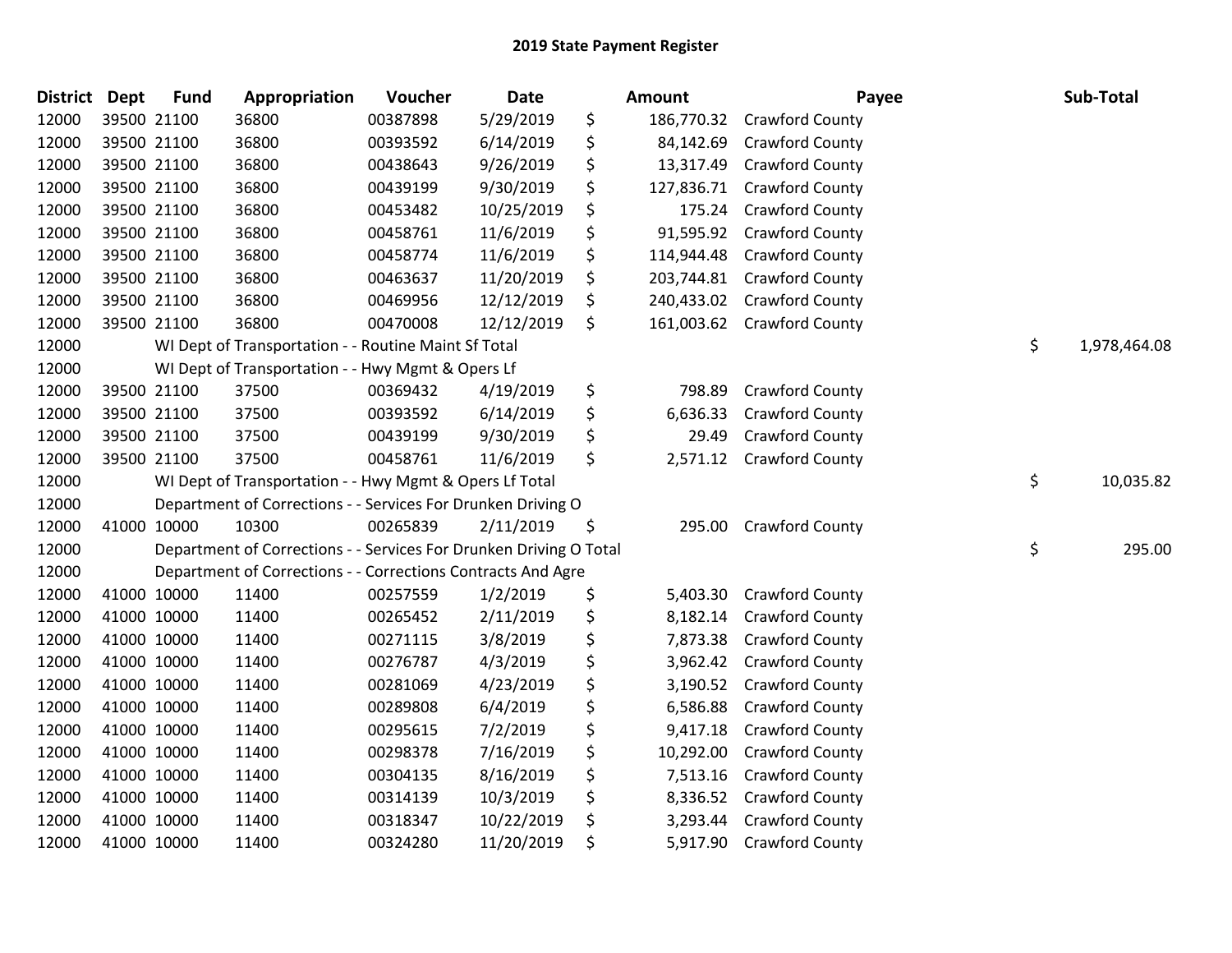| <b>District Dept</b> |             | <b>Fund</b> | Appropriation                                                        | Voucher  | <b>Date</b> | <b>Amount</b>    | Payee                                                                                                         | Sub-Total          |
|----------------------|-------------|-------------|----------------------------------------------------------------------|----------|-------------|------------------|---------------------------------------------------------------------------------------------------------------|--------------------|
| 12000                |             | 41000 10000 | 11400                                                                | 00330674 | 12/20/2019  | \$<br>10,135.98  | <b>Crawford County</b>                                                                                        |                    |
| 12000                |             |             | Department of Corrections - - Corrections Contracts And Agre Total   |          |             |                  |                                                                                                               | \$<br>90,104.82    |
| 12000                |             |             |                                                                      |          |             |                  | Department of Corrections - - Reimbursing Counties For Probation, Extended Supervision And Parole Holds       |                    |
| 12000                |             | 41000 10000 | 11600                                                                | 00320906 | 11/4/2019   | \$               | 4,593.34 Crawford County                                                                                      |                    |
| 12000                |             |             |                                                                      |          |             |                  | Department of Corrections - - Reimbursing Counties For Probation, Extended Supervision And Parole Holds Total | \$<br>4,593.34     |
| 12000                |             |             | Department of Corrections - - Probation, Parole And Extended         |          |             |                  |                                                                                                               |                    |
| 12000                |             | 41000 10000 | 18700                                                                | 00320906 | 11/4/2019   | \$<br>1,926.66   | <b>Crawford County</b>                                                                                        |                    |
| 12000                |             |             | Department of Corrections - - Probation, Parole And Extended Total   |          |             |                  |                                                                                                               | \$<br>1,926.66     |
| 12000                |             |             | Bd on Aging & Long Term Care - - General Program Operations          |          |             |                  |                                                                                                               |                    |
| 12000                |             | 43200 10000 | 10100                                                                | 00002910 | 6/20/2019   | \$<br>42.30      | Crawford County                                                                                               |                    |
| 12000                |             | 43200 10000 | 10100                                                                | 00003010 | 8/16/2019   | \$<br>3.75       | <b>Crawford County</b>                                                                                        |                    |
| 12000                |             |             | Bd on Aging & Long Term Care - - General Program Operations Total    |          |             |                  |                                                                                                               | \$<br>46.05        |
| 12000                |             |             | Bd on Aging & Long Term Care - - Contracts With State Agencies       |          |             |                  |                                                                                                               |                    |
| 12000                |             | 43200 10000 | 13100                                                                | 00002910 | 6/20/2019   | \$<br>239.70     | <b>Crawford County</b>                                                                                        |                    |
| 12000                |             | 43200 10000 | 13100                                                                | 00003010 | 8/16/2019   | \$<br>21.25      | <b>Crawford County</b>                                                                                        |                    |
| 12000                |             |             | Bd on Aging & Long Term Care - - Contracts With State Agencies Total |          |             |                  |                                                                                                               | \$<br>260.95       |
| 12000                |             |             | Department of Health Services - - State/Federal Aids                 |          |             |                  |                                                                                                               |                    |
| 12000                |             | 43500 10000 | 00000                                                                | 90906    | 1/2/2019    | \$<br>111,220.00 | Crawford County                                                                                               |                    |
| 12000                |             | 43500 10000 | 00000                                                                | 90907    | 2/1/2019    | \$<br>147,214.00 | Crawford County                                                                                               |                    |
| 12000                |             | 43500 10000 | 00000                                                                | 90909    | 3/1/2019    | \$<br>200,381.00 | Crawford County                                                                                               |                    |
| 12000                |             | 43500 10000 | 00000                                                                | 90910    | 4/1/2019    | \$<br>142,319.00 | <b>Crawford County</b>                                                                                        |                    |
| 12000                |             | 43500 10000 | 00000                                                                | 90911    | 5/1/2019    | \$<br>155,194.00 | <b>Crawford County</b>                                                                                        |                    |
| 12000                | 43500 10000 |             | 00000                                                                | 90913    | 6/3/2019    | \$<br>36,622.00  | <b>Crawford County</b>                                                                                        |                    |
| 12000                | 43500 10000 |             | 00000                                                                | 92000    | 7/1/2019    | \$<br>272,746.00 | Crawford County                                                                                               |                    |
| 12000                |             | 43500 10000 | 00000                                                                | 92001    | 8/1/2019    | \$<br>276,254.00 | Crawford County                                                                                               |                    |
| 12000                |             | 43500 10000 | 00000                                                                | 92002    | 9/3/2019    | \$<br>125,391.00 | <b>Crawford County</b>                                                                                        |                    |
| 12000                |             | 43500 10000 | 00000                                                                | 92003    | 10/1/2019   | \$<br>133,576.00 | Crawford County                                                                                               |                    |
| 12000                |             | 43500 10000 | 00000                                                                | 92004    | 11/1/2019   | \$<br>294,450.00 | <b>Crawford County</b>                                                                                        |                    |
| 12000                |             | 43500 10000 | 00000                                                                | 92005    | 12/2/2019   | \$<br>165,104.00 | Crawford County                                                                                               |                    |
| 12000                |             |             | Department of Health Services - - State/Federal Aids Total           |          |             |                  |                                                                                                               | \$<br>2,060,471.00 |
| 12000                |             |             | Department of Health Services - - General Program Operations         |          |             |                  |                                                                                                               |                    |
| 12000                |             | 43500 10000 | 40100                                                                | 00291873 | 6/19/2019   | \$<br>1.00       | <b>Crawford County</b>                                                                                        |                    |
| 12000                |             | 43500 10000 | 40100                                                                | 00291874 | 6/19/2019   | \$<br>15.00      | <b>Crawford County</b>                                                                                        |                    |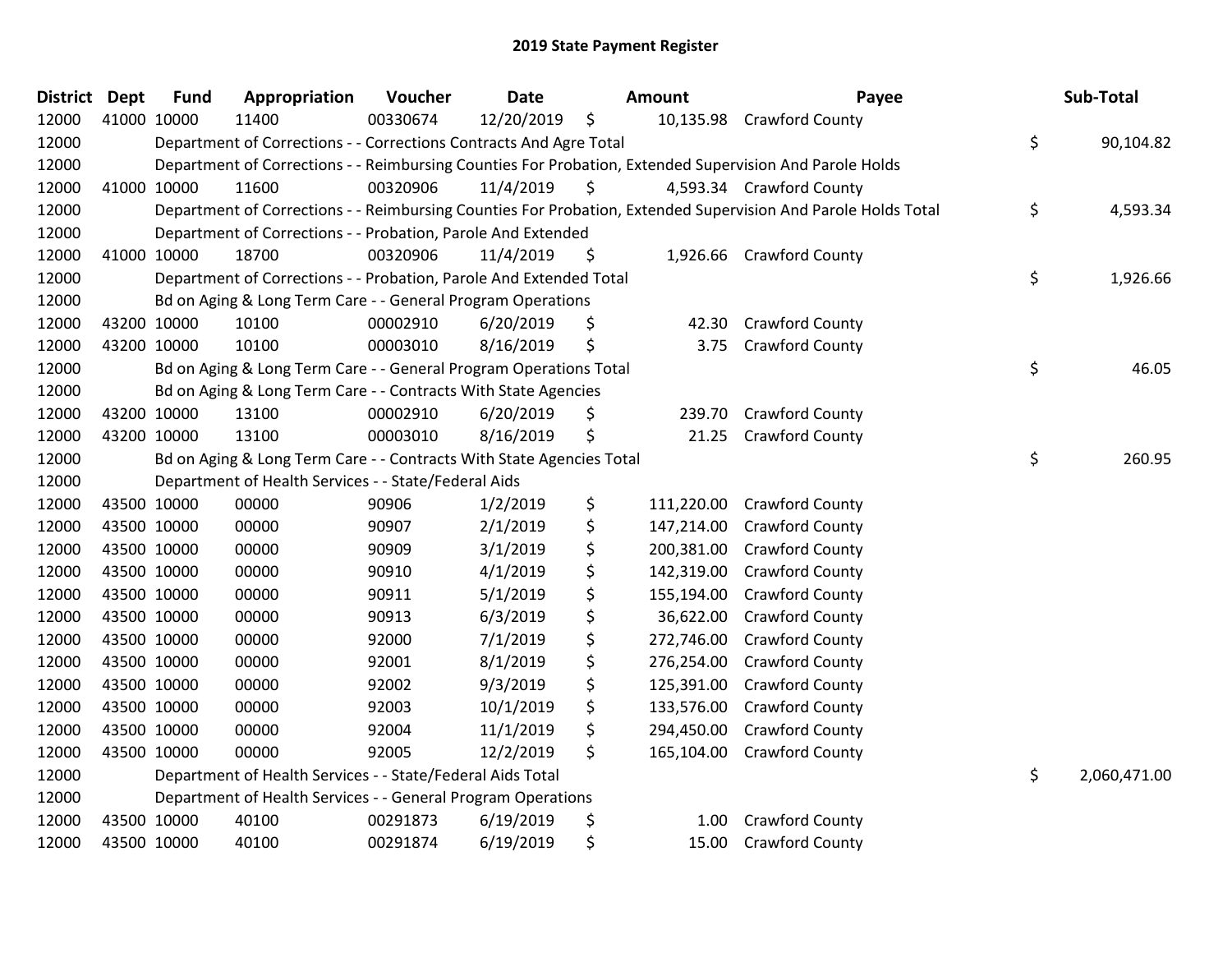| <b>District</b> | <b>Dept</b> | <b>Fund</b> | Appropriation                                                          | Voucher  | <b>Date</b> | Amount          | Payee                  | Sub-Total    |
|-----------------|-------------|-------------|------------------------------------------------------------------------|----------|-------------|-----------------|------------------------|--------------|
| 12000           |             | 43500 10000 | 40100                                                                  | 00305066 | 8/21/2019   | \$<br>1.00      | <b>Crawford County</b> |              |
| 12000           |             | 43500 10000 | 40100                                                                  | 00305067 | 8/21/2019   | \$<br>15.00     | Crawford County        |              |
| 12000           |             | 43500 10000 | 40100                                                                  | 00310805 | 9/18/2019   | \$<br>1.50      | Crawford County        |              |
| 12000           | 43500 10000 |             | 40100                                                                  | 00315780 | 10/9/2019   | \$<br>2.50      | Crawford County        |              |
| 12000           |             | 43500 10000 | 40100                                                                  | 00317498 | 10/16/2019  | \$<br>1.50      | Crawford County        |              |
| 12000           |             | 43500 10000 | 40100                                                                  | 00324177 | 11/13/2019  | \$<br>1.50      | Crawford County        |              |
| 12000           |             | 43500 10000 | 40100                                                                  | 00324179 | 11/13/2019  | \$<br>1.50      | Crawford County        |              |
| 12000           |             |             | Department of Health Services - - General Program Operations Total     |          |             |                 |                        | \$<br>40.50  |
| 12000           |             |             | Department of Health Services - - Medical Assistance State Admin       |          |             |                 |                        |              |
| 12000           |             | 43500 10000 | 44000                                                                  | 00291873 | 6/19/2019   | \$<br>1.00      | Crawford County        |              |
| 12000           |             | 43500 10000 | 44000                                                                  | 00291874 | 6/19/2019   | \$<br>15.00     | Crawford County        |              |
| 12000           |             | 43500 10000 | 44000                                                                  | 00305066 | 8/21/2019   | \$<br>1.00      | Crawford County        |              |
| 12000           |             | 43500 10000 | 44000                                                                  | 00305067 | 8/21/2019   | \$<br>15.00     | Crawford County        |              |
| 12000           |             | 43500 10000 | 44000                                                                  | 00310805 | 9/18/2019   | \$<br>1.50      | <b>Crawford County</b> |              |
| 12000           |             | 43500 10000 | 44000                                                                  | 00315780 | 10/9/2019   | \$<br>2.50      | Crawford County        |              |
| 12000           |             | 43500 10000 | 44000                                                                  | 00317498 | 10/16/2019  | \$<br>1.50      | Crawford County        |              |
| 12000           |             | 43500 10000 | 44000                                                                  | 00324177 | 11/13/2019  | \$<br>1.50      | Crawford County        |              |
| 12000           |             | 43500 10000 | 44000                                                                  | 00324179 | 11/13/2019  | \$<br>1.50      | Crawford County        |              |
| 12000           |             |             | Department of Health Services - - Medical Assistance State Admin Total |          |             |                 |                        | \$<br>40.50  |
| 12000           |             |             | Dept of Children and Families - - Fees For Administrative Servic       |          |             |                 |                        |              |
| 12000           |             | 43700 10000 | 23100                                                                  | 00049840 | 2/5/2019    | \$<br>55.00     | Crawford County        |              |
| 12000           |             | 43700 10000 | 23100                                                                  | 00054459 | 4/30/2019   | \$<br>85.00     | Crawford County        |              |
| 12000           |             | 43700 10000 | 23100                                                                  | 00058382 | 7/26/2019   | \$<br>75.00     | Crawford County        |              |
| 12000           |             | 43700 10000 | 23100                                                                  | 00062272 | 10/31/2019  | \$<br>75.00     | Crawford County        |              |
| 12000           |             |             | Dept of Children and Families - - Fees For Administrative Servic Total |          |             |                 |                        | \$<br>290.00 |
| 12000           |             |             | Dept of Children and Families - - General Aids                         |          |             |                 |                        |              |
| 12000           |             | 43700 10000 | 99000                                                                  | 00048509 | 1/7/2019    | \$<br>19,759.93 | Crawford County        |              |
| 12000           |             | 43700 10000 | 99000                                                                  | 00049396 | 2/1/2019    | \$<br>59,734.51 | Crawford County        |              |
| 12000           |             | 43700 10000 | 99000                                                                  | 00049475 | 2/5/2019    | \$<br>10,378.90 | Crawford County        |              |
| 12000           |             | 43700 10000 | 99000                                                                  | 00049635 | 2/5/2019    | \$<br>294.46    | Crawford County        |              |
| 12000           |             | 43700 10000 | 99000                                                                  | 00049707 | 2/5/2019    | \$<br>11.00     | Crawford County        |              |
| 12000           |             | 43700 10000 | 99000                                                                  | 00050047 | 2/13/2019   | \$<br>111.94    | Crawford County        |              |
| 12000           |             | 43700 10000 | 99000                                                                  | 00050911 | 3/5/2019    | \$<br>83,010.58 | <b>Crawford County</b> |              |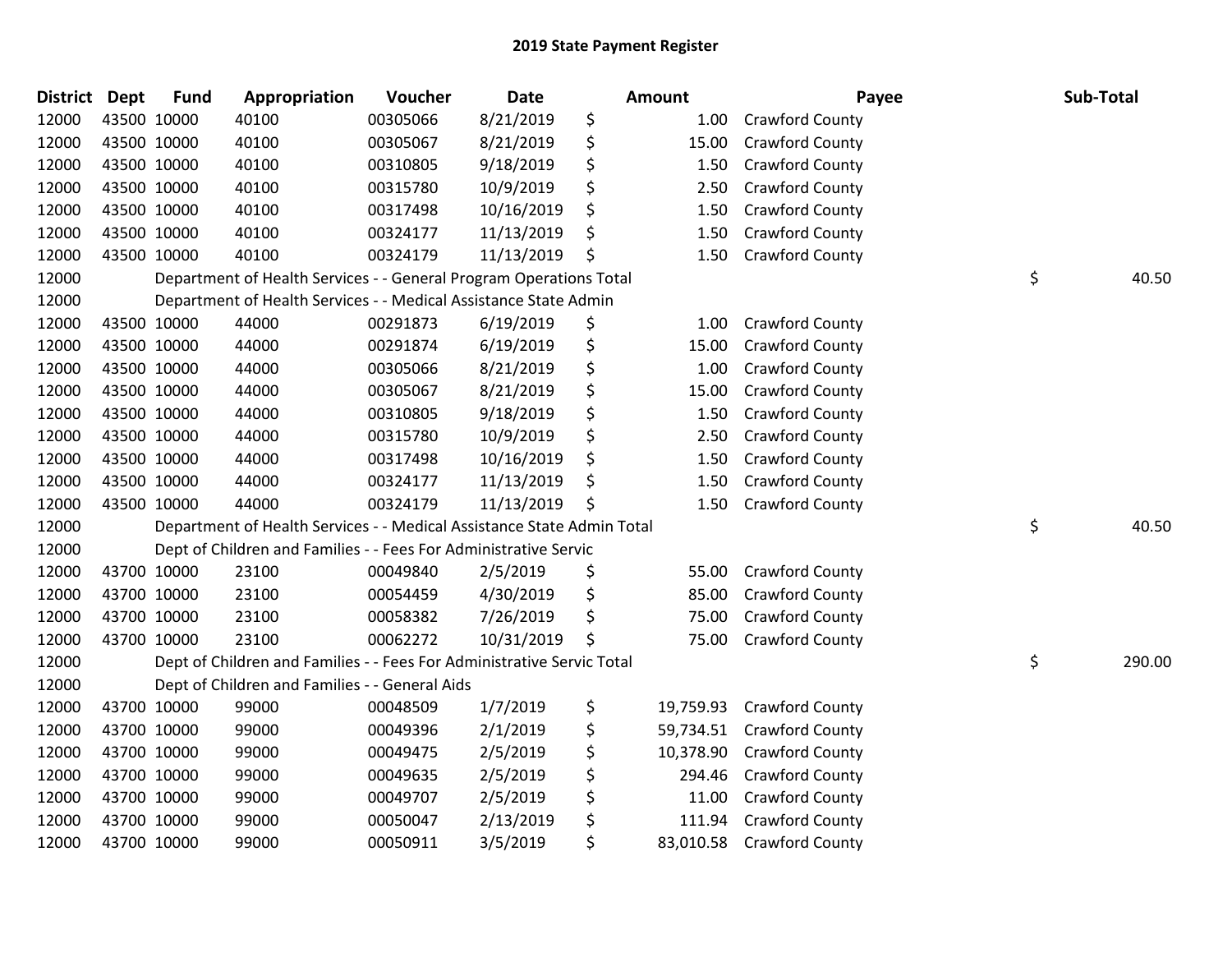| 00052199<br>4/1/2019<br>\$<br>12000<br>43700 10000<br>99000<br>2,281.50<br>Crawford County<br>43700 10000<br>99000<br>\$<br>12000<br>00052848<br>4/5/2019<br>Crawford County<br>93,688.62<br>\$<br>12000<br>43700 10000<br>99000<br>00053981<br>4/30/2019<br>63,062.13<br>Crawford County<br>\$<br>12000<br>43700 10000<br>99000<br>00054650<br>5/6/2019<br>31,081.44<br><b>Crawford County</b><br>\$<br>12000<br>43700 10000<br>99000<br>6/5/2019<br>00056081<br>27,253.61<br><b>Crawford County</b><br>\$<br>12000<br>43700 10000<br>99000<br>00057349<br>7/5/2019<br>14,124.77<br>Crawford County<br>\$<br>12000<br>43700 10000<br>7/30/2019<br>99000<br>00058456<br>49,402.58<br>Crawford County<br>\$<br>12000<br>43700 10000<br>99000<br>00058671<br>8/6/2019<br>10,839.00<br>Crawford County<br>\$<br>12000<br>43700 10000<br>Crawford County<br>99000<br>00058753<br>8/5/2019<br>4,027.22<br>\$<br>43700 10000<br>Crawford County<br>12000<br>99000<br>00059876<br>9/5/2019<br>9,338.01<br>\$<br>12000<br>43700 10000<br>99000<br>00060342<br>9/18/2019<br>392,674.07<br>Crawford County<br>\$<br>43700 10000<br>9/27/2019<br>12000<br>99000<br>00060724<br>1,569.00<br>Crawford County<br>\$<br>43700 10000<br>12000<br>99000<br>00060725<br>9/27/2019<br>294.78<br><b>Crawford County</b><br>\$<br>12000<br>43700 10000<br>99000<br>00061146<br>10/7/2019<br>31,915.07<br>Crawford County<br>\$<br>12000<br>43700 10000<br>99000<br>00061955<br>10/30/2019<br>55,154.67<br>Crawford County<br>\$<br>12000<br>43700 10000<br>99000<br>00062366<br>11/5/2019<br>13,841.21<br>Crawford County<br>\$<br>12000<br>43700 10000<br>99000<br>00062529<br>11/8/2019<br>Crawford County<br>11,295.48<br>\$<br>12000<br>43700 10000<br>99000<br>12/5/2019<br>Crawford County<br>00063539<br>6,153.96<br>\$<br>12000<br>43700 10000<br>99000<br>423.00<br>00063616<br>12/5/2019<br>Crawford County<br>\$<br>12000<br>Dept of Children and Families - - General Aids Total<br>12000<br>Dept of Workforce Development - - Ui Admin Fed<br>\$<br>12000<br>1/3/2019<br>Crawford County<br>44500 10000<br>15100<br>00204023<br>15.00<br>\$<br>12000<br>44500 10000<br>15100<br>2/4/2019<br>20.00<br>Crawford County<br>00208763<br>\$<br>12000<br>44500 10000<br>15100<br>3/4/2019<br>20.00<br>Crawford County<br>00213463<br>\$<br>44500 10000<br>12000<br>15100<br>00218395<br>4/2/2019<br>30.00<br>Crawford County<br>\$<br>44500 10000<br>12000<br>15100<br>00223353<br>5/2/2019<br>10.00<br>Crawford County<br>\$<br>44500 10000<br>12000<br>15100<br>00233325<br>7/2/2019<br>5.00<br>Crawford County<br>\$<br>12000<br>44500 10000<br>8/2/2019<br>15100<br>00238695<br>5.00<br>Crawford County<br>\$<br>12000<br>44500 10000<br>15100<br>00244400<br>9/4/2019<br>5.00<br>Crawford County<br>\$<br>12000<br>44500 10000<br>15100<br>00249237<br>10/2/2019<br>10.00<br>Crawford County<br>\$<br>44500 10000<br>15100<br>00255624<br>11/4/2019<br>Crawford County<br>12000<br>20.00<br>\$<br>12000<br>44500 10000<br>15100<br>00260918<br>12/3/2019<br>3.00<br>Crawford County<br>\$<br>12000<br>44500 10000<br>15100<br>00261185<br>12/3/2019<br>10.00<br>Crawford County | <b>District</b> | <b>Dept</b> | <b>Fund</b> | Appropriation | Voucher | <b>Date</b> | Amount | Payee | Sub-Total  |
|------------------------------------------------------------------------------------------------------------------------------------------------------------------------------------------------------------------------------------------------------------------------------------------------------------------------------------------------------------------------------------------------------------------------------------------------------------------------------------------------------------------------------------------------------------------------------------------------------------------------------------------------------------------------------------------------------------------------------------------------------------------------------------------------------------------------------------------------------------------------------------------------------------------------------------------------------------------------------------------------------------------------------------------------------------------------------------------------------------------------------------------------------------------------------------------------------------------------------------------------------------------------------------------------------------------------------------------------------------------------------------------------------------------------------------------------------------------------------------------------------------------------------------------------------------------------------------------------------------------------------------------------------------------------------------------------------------------------------------------------------------------------------------------------------------------------------------------------------------------------------------------------------------------------------------------------------------------------------------------------------------------------------------------------------------------------------------------------------------------------------------------------------------------------------------------------------------------------------------------------------------------------------------------------------------------------------------------------------------------------------------------------------------------------------------------------------------------------------------------------------------------------------------------------------------------------------------------------------------------------------------------------------------------------------------------------------------------------------------------------------------------------------------------------------------------------------------------------------------------------------------------------------------------------------------------------------------------------------------------------------------------------------------------------------------------------------------------------------------------------------------------------------------------------|-----------------|-------------|-------------|---------------|---------|-------------|--------|-------|------------|
|                                                                                                                                                                                                                                                                                                                                                                                                                                                                                                                                                                                                                                                                                                                                                                                                                                                                                                                                                                                                                                                                                                                                                                                                                                                                                                                                                                                                                                                                                                                                                                                                                                                                                                                                                                                                                                                                                                                                                                                                                                                                                                                                                                                                                                                                                                                                                                                                                                                                                                                                                                                                                                                                                                                                                                                                                                                                                                                                                                                                                                                                                                                                                                        |                 |             |             |               |         |             |        |       |            |
|                                                                                                                                                                                                                                                                                                                                                                                                                                                                                                                                                                                                                                                                                                                                                                                                                                                                                                                                                                                                                                                                                                                                                                                                                                                                                                                                                                                                                                                                                                                                                                                                                                                                                                                                                                                                                                                                                                                                                                                                                                                                                                                                                                                                                                                                                                                                                                                                                                                                                                                                                                                                                                                                                                                                                                                                                                                                                                                                                                                                                                                                                                                                                                        |                 |             |             |               |         |             |        |       |            |
|                                                                                                                                                                                                                                                                                                                                                                                                                                                                                                                                                                                                                                                                                                                                                                                                                                                                                                                                                                                                                                                                                                                                                                                                                                                                                                                                                                                                                                                                                                                                                                                                                                                                                                                                                                                                                                                                                                                                                                                                                                                                                                                                                                                                                                                                                                                                                                                                                                                                                                                                                                                                                                                                                                                                                                                                                                                                                                                                                                                                                                                                                                                                                                        |                 |             |             |               |         |             |        |       |            |
|                                                                                                                                                                                                                                                                                                                                                                                                                                                                                                                                                                                                                                                                                                                                                                                                                                                                                                                                                                                                                                                                                                                                                                                                                                                                                                                                                                                                                                                                                                                                                                                                                                                                                                                                                                                                                                                                                                                                                                                                                                                                                                                                                                                                                                                                                                                                                                                                                                                                                                                                                                                                                                                                                                                                                                                                                                                                                                                                                                                                                                                                                                                                                                        |                 |             |             |               |         |             |        |       |            |
|                                                                                                                                                                                                                                                                                                                                                                                                                                                                                                                                                                                                                                                                                                                                                                                                                                                                                                                                                                                                                                                                                                                                                                                                                                                                                                                                                                                                                                                                                                                                                                                                                                                                                                                                                                                                                                                                                                                                                                                                                                                                                                                                                                                                                                                                                                                                                                                                                                                                                                                                                                                                                                                                                                                                                                                                                                                                                                                                                                                                                                                                                                                                                                        |                 |             |             |               |         |             |        |       |            |
|                                                                                                                                                                                                                                                                                                                                                                                                                                                                                                                                                                                                                                                                                                                                                                                                                                                                                                                                                                                                                                                                                                                                                                                                                                                                                                                                                                                                                                                                                                                                                                                                                                                                                                                                                                                                                                                                                                                                                                                                                                                                                                                                                                                                                                                                                                                                                                                                                                                                                                                                                                                                                                                                                                                                                                                                                                                                                                                                                                                                                                                                                                                                                                        |                 |             |             |               |         |             |        |       |            |
|                                                                                                                                                                                                                                                                                                                                                                                                                                                                                                                                                                                                                                                                                                                                                                                                                                                                                                                                                                                                                                                                                                                                                                                                                                                                                                                                                                                                                                                                                                                                                                                                                                                                                                                                                                                                                                                                                                                                                                                                                                                                                                                                                                                                                                                                                                                                                                                                                                                                                                                                                                                                                                                                                                                                                                                                                                                                                                                                                                                                                                                                                                                                                                        |                 |             |             |               |         |             |        |       |            |
|                                                                                                                                                                                                                                                                                                                                                                                                                                                                                                                                                                                                                                                                                                                                                                                                                                                                                                                                                                                                                                                                                                                                                                                                                                                                                                                                                                                                                                                                                                                                                                                                                                                                                                                                                                                                                                                                                                                                                                                                                                                                                                                                                                                                                                                                                                                                                                                                                                                                                                                                                                                                                                                                                                                                                                                                                                                                                                                                                                                                                                                                                                                                                                        |                 |             |             |               |         |             |        |       |            |
|                                                                                                                                                                                                                                                                                                                                                                                                                                                                                                                                                                                                                                                                                                                                                                                                                                                                                                                                                                                                                                                                                                                                                                                                                                                                                                                                                                                                                                                                                                                                                                                                                                                                                                                                                                                                                                                                                                                                                                                                                                                                                                                                                                                                                                                                                                                                                                                                                                                                                                                                                                                                                                                                                                                                                                                                                                                                                                                                                                                                                                                                                                                                                                        |                 |             |             |               |         |             |        |       |            |
|                                                                                                                                                                                                                                                                                                                                                                                                                                                                                                                                                                                                                                                                                                                                                                                                                                                                                                                                                                                                                                                                                                                                                                                                                                                                                                                                                                                                                                                                                                                                                                                                                                                                                                                                                                                                                                                                                                                                                                                                                                                                                                                                                                                                                                                                                                                                                                                                                                                                                                                                                                                                                                                                                                                                                                                                                                                                                                                                                                                                                                                                                                                                                                        |                 |             |             |               |         |             |        |       |            |
|                                                                                                                                                                                                                                                                                                                                                                                                                                                                                                                                                                                                                                                                                                                                                                                                                                                                                                                                                                                                                                                                                                                                                                                                                                                                                                                                                                                                                                                                                                                                                                                                                                                                                                                                                                                                                                                                                                                                                                                                                                                                                                                                                                                                                                                                                                                                                                                                                                                                                                                                                                                                                                                                                                                                                                                                                                                                                                                                                                                                                                                                                                                                                                        |                 |             |             |               |         |             |        |       |            |
|                                                                                                                                                                                                                                                                                                                                                                                                                                                                                                                                                                                                                                                                                                                                                                                                                                                                                                                                                                                                                                                                                                                                                                                                                                                                                                                                                                                                                                                                                                                                                                                                                                                                                                                                                                                                                                                                                                                                                                                                                                                                                                                                                                                                                                                                                                                                                                                                                                                                                                                                                                                                                                                                                                                                                                                                                                                                                                                                                                                                                                                                                                                                                                        |                 |             |             |               |         |             |        |       |            |
|                                                                                                                                                                                                                                                                                                                                                                                                                                                                                                                                                                                                                                                                                                                                                                                                                                                                                                                                                                                                                                                                                                                                                                                                                                                                                                                                                                                                                                                                                                                                                                                                                                                                                                                                                                                                                                                                                                                                                                                                                                                                                                                                                                                                                                                                                                                                                                                                                                                                                                                                                                                                                                                                                                                                                                                                                                                                                                                                                                                                                                                                                                                                                                        |                 |             |             |               |         |             |        |       |            |
|                                                                                                                                                                                                                                                                                                                                                                                                                                                                                                                                                                                                                                                                                                                                                                                                                                                                                                                                                                                                                                                                                                                                                                                                                                                                                                                                                                                                                                                                                                                                                                                                                                                                                                                                                                                                                                                                                                                                                                                                                                                                                                                                                                                                                                                                                                                                                                                                                                                                                                                                                                                                                                                                                                                                                                                                                                                                                                                                                                                                                                                                                                                                                                        |                 |             |             |               |         |             |        |       |            |
|                                                                                                                                                                                                                                                                                                                                                                                                                                                                                                                                                                                                                                                                                                                                                                                                                                                                                                                                                                                                                                                                                                                                                                                                                                                                                                                                                                                                                                                                                                                                                                                                                                                                                                                                                                                                                                                                                                                                                                                                                                                                                                                                                                                                                                                                                                                                                                                                                                                                                                                                                                                                                                                                                                                                                                                                                                                                                                                                                                                                                                                                                                                                                                        |                 |             |             |               |         |             |        |       |            |
|                                                                                                                                                                                                                                                                                                                                                                                                                                                                                                                                                                                                                                                                                                                                                                                                                                                                                                                                                                                                                                                                                                                                                                                                                                                                                                                                                                                                                                                                                                                                                                                                                                                                                                                                                                                                                                                                                                                                                                                                                                                                                                                                                                                                                                                                                                                                                                                                                                                                                                                                                                                                                                                                                                                                                                                                                                                                                                                                                                                                                                                                                                                                                                        |                 |             |             |               |         |             |        |       |            |
|                                                                                                                                                                                                                                                                                                                                                                                                                                                                                                                                                                                                                                                                                                                                                                                                                                                                                                                                                                                                                                                                                                                                                                                                                                                                                                                                                                                                                                                                                                                                                                                                                                                                                                                                                                                                                                                                                                                                                                                                                                                                                                                                                                                                                                                                                                                                                                                                                                                                                                                                                                                                                                                                                                                                                                                                                                                                                                                                                                                                                                                                                                                                                                        |                 |             |             |               |         |             |        |       |            |
|                                                                                                                                                                                                                                                                                                                                                                                                                                                                                                                                                                                                                                                                                                                                                                                                                                                                                                                                                                                                                                                                                                                                                                                                                                                                                                                                                                                                                                                                                                                                                                                                                                                                                                                                                                                                                                                                                                                                                                                                                                                                                                                                                                                                                                                                                                                                                                                                                                                                                                                                                                                                                                                                                                                                                                                                                                                                                                                                                                                                                                                                                                                                                                        |                 |             |             |               |         |             |        |       |            |
|                                                                                                                                                                                                                                                                                                                                                                                                                                                                                                                                                                                                                                                                                                                                                                                                                                                                                                                                                                                                                                                                                                                                                                                                                                                                                                                                                                                                                                                                                                                                                                                                                                                                                                                                                                                                                                                                                                                                                                                                                                                                                                                                                                                                                                                                                                                                                                                                                                                                                                                                                                                                                                                                                                                                                                                                                                                                                                                                                                                                                                                                                                                                                                        |                 |             |             |               |         |             |        |       |            |
|                                                                                                                                                                                                                                                                                                                                                                                                                                                                                                                                                                                                                                                                                                                                                                                                                                                                                                                                                                                                                                                                                                                                                                                                                                                                                                                                                                                                                                                                                                                                                                                                                                                                                                                                                                                                                                                                                                                                                                                                                                                                                                                                                                                                                                                                                                                                                                                                                                                                                                                                                                                                                                                                                                                                                                                                                                                                                                                                                                                                                                                                                                                                                                        |                 |             |             |               |         |             |        |       | 991,721.44 |
|                                                                                                                                                                                                                                                                                                                                                                                                                                                                                                                                                                                                                                                                                                                                                                                                                                                                                                                                                                                                                                                                                                                                                                                                                                                                                                                                                                                                                                                                                                                                                                                                                                                                                                                                                                                                                                                                                                                                                                                                                                                                                                                                                                                                                                                                                                                                                                                                                                                                                                                                                                                                                                                                                                                                                                                                                                                                                                                                                                                                                                                                                                                                                                        |                 |             |             |               |         |             |        |       |            |
|                                                                                                                                                                                                                                                                                                                                                                                                                                                                                                                                                                                                                                                                                                                                                                                                                                                                                                                                                                                                                                                                                                                                                                                                                                                                                                                                                                                                                                                                                                                                                                                                                                                                                                                                                                                                                                                                                                                                                                                                                                                                                                                                                                                                                                                                                                                                                                                                                                                                                                                                                                                                                                                                                                                                                                                                                                                                                                                                                                                                                                                                                                                                                                        |                 |             |             |               |         |             |        |       |            |
|                                                                                                                                                                                                                                                                                                                                                                                                                                                                                                                                                                                                                                                                                                                                                                                                                                                                                                                                                                                                                                                                                                                                                                                                                                                                                                                                                                                                                                                                                                                                                                                                                                                                                                                                                                                                                                                                                                                                                                                                                                                                                                                                                                                                                                                                                                                                                                                                                                                                                                                                                                                                                                                                                                                                                                                                                                                                                                                                                                                                                                                                                                                                                                        |                 |             |             |               |         |             |        |       |            |
|                                                                                                                                                                                                                                                                                                                                                                                                                                                                                                                                                                                                                                                                                                                                                                                                                                                                                                                                                                                                                                                                                                                                                                                                                                                                                                                                                                                                                                                                                                                                                                                                                                                                                                                                                                                                                                                                                                                                                                                                                                                                                                                                                                                                                                                                                                                                                                                                                                                                                                                                                                                                                                                                                                                                                                                                                                                                                                                                                                                                                                                                                                                                                                        |                 |             |             |               |         |             |        |       |            |
|                                                                                                                                                                                                                                                                                                                                                                                                                                                                                                                                                                                                                                                                                                                                                                                                                                                                                                                                                                                                                                                                                                                                                                                                                                                                                                                                                                                                                                                                                                                                                                                                                                                                                                                                                                                                                                                                                                                                                                                                                                                                                                                                                                                                                                                                                                                                                                                                                                                                                                                                                                                                                                                                                                                                                                                                                                                                                                                                                                                                                                                                                                                                                                        |                 |             |             |               |         |             |        |       |            |
|                                                                                                                                                                                                                                                                                                                                                                                                                                                                                                                                                                                                                                                                                                                                                                                                                                                                                                                                                                                                                                                                                                                                                                                                                                                                                                                                                                                                                                                                                                                                                                                                                                                                                                                                                                                                                                                                                                                                                                                                                                                                                                                                                                                                                                                                                                                                                                                                                                                                                                                                                                                                                                                                                                                                                                                                                                                                                                                                                                                                                                                                                                                                                                        |                 |             |             |               |         |             |        |       |            |
|                                                                                                                                                                                                                                                                                                                                                                                                                                                                                                                                                                                                                                                                                                                                                                                                                                                                                                                                                                                                                                                                                                                                                                                                                                                                                                                                                                                                                                                                                                                                                                                                                                                                                                                                                                                                                                                                                                                                                                                                                                                                                                                                                                                                                                                                                                                                                                                                                                                                                                                                                                                                                                                                                                                                                                                                                                                                                                                                                                                                                                                                                                                                                                        |                 |             |             |               |         |             |        |       |            |
|                                                                                                                                                                                                                                                                                                                                                                                                                                                                                                                                                                                                                                                                                                                                                                                                                                                                                                                                                                                                                                                                                                                                                                                                                                                                                                                                                                                                                                                                                                                                                                                                                                                                                                                                                                                                                                                                                                                                                                                                                                                                                                                                                                                                                                                                                                                                                                                                                                                                                                                                                                                                                                                                                                                                                                                                                                                                                                                                                                                                                                                                                                                                                                        |                 |             |             |               |         |             |        |       |            |
|                                                                                                                                                                                                                                                                                                                                                                                                                                                                                                                                                                                                                                                                                                                                                                                                                                                                                                                                                                                                                                                                                                                                                                                                                                                                                                                                                                                                                                                                                                                                                                                                                                                                                                                                                                                                                                                                                                                                                                                                                                                                                                                                                                                                                                                                                                                                                                                                                                                                                                                                                                                                                                                                                                                                                                                                                                                                                                                                                                                                                                                                                                                                                                        |                 |             |             |               |         |             |        |       |            |
|                                                                                                                                                                                                                                                                                                                                                                                                                                                                                                                                                                                                                                                                                                                                                                                                                                                                                                                                                                                                                                                                                                                                                                                                                                                                                                                                                                                                                                                                                                                                                                                                                                                                                                                                                                                                                                                                                                                                                                                                                                                                                                                                                                                                                                                                                                                                                                                                                                                                                                                                                                                                                                                                                                                                                                                                                                                                                                                                                                                                                                                                                                                                                                        |                 |             |             |               |         |             |        |       |            |
|                                                                                                                                                                                                                                                                                                                                                                                                                                                                                                                                                                                                                                                                                                                                                                                                                                                                                                                                                                                                                                                                                                                                                                                                                                                                                                                                                                                                                                                                                                                                                                                                                                                                                                                                                                                                                                                                                                                                                                                                                                                                                                                                                                                                                                                                                                                                                                                                                                                                                                                                                                                                                                                                                                                                                                                                                                                                                                                                                                                                                                                                                                                                                                        |                 |             |             |               |         |             |        |       |            |
|                                                                                                                                                                                                                                                                                                                                                                                                                                                                                                                                                                                                                                                                                                                                                                                                                                                                                                                                                                                                                                                                                                                                                                                                                                                                                                                                                                                                                                                                                                                                                                                                                                                                                                                                                                                                                                                                                                                                                                                                                                                                                                                                                                                                                                                                                                                                                                                                                                                                                                                                                                                                                                                                                                                                                                                                                                                                                                                                                                                                                                                                                                                                                                        |                 |             |             |               |         |             |        |       |            |
|                                                                                                                                                                                                                                                                                                                                                                                                                                                                                                                                                                                                                                                                                                                                                                                                                                                                                                                                                                                                                                                                                                                                                                                                                                                                                                                                                                                                                                                                                                                                                                                                                                                                                                                                                                                                                                                                                                                                                                                                                                                                                                                                                                                                                                                                                                                                                                                                                                                                                                                                                                                                                                                                                                                                                                                                                                                                                                                                                                                                                                                                                                                                                                        |                 |             |             |               |         |             |        |       |            |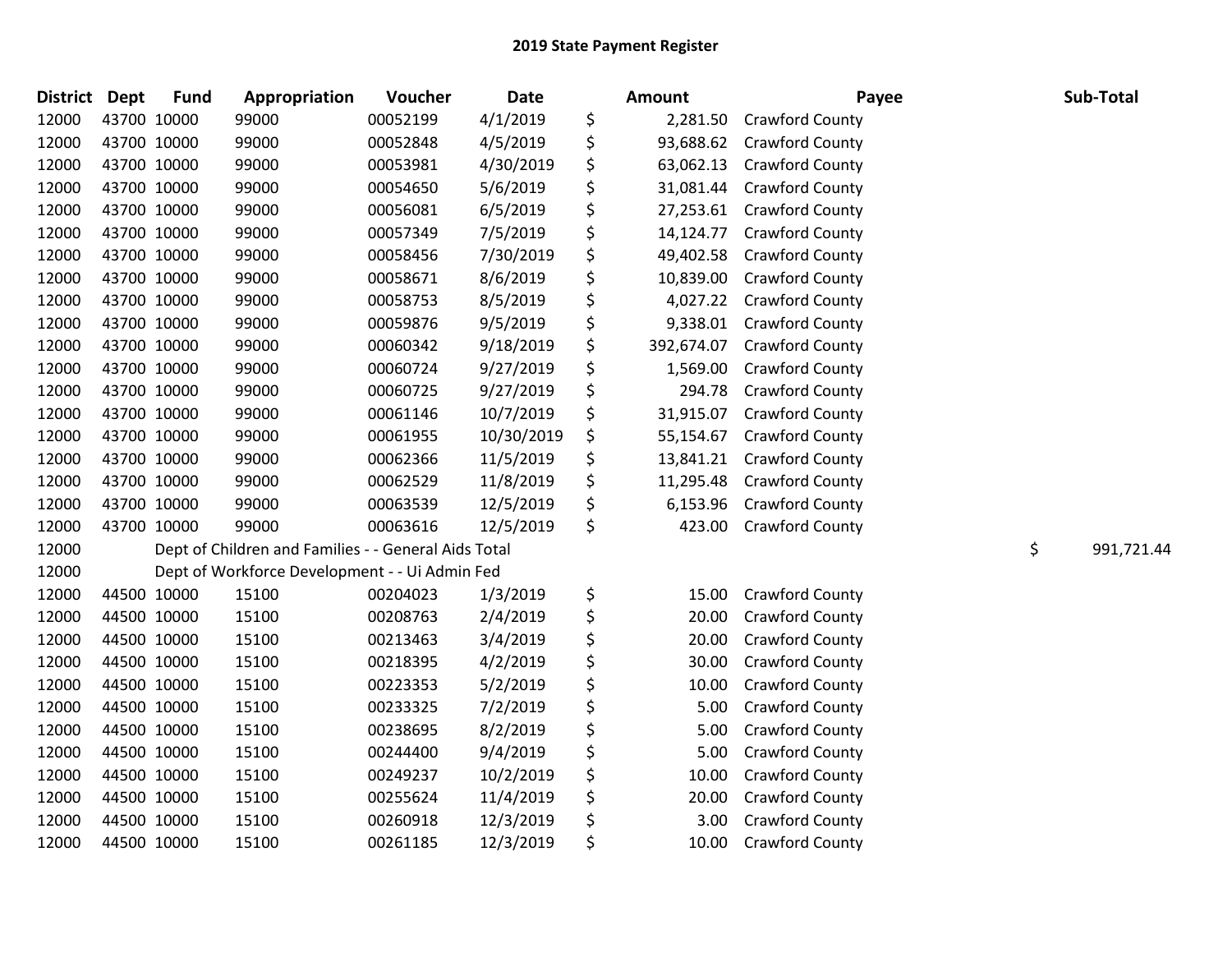| <b>District Dept</b> |             | <b>Fund</b> | Appropriation                                                         | Voucher  | <b>Date</b> | Amount         | Payee                  | Sub-Total      |
|----------------------|-------------|-------------|-----------------------------------------------------------------------|----------|-------------|----------------|------------------------|----------------|
| 12000                |             |             | Dept of Workforce Development - - Ui Admin Fed Total                  |          |             |                |                        | \$<br>153.00   |
| 12000                |             |             | Dept of Workforce Development - - Title Ib Aids State GPR             |          |             |                |                        |                |
| 12000                | 44500 10000 |             | 50900                                                                 | 00216164 | 3/27/2019   | \$<br>3.19     | Crawford County        |                |
| 12000                | 44500 10000 |             | 50900                                                                 | 00227689 | 5/29/2019   | \$<br>3.19     | Crawford County        |                |
| 12000                | 44500 10000 |             | 50900                                                                 | 00236259 | 7/22/2019   | \$<br>3.19     | Crawford County        |                |
| 12000                | 44500 10000 |             | 50900                                                                 | 00242190 | 9/3/2019    | \$<br>3.19     | Crawford County        |                |
| 12000                |             |             | Dept of Workforce Development - - Title Ib Aids State GPR Total       |          |             |                |                        | \$<br>12.76    |
| 12000                |             |             | Dept of Workforce Development - - Title Ib Aids Federal Prf           |          |             |                |                        |                |
| 12000                | 44500 10000 |             | 54400                                                                 | 00216164 | 3/27/2019   | \$<br>11.81    | Crawford County        |                |
| 12000                | 44500 10000 |             | 54400                                                                 | 00227689 | 5/29/2019   | \$<br>11.81    | Crawford County        |                |
| 12000                | 44500 10000 |             | 54400                                                                 | 00236259 | 7/22/2019   | \$<br>11.81    | Crawford County        |                |
| 12000                | 44500 10000 |             | 54400                                                                 | 00242190 | 9/3/2019    | \$<br>11.81    | Crawford County        |                |
| 12000                |             |             | Dept of Workforce Development - - Title Ib Aids Federal Prf Total     |          |             |                |                        | \$<br>47.24    |
| 12000                |             |             | Dept of Workforce Development - - Wc Ops Uninsured Emplyr Admin       |          |             |                |                        |                |
| 12000                | 44500 22700 |             | 17700                                                                 | 00213639 | 3/5/2019    | \$<br>5.00     | Crawford County        |                |
| 12000                |             | 44500 22700 | 17700                                                                 | 00213640 | 3/5/2019    | \$<br>10.00    | Crawford County        |                |
| 12000                |             |             | Dept of Workforce Development - - Wc Ops Uninsured Emplyr Admin Total |          |             |                |                        | \$<br>15.00    |
| 12000                |             |             | Department of Justice - - Crime Laboratories, Dna                     |          |             |                |                        |                |
| 12000                | 45500 10000 |             | 22100                                                                 | 00068527 | 7/19/2019   | \$<br>940.00   | <b>Crawford County</b> |                |
| 12000                |             |             | Department of Justice - - Crime Laboratories, Dna Total               |          |             |                |                        | \$<br>940.00   |
| 12000                |             |             | Department of Justice - - Law Enforcement Train, Local                |          |             |                |                        |                |
| 12000                | 45500 10000 |             | 23100                                                                 | 00072517 | 10/9/2019   | \$<br>4,960.00 | <b>Crawford County</b> |                |
| 12000                |             |             | Department of Justice - - Law Enforcement Train, Local Total          |          |             |                |                        | \$<br>4,960.00 |
| 12000                |             |             | Department of Justice - - Federal Aid, Local Assistance               |          |             |                |                        |                |
| 12000                | 45500 10000 |             | 25100                                                                 | 00062347 | 3/26/2019   | \$<br>507.22   | Crawford County        |                |
| 12000                | 45500 10000 |             | 25100                                                                 | 00063635 | 4/26/2019   | \$<br>72.46    | Crawford County        |                |
| 12000                | 45500 10000 |             | 25100                                                                 | 00069809 | 8/9/2019    | \$<br>3,475.16 | Crawford County        |                |
| 12000                | 45500 10000 |             | 25100                                                                 | 00070710 | 9/4/2019    | \$<br>688.37   | Crawford County        |                |
| 12000                | 45500 10000 |             | 25100                                                                 | 00071366 | 9/17/2019   | \$<br>369.63   | Crawford County        |                |
| 12000                | 45500 10000 |             | 25100                                                                 | 00075977 | 12/16/2019  | \$<br>217.38   | Crawford County        |                |
| 12000                | 45500 10000 |             | 25100                                                                 | 00075991 | 12/10/2019  | \$<br>380.42   | Crawford County        |                |
| 12000                |             | 45500 10000 | 25100                                                                 | 00076597 | 12/23/2019  | \$<br>4,762.22 | Crawford County        |                |
| 12000                | 45500 10000 |             | 25100                                                                 | 00077465 | 12/26/2019  | \$<br>72.46    | <b>Crawford County</b> |                |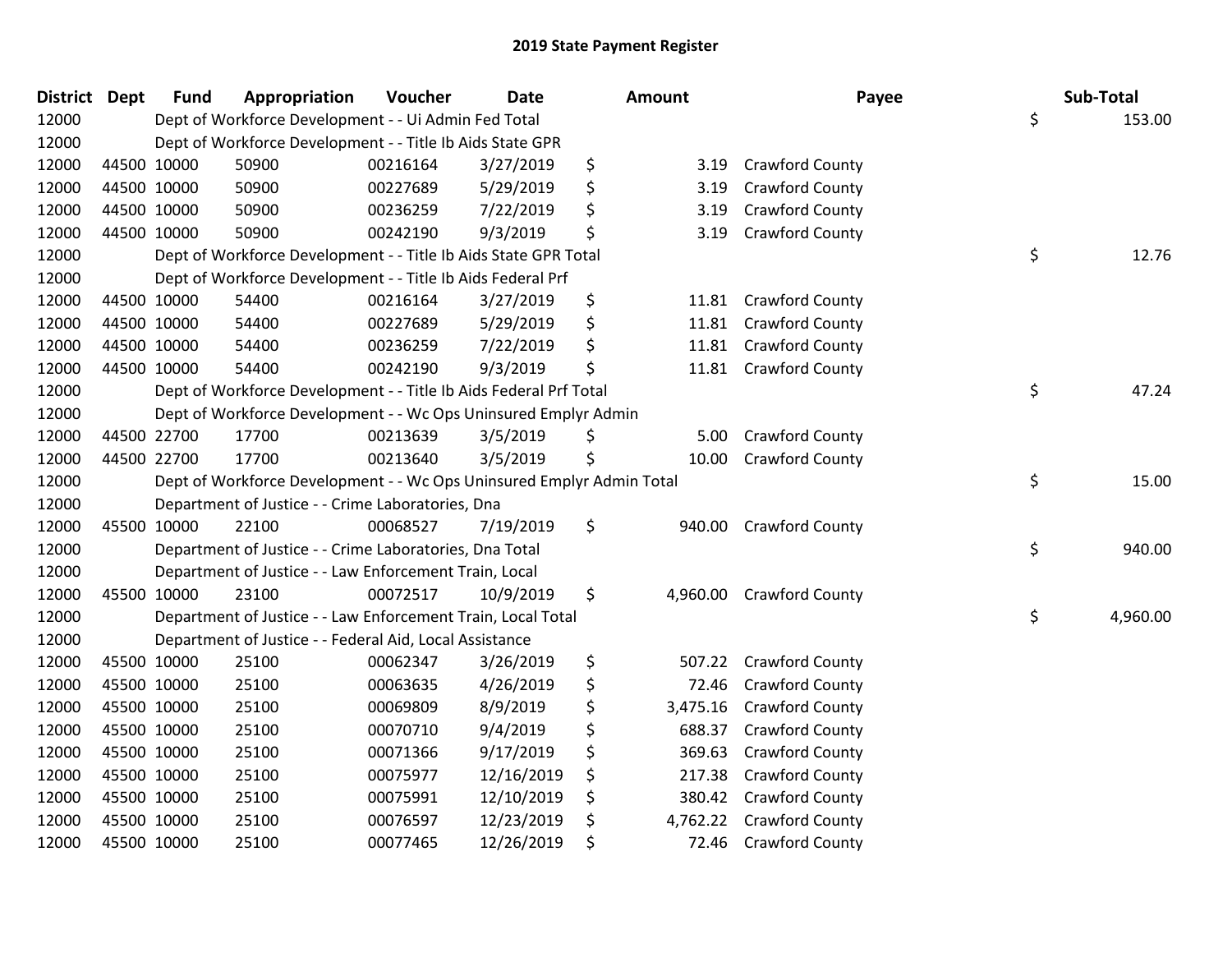| District Dept |             | <b>Fund</b> | Appropriation                                                         | Voucher  | <b>Date</b> |    | Amount    | Payee                     | Sub-Total        |
|---------------|-------------|-------------|-----------------------------------------------------------------------|----------|-------------|----|-----------|---------------------------|------------------|
| 12000         |             |             | Department of Justice - - Federal Aid, Local Assistance Total         |          |             |    |           |                           | \$<br>10,545.32  |
| 12000         |             |             | Department of Justice - - Alt Prosecution Alcohol Drugs               |          |             |    |           |                           |                  |
| 12000         |             | 45500 10000 | 27100                                                                 | 00061484 | 3/18/2019   | \$ | 4,340.89  | <b>Crawford County</b>    |                  |
| 12000         | 45500 10000 |             | 27100                                                                 | 00064904 | 5/15/2019   | \$ | 27,791.64 | Crawford County           |                  |
| 12000         |             | 45500 10000 | 27100                                                                 | 00069232 | 8/5/2019    | \$ | 5,238.36  | <b>Crawford County</b>    |                  |
| 12000         |             |             | Department of Justice - - Alt Prosecution Alcohol Drugs Total         |          |             |    |           |                           | \$<br>37,370.89  |
| 12000         |             |             | Department of Justice - - Internet Crimes Against Childr              |          |             |    |           |                           |                  |
| 12000         |             | 45500 10000 | 28400                                                                 | 00071020 | 9/5/2019    | \$ | 107.00    | <b>Crawford County</b>    |                  |
| 12000         |             |             | Department of Justice - - Internet Crimes Against Childr Total        |          |             |    |           |                           | \$<br>107.00     |
| 12000         |             |             | Department of Justice - - Alternatives To Incarceration               |          |             |    |           |                           |                  |
| 12000         |             | 45500 10000 | 28700                                                                 | 00061484 | 3/18/2019   | \$ | 50,469.14 | <b>Crawford County</b>    |                  |
| 12000         |             | 45500 10000 | 28700                                                                 | 00069232 | 8/5/2019    | \$ | 27,886.22 | <b>Crawford County</b>    |                  |
| 12000         | 45500 10000 |             | 28700                                                                 | 00075719 | 12/2/2019   | \$ |           | 29,755.81 Crawford County |                  |
| 12000         |             |             | Department of Justice - - Alternatives To Incarceration Total         |          |             |    |           |                           | \$<br>108,111.17 |
| 12000         |             |             | Department of Justice - - Crime Victim Witness Assist                 |          |             |    |           |                           |                  |
| 12000         |             | 45500 10000 | 53200                                                                 | 00068311 | 7/17/2019   | \$ |           | 14,984.61 Crawford County |                  |
| 12000         |             |             | Department of Justice - - Crime Victim Witness Assist Total           |          |             |    |           |                           | \$<br>14,984.61  |
| 12000         |             |             | Department of Justice - - County Reimb Victim-Witness                 |          |             |    |           |                           |                  |
| 12000         |             | 45500 10000 | 53900                                                                 | 00060552 | 2/27/2019   | \$ |           | 15,195.71 Crawford County |                  |
| 12000         |             |             | Department of Justice - - County Reimb Victim-Witness Total           |          |             |    |           |                           | \$<br>15,195.71  |
| 12000         |             |             | Department of Justice - - Federal Aid, Victim Assistance              |          |             |    |           |                           |                  |
| 12000         |             | 45500 10000 | 54200                                                                 | 00075232 | 11/26/2019  | \$ |           | 1,442.00 Crawford County  |                  |
| 12000         |             |             | Department of Justice - - Federal Aid, Victim Assistance Total        |          |             |    |           |                           | \$<br>1,442.00   |
| 12000         |             |             | Department of Military Affairs - - Disaster Recovery Aid              |          |             |    |           |                           |                  |
| 12000         |             | 46500 10000 | 30500                                                                 | 00057879 | 3/18/2019   | \$ | 395.31    | Crawford County           |                  |
| 12000         |             | 46500 10000 | 30500                                                                 | 00060231 | 5/8/2019    | \$ | 11,953.74 | Crawford County           |                  |
| 12000         |             | 46500 10000 | 30500                                                                 | 00061824 | 6/6/2019    | \$ | 3,739.46  | Crawford County           |                  |
| 12000         |             | 46500 10000 | 30500                                                                 | 00070390 | 12/9/2019   | \$ | 7,601.39  | <b>Crawford County</b>    |                  |
| 12000         |             |             | Department of Military Affairs - - Disaster Recovery Aid Total        |          |             |    |           |                           | \$<br>23,689.90  |
| 12000         |             |             | Department of Military Affairs - - Emergency Response Equipment       |          |             |    |           |                           |                  |
| 12000         |             | 46500 10000 | 30800                                                                 | 00056101 | 2/7/2019    | \$ | 8,077.05  | <b>Crawford County</b>    |                  |
| 12000         |             | 46500 10000 | 30800                                                                 | 00059124 | 4/18/2019   | Ś  | 1,250.47  | <b>Crawford County</b>    |                  |
| 12000         |             |             | Department of Military Affairs - - Emergency Response Equipment Total |          |             |    |           |                           | \$<br>9,327.52   |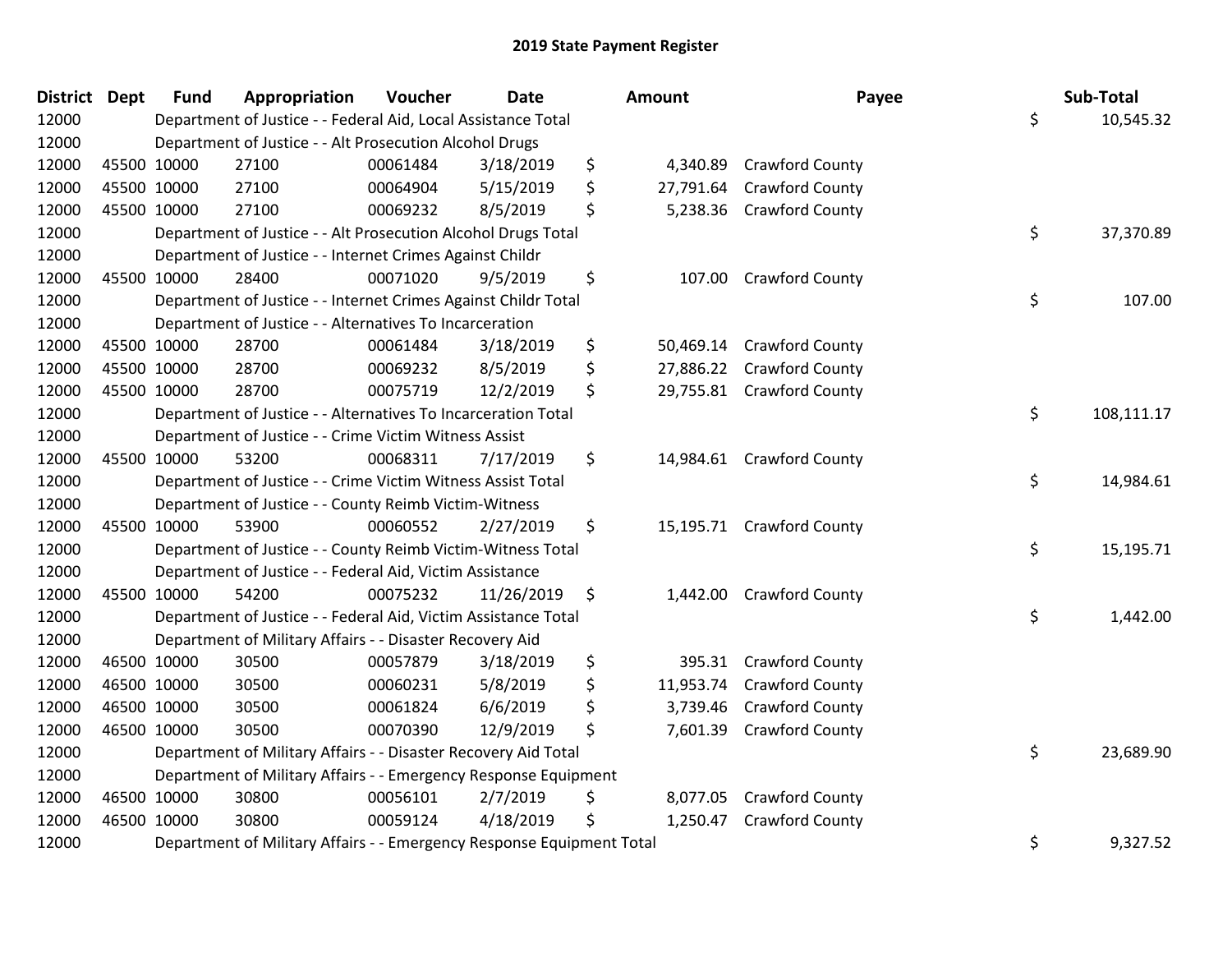| District Dept | <b>Fund</b> | Appropriation                                                          | Voucher  | <b>Date</b> | Amount          | Payee                    | Sub-Total        |
|---------------|-------------|------------------------------------------------------------------------|----------|-------------|-----------------|--------------------------|------------------|
| 12000         |             | Department of Military Affairs - - Local Emer Planning Grants          |          |             |                 |                          |                  |
| 12000         | 46500 10000 | 33700                                                                  | 00056193 | 2/11/2019   | \$<br>3,290.08  | <b>Crawford County</b>   |                  |
| 12000         |             | Department of Military Affairs - - Local Emer Planning Grants Total    |          |             |                 |                          | \$<br>3,290.08   |
| 12000         |             | Department of Military Affairs - - Federal Aid, Local Assistance       |          |             |                 |                          |                  |
| 12000         | 46500 10000 | 34200                                                                  | 00056184 | 2/11/2019   | \$<br>13,758.92 | <b>Crawford County</b>   |                  |
| 12000         | 46500 10000 | 34200                                                                  | 00057879 | 3/18/2019   | \$<br>2,371.88  | Crawford County          |                  |
| 12000         | 46500 10000 | 34200                                                                  | 00058898 | 4/8/2019    | \$<br>71,722.45 | <b>Crawford County</b>   |                  |
| 12000         | 46500 10000 | 34200                                                                  | 00061824 | 6/6/2019    | \$<br>22,436.77 | <b>Crawford County</b>   |                  |
| 12000         | 46500 10000 | 34200                                                                  | 00066709 | 9/16/2019   | \$<br>3,512.50  | Crawford County          |                  |
| 12000         | 46500 10000 | 34200                                                                  | 00070390 | 12/9/2019   | \$<br>45,608.33 | Crawford County          |                  |
| 12000         | 46500 10000 | 34200                                                                  | 00071261 | 12/27/2019  | \$<br>27,445.14 | Crawford County          |                  |
| 12000         |             | Department of Military Affairs - - Federal Aid, Local Assistance Total |          |             |                 |                          | \$<br>186,855.99 |
| 12000         |             | Department of Veterans Affairs - - Grants To Counties                  |          |             |                 |                          |                  |
| 12000         | 48500 15200 | 12700                                                                  | 00060674 | 2/22/2019   | \$<br>850.00    | <b>Crawford County</b>   |                  |
| 12000         |             | Department of Veterans Affairs - - Grants To Counties Total            |          |             |                 |                          | \$<br>850.00     |
| 12000         |             | Department of Veterans Affairs - - County Grants                       |          |             |                 |                          |                  |
| 12000         | 48500 58200 | 26700                                                                  | 00060674 | 2/22/2019   | \$<br>3,825.00  | Crawford County          |                  |
| 12000         |             | Department of Veterans Affairs - - County Grants Total                 |          |             |                 |                          | \$<br>3,825.00   |
| 12000         |             | Department of Veterans Affairs - - Veterans Transportation Grant       |          |             |                 |                          |                  |
| 12000         | 48500 58200 | 28000                                                                  | 00074087 | 12/10/2019  | \$<br>2,974.87  | Crawford County          |                  |
| 12000         |             | Department of Veterans Affairs - - Veterans Transportation Grant Total |          |             |                 |                          | \$<br>2,974.87   |
| 12000         |             | Department of Veterans Affairs - - County Grants                       |          |             |                 |                          |                  |
| 12000         | 48500 58300 | 37000                                                                  | 00060674 | 2/22/2019   | \$              | 3,825.00 Crawford County |                  |
| 12000         |             | Department of Veterans Affairs - - County Grants Total                 |          |             |                 |                          | \$<br>3,825.00   |
| 12000         |             | Department of Administration - - Federal Aid, Local Assistance         |          |             |                 |                          |                  |
| 12000         | 50500 10000 | 15500                                                                  | 00095303 | 1/14/2019   | \$<br>4,787.29  | Crawford County          |                  |
| 12000         | 50500 10000 | 15500                                                                  | 00096039 | 1/28/2019   | \$<br>4,450.60  | Crawford County          |                  |
| 12000         | 50500 10000 | 15500                                                                  | 00098078 | 2/28/2019   | \$<br>644.03    | <b>Crawford County</b>   |                  |
| 12000         | 50500 10000 | 15500                                                                  | 00099648 | 3/28/2019   | \$<br>1,226.98  | <b>Crawford County</b>   |                  |
| 12000         | 50500 10000 | 15500                                                                  | 00101638 | 4/29/2019   | \$<br>2,072.46  | Crawford County          |                  |
| 12000         | 50500 10000 | 15500                                                                  | 00103219 | 5/28/2019   | \$<br>1,583.19  | Crawford County          |                  |
| 12000         | 50500 10000 | 15500                                                                  | 00105018 | 6/28/2019   | \$<br>1,479.68  | Crawford County          |                  |
| 12000         | 50500 10000 | 15500                                                                  | 00106474 | 7/29/2019   | \$<br>1,565.22  | <b>Crawford County</b>   |                  |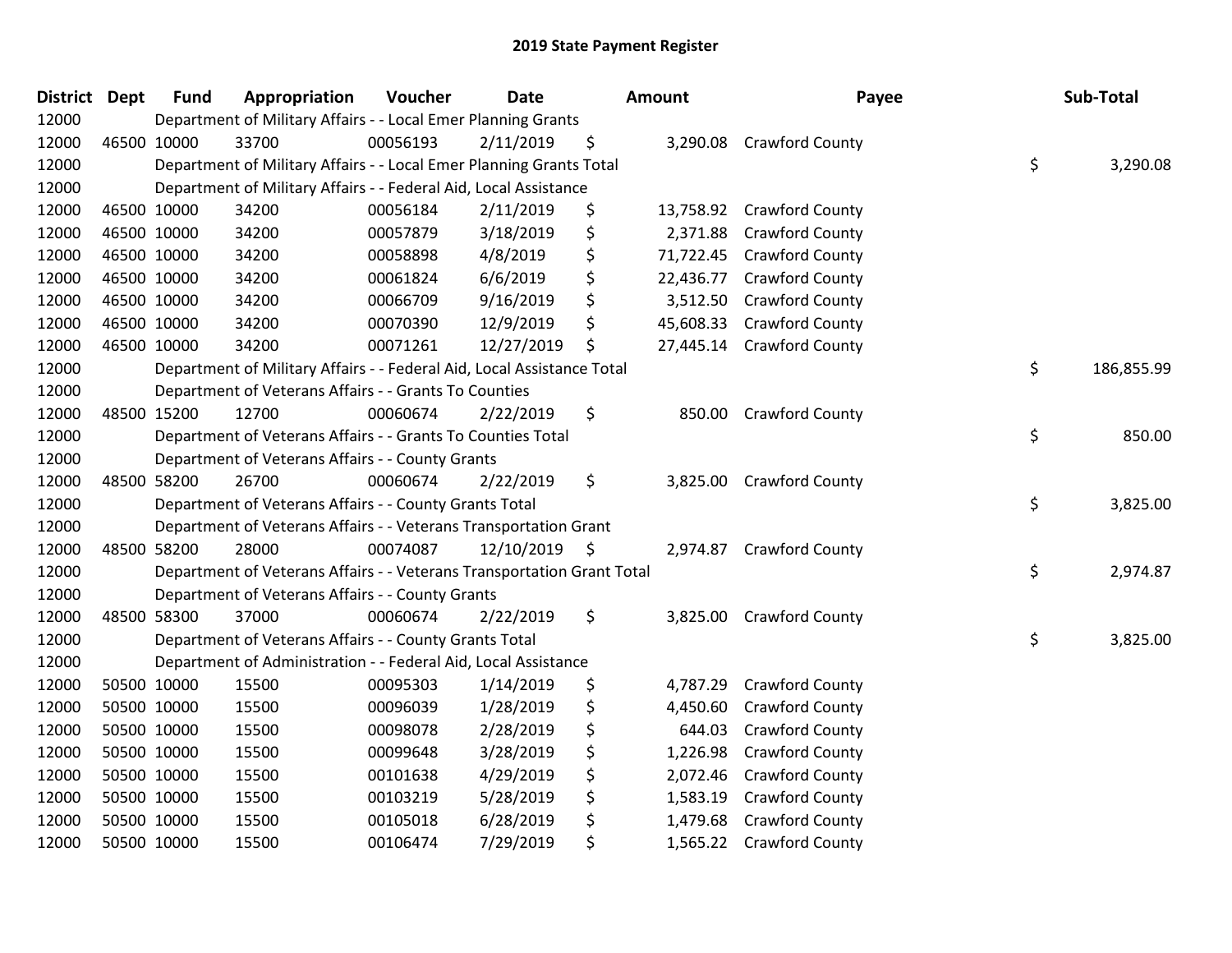| <b>District</b> | <b>Dept</b> | <b>Fund</b> | Appropriation                                                         | Voucher  | <b>Date</b> | Amount          | Payee                  | Sub-Total        |
|-----------------|-------------|-------------|-----------------------------------------------------------------------|----------|-------------|-----------------|------------------------|------------------|
| 12000           |             | 50500 10000 | 15500                                                                 | 00109279 | 9/20/2019   | \$<br>620.77    | Crawford County        |                  |
| 12000           |             |             | Department of Administration - - Federal Aid, Local Assistance Total  |          |             |                 |                        | \$<br>18,430.22  |
| 12000           |             |             | Department of Administration - - Federal Aid, Local Assistance        |          |             |                 |                        |                  |
| 12000           | 50500 10000 |             | 74300                                                                 | 00095816 | 2/1/2019    | \$<br>96,468.76 | <b>Crawford County</b> |                  |
| 12000           |             | 50500 10000 | 74300                                                                 | 00100331 | 4/16/2019   | \$<br>61,175.02 | Crawford County        |                  |
| 12000           |             | 50500 10000 | 74300                                                                 | 00109754 | 10/1/2019   | \$<br>89,540.24 | Crawford County        |                  |
| 12000           |             | 50500 10000 | 74300                                                                 | 00114634 | 12/23/2019  | \$<br>66,774.56 | <b>Crawford County</b> |                  |
| 12000           |             |             | Department of Administration - - Federal Aid, Local Assistance Total  |          |             |                 |                        | \$<br>313,958.58 |
| 12000           |             |             | Department of Administration - - Low-Income Assistance Grants         |          |             |                 |                        |                  |
| 12000           |             | 50500 23500 | 37100                                                                 | 00095303 | 1/14/2019   | \$<br>2,835.38  | Crawford County        |                  |
| 12000           |             | 50500 23500 | 37100                                                                 | 00096039 | 1/28/2019   | \$<br>4,335.13  | Crawford County        |                  |
| 12000           |             | 50500 23500 | 37100                                                                 | 00098078 | 2/28/2019   | \$<br>807.67    | <b>Crawford County</b> |                  |
| 12000           | 50500 23500 |             | 37100                                                                 | 00099648 | 3/28/2019   | \$<br>1,184.80  | Crawford County        |                  |
| 12000           | 50500 23500 |             | 37100                                                                 | 00101638 | 4/29/2019   | \$<br>1,268.52  | Crawford County        |                  |
| 12000           | 50500 23500 |             | 37100                                                                 | 00103219 | 5/28/2019   | \$<br>651.81    | Crawford County        |                  |
| 12000           |             | 50500 23500 | 37100                                                                 | 00105018 | 6/28/2019   | \$<br>103.59    | Crawford County        |                  |
| 12000           |             | 50500 23500 | 37100                                                                 | 00106474 | 7/29/2019   | \$<br>25.66     | Crawford County        |                  |
| 12000           | 50500 23500 |             | 37100                                                                 | 00109279 | 9/20/2019   | \$<br>12.83     | Crawford County        |                  |
| 12000           | 50500 23500 |             | 37100                                                                 | 00110017 | 10/1/2019   | \$<br>289.90    | Crawford County        |                  |
| 12000           |             | 50500 23500 | 37100                                                                 | 00111624 | 10/29/2019  | \$<br>2,118.28  | Crawford County        |                  |
| 12000           |             | 50500 23500 | 37100                                                                 | 00113493 | 12/2/2019   | \$<br>7,845.11  | <b>Crawford County</b> |                  |
| 12000           |             | 50500 23500 | 37100                                                                 | 00115170 | 12/31/2019  | \$<br>2,527.89  | Crawford County        |                  |
| 12000           |             |             | Department of Administration - - Low-Income Assistance Grants Total   |          |             |                 |                        | \$<br>24,006.57  |
| 12000           |             |             | Department of Administration - - Land                                 |          |             |                 |                        |                  |
| 12000           |             | 50500 26900 | 16600                                                                 | 00096946 | 2/14/2019   | \$<br>25,000.00 | <b>Crawford County</b> |                  |
| 12000           |             |             | Department of Administration - - Land Total                           |          |             |                 |                        | \$<br>25,000.00  |
| 12000           |             |             | Department of Administration - - Land Information Program; Loca       |          |             |                 |                        |                  |
| 12000           | 50500 26900 |             | 17300                                                                 | 00095051 | 1/17/2019   | \$<br>1,000.00  | <b>Crawford County</b> |                  |
| 12000           | 50500 26900 |             | 17300                                                                 | 00097025 | 2/27/2019   | \$<br>77,576.00 | Crawford County        |                  |
| 12000           |             | 50500 26900 | 17300                                                                 | 00101667 | 4/30/2019   | \$<br>25,000.00 | Crawford County        |                  |
| 12000           |             |             | Department of Administration - - Land Information Program; Loca Total |          |             |                 |                        | \$<br>103,576.00 |
| 12000           |             |             | Commissioners of Public Lands - - Federal Aid -- Flood Control        |          |             |                 |                        |                  |
| 12000           |             | 50700 10000 | 13000                                                                 | 00002655 | 9/10/2019   | \$<br>1,407.00  | <b>Crawford County</b> |                  |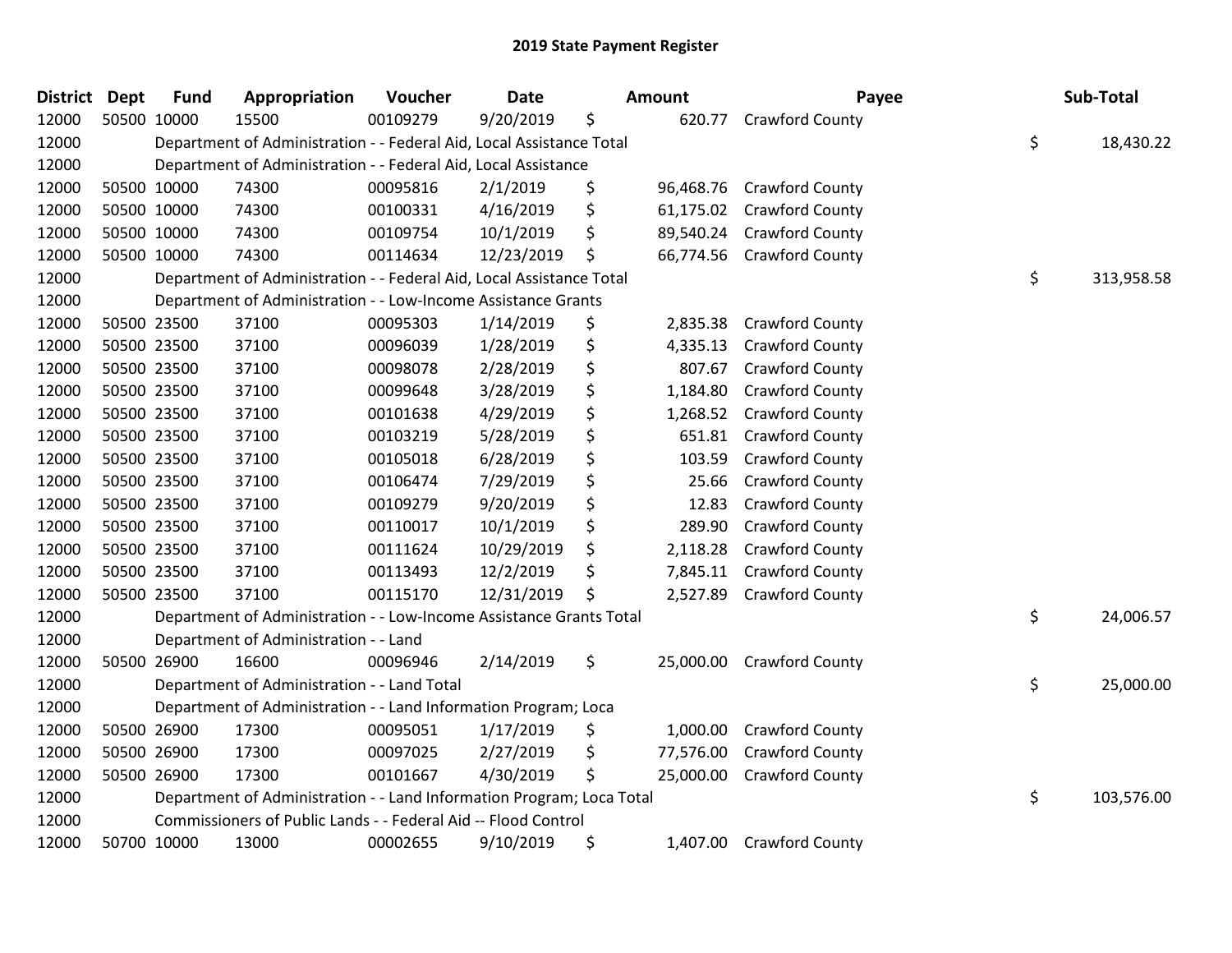| <b>District Dept</b> |             | <b>Fund</b> | Appropriation                                                        | Voucher  | <b>Date</b> | <b>Amount</b>    | Payee                      | Sub-Total        |
|----------------------|-------------|-------------|----------------------------------------------------------------------|----------|-------------|------------------|----------------------------|------------------|
| 12000                |             |             | Commissioners of Public Lands - - Federal Aid -- Flood Control Total |          |             |                  |                            | \$<br>1,407.00   |
| 12000                |             |             | Public Defender Board - - Transcript, Discovery And Int              |          |             |                  |                            |                  |
| 12000                | 55000 10000 |             | 10600                                                                | 00210065 | 8/20/2019   | \$               | 5.20 Crawford County       |                  |
| 12000                |             |             | Public Defender Board - - Transcript, Discovery And Int Total        |          |             |                  |                            | \$<br>5.20       |
| 12000                |             |             | Department of Revenue - - Warrants and Satisfactions                 |          |             |                  |                            |                  |
| 12000                | 56600 10000 |             | 10100                                                                | 00117963 | 1/10/2019   | \$<br>210.50     | <b>Crawford County</b>     |                  |
| 12000                | 56600 10000 |             | 10100                                                                | 00117964 | 1/10/2019   | \$<br>210.50     | Crawford County            |                  |
| 12000                | 56600 10000 |             | 10100                                                                | 00121650 | 2/15/2019   | \$<br>310.00     | <b>Crawford County</b>     |                  |
| 12000                | 56600 10000 |             | 10100                                                                | 00129918 | 4/19/2019   | \$<br>210.50     | Crawford County            |                  |
| 12000                | 56600 10000 |             | 10100                                                                | 00129919 | 4/19/2019   | \$<br>210.50     | Crawford County            |                  |
| 12000                | 56600 10000 |             | 10100                                                                | 00135680 | 5/31/2019   | \$<br>210.50     | <b>Crawford County</b>     |                  |
| 12000                | 56600 10000 |             | 10100                                                                | 00143138 | 8/16/2019   | \$<br>210.00     | <b>Crawford County</b>     |                  |
| 12000                | 56600 10000 |             | 10100                                                                | 00144896 | 8/29/2019   | \$<br>210.50     | <b>Crawford County</b>     |                  |
| 12000                | 56600 10000 |             | 10100                                                                | 00147932 | 10/11/2019  | \$<br>60.00      | Crawford County            |                  |
| 12000                | 56600 10000 |             | 10100                                                                | 00153671 | 12/13/2019  | \$<br>210.50     | <b>Crawford County</b>     |                  |
| 12000                |             |             | Department of Revenue - - Warrants and Satisfactions Total           |          |             |                  |                            | \$<br>2,053.50   |
| 12000                |             |             | Circuit Courts - - Circuit Court Costs                               |          |             |                  |                            |                  |
| 12000                | 62500 10000 |             | 10500                                                                | 00001215 | 1/17/2019   | \$<br>26,675.94  | <b>Crawford County</b>     |                  |
| 12000                | 62500 10000 |             | 10500                                                                | 00001424 | 7/5/2019    | \$<br>2,369.00   | Crawford County            |                  |
| 12000                | 62500 10000 |             | 10500                                                                | 00001525 | 8/1/2019    | \$<br>45,999.00  | <b>Crawford County</b>     |                  |
| 12000                |             |             | Circuit Courts - - Circuit Court Costs Total                         |          |             |                  |                            | \$<br>75,043.94  |
| 12000                |             |             | Shared Revenue and Tax Relief - - County And Municipal Aid           |          |             |                  |                            |                  |
| 12000                | 83500 10000 |             | 10500                                                                | 00048575 | 7/22/2019   | \$               | 127,483.52 Crawford County |                  |
| 12000                | 83500 10000 |             | 10500                                                                | 00052866 | 11/18/2019  | \$<br>722,406.62 | <b>Crawford County</b>     |                  |
| 12000                |             |             | Shared Revenue and Tax Relief - - County And Municipal Aid Total     |          |             |                  |                            | \$<br>849,890.14 |
| 12000                |             |             | Shared Revenue and Tax Relief - - Exempt Computer Aid                |          |             |                  |                            |                  |
| 12000                | 83500 10000 |             | 10900                                                                | 00045381 | 7/22/2019   | \$               | 11,024.43 Crawford County  |                  |
| 12000                |             |             | Shared Revenue and Tax Relief - - Exempt Computer Aid Total          |          |             |                  |                            | \$<br>11,024.43  |
| 12000                |             |             | Shared Revenue and Tax Relief - - Utility Aid                        |          |             |                  |                            |                  |
| 12000                | 83500 10000 |             | 11000                                                                | 00048575 | 7/22/2019   | \$               | 6,231.72 Crawford County   |                  |
| 12000                | 83500 10000 |             | 11000                                                                | 00052866 | 11/18/2019  | \$               | 39,059.04 Crawford County  |                  |
| 12000                |             |             | Shared Revenue and Tax Relief - - Utility Aid Total                  |          |             |                  |                            | \$<br>45,290.76  |
| 12000                |             |             | Shared Revenue and Tax Relief - - Personal Property Aid              |          |             |                  |                            |                  |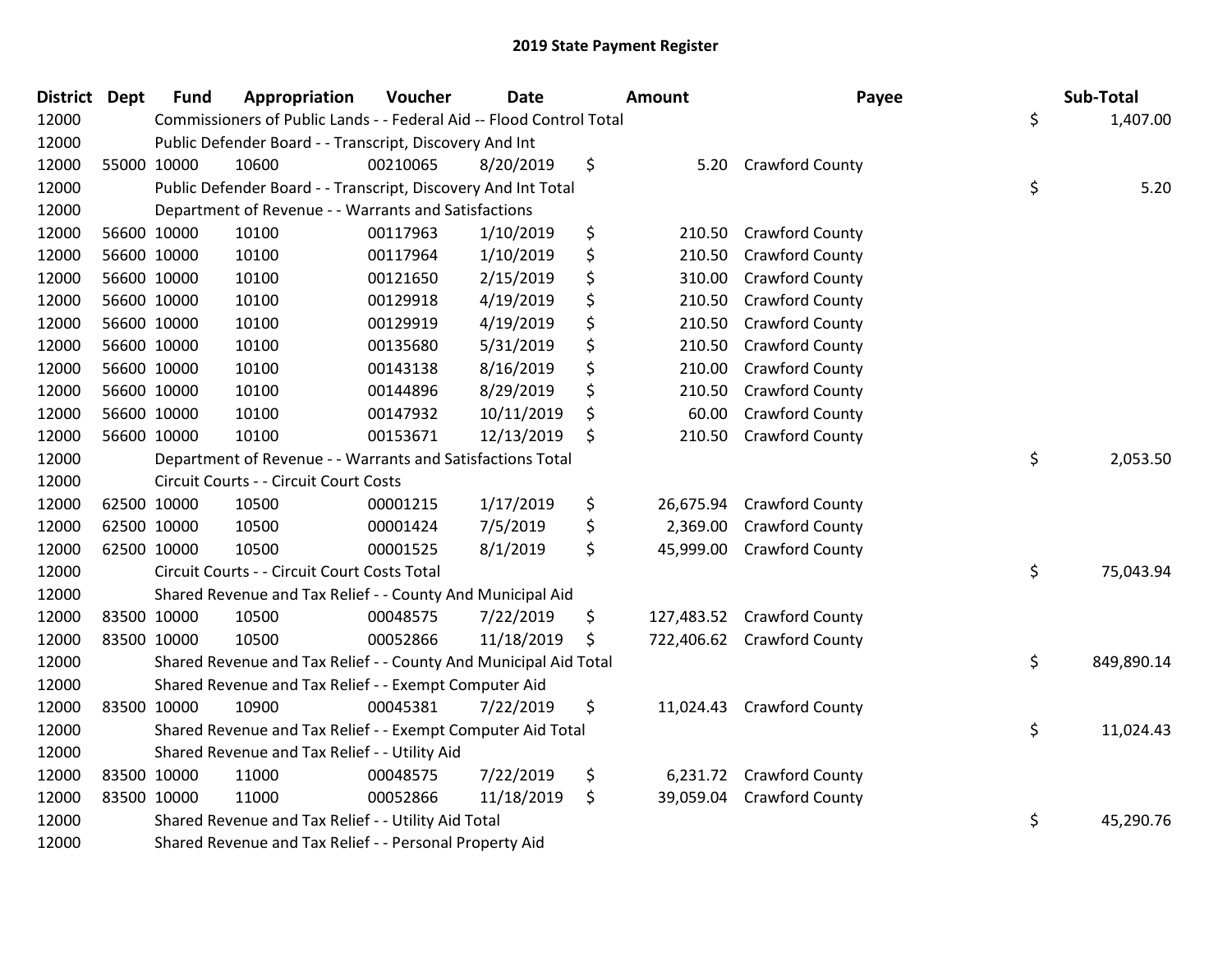| <b>District</b> | Dept        | <b>Fund</b> | Appropriation                                                         | Voucher  | Date      |    | <b>Amount</b> | Payee                      | Sub-Total     |
|-----------------|-------------|-------------|-----------------------------------------------------------------------|----------|-----------|----|---------------|----------------------------|---------------|
| 12000           |             | 83500 10000 | 11100                                                                 | 00039904 | 5/6/2019  | \$ | 66,945.68     | <b>Crawford County</b>     |               |
| 12000           |             |             | Shared Revenue and Tax Relief - - Personal Property Aid Total         |          |           |    |               |                            | 66,945.68     |
| 12000           |             |             | Shared Revenue and Tax Relief - - School Lvy Tx/First Dollar Cr       |          |           |    |               |                            |               |
| 12000           | 83500 10000 |             | 30200                                                                 | 00045233 | 7/22/2019 | S  | 2,159,737.84  | <b>Crawford County</b>     |               |
| 12000           |             | 83500 10000 | 30200                                                                 | 00048117 | 7/22/2019 |    |               | 611,074.48 Crawford County |               |
| 12000           |             |             | Shared Revenue and Tax Relief - - School Lvy Tx/First Dollar Cr Total |          |           |    |               |                            | 2,770,812.32  |
| 12000           |             |             | Shared Revenue and Tax Relief - - Lottery & Gaming Credit             |          |           |    |               |                            |               |
| 12000           |             | 83500 52100 | 36300                                                                 | 00038603 | 3/25/2019 | Ś. | 810,483.73    | <b>Crawford County</b>     |               |
| 12000           |             |             | Shared Revenue and Tax Relief - - Lottery & Gaming Credit Total       |          |           |    |               |                            | 810,483.73    |
| 12000 Total     |             |             |                                                                       |          |           |    |               |                            | 11,792,254.91 |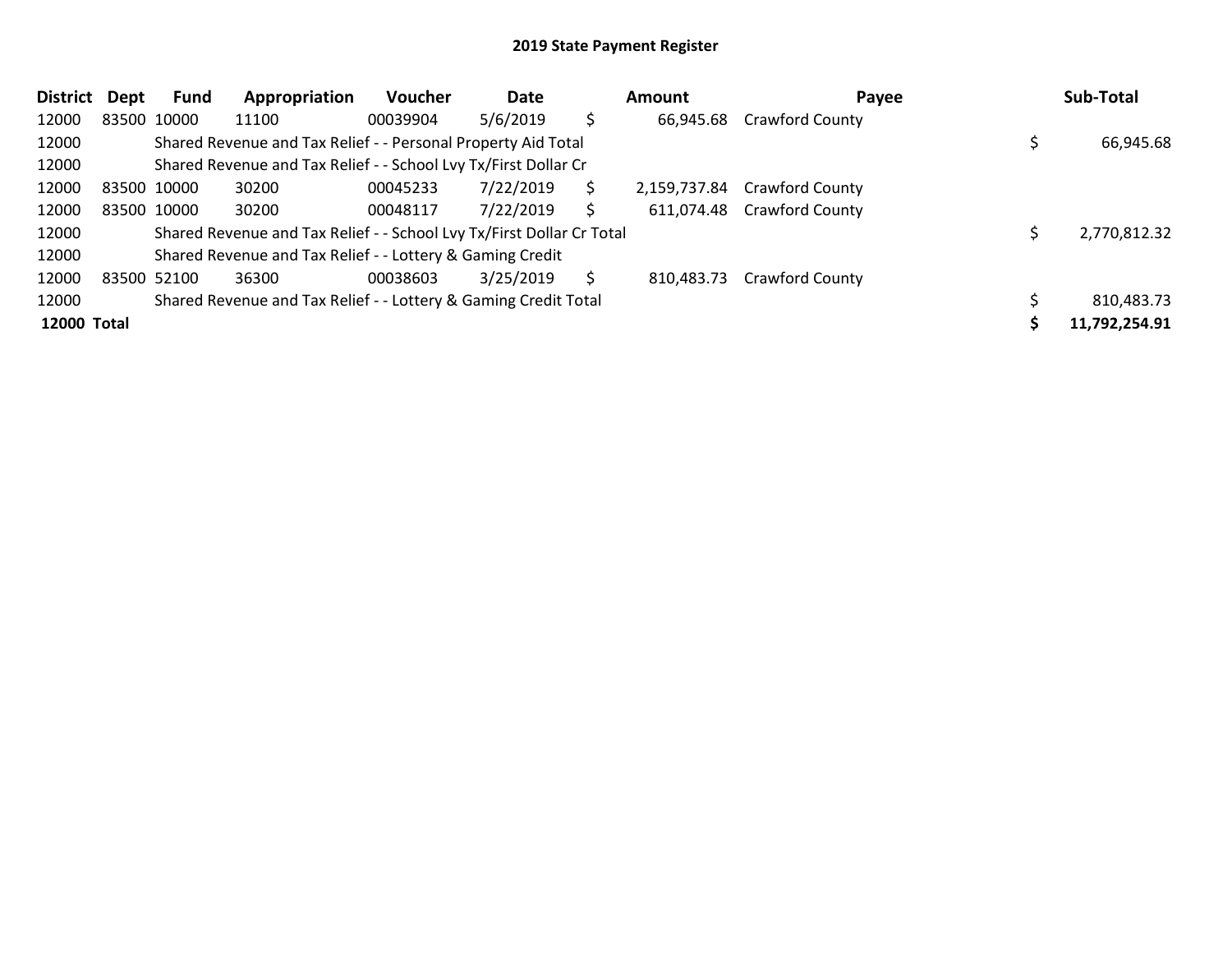| <b>District Dept</b> |             | <b>Fund</b> | Appropriation                                                      | Voucher  | <b>Date</b> | Amount          | Payee                        | Sub-Total       |
|----------------------|-------------|-------------|--------------------------------------------------------------------|----------|-------------|-----------------|------------------------------|-----------------|
| 12002                |             |             | Dept of Safety & Prof Services - - Fire Dues Distribution          |          |             |                 |                              |                 |
| 12002                | 16500 10000 |             | 22500                                                              | 00030511 | 7/16/2019   | \$              | 5,079.98 Town Of Bridgeport  |                 |
| 12002                |             |             | Dept of Safety & Prof Services - - Fire Dues Distribution Total    |          |             |                 |                              | \$<br>5,079.98  |
| 12002                |             |             | Dept of Natural Resources - - Aids In Lieu Of Taxes - Gener        |          |             |                 |                              |                 |
| 12002                |             | 37000 10000 | 50300                                                              | 00294845 | 2/1/2019    | \$<br>5,047.12  | Town Of Bridgeport           |                 |
| 12002                |             | 37000 10000 | 50300                                                              | 00294846 | 2/1/2019    | \$<br>6,918.92  | Town Of Bridgeport           |                 |
| 12002                |             | 37000 10000 | 50300                                                              | 00313959 | 4/19/2019   | \$<br>103.18    | Town Of Bridgeport           |                 |
| 12002                |             |             | Dept of Natural Resources - - Aids In Lieu Of Taxes - Gener Total  |          |             |                 |                              | \$<br>12,069.22 |
| 12002                |             |             | Dept of Natural Resources - - Resaids - Cnty Forst, Cl & Mfl       |          |             |                 |                              |                 |
| 12002                |             | 37000 21200 | 57100                                                              | 00332369 | 6/21/2019   | \$              | 106.02 Town Of Bridgeport    |                 |
| 12002                |             |             | Dept of Natural Resources - - Resaids - Cnty Forst, Cl & Mfl Total |          |             |                 |                              | \$<br>106.02    |
| 12002                |             |             | WI Dept of Transportation - - Trns Aids To Mnc.-Sf                 |          |             |                 |                              |                 |
| 12002                |             | 39500 21100 | 19100                                                              | 00336140 | 1/7/2019    | \$              | 12,082.36 Town Of Bridgeport |                 |
| 12002                |             | 39500 21100 | 19100                                                              | 00363456 | 4/1/2019    | \$<br>12,082.36 | Town Of Bridgeport           |                 |
| 12002                |             | 39500 21100 | 19100                                                              | 00401465 | 7/1/2019    | \$<br>12,082.36 | Town Of Bridgeport           |                 |
| 12002                |             | 39500 21100 | 19100                                                              | 00444283 | 10/7/2019   | \$<br>12,082.39 | Town Of Bridgeport           |                 |
| 12002                |             |             | WI Dept of Transportation - - Trns Aids To Mnc.-Sf Total           |          |             |                 |                              | \$<br>48,329.47 |
| 12002                |             |             | Shared Revenue and Tax Relief - - County And Municipal Aid         |          |             |                 |                              |                 |
| 12002                | 83500 10000 |             | 10500                                                              | 00048554 | 7/22/2019   | \$<br>1,613.81  | Town Of Bridgeport           |                 |
| 12002                | 83500 10000 |             | 10500                                                              | 00052845 | 11/18/2019  | \$<br>9,144.89  | Town Of Bridgeport           |                 |
| 12002                |             |             | Shared Revenue and Tax Relief - - County And Municipal Aid Total   |          |             |                 |                              | \$<br>10,758.70 |
| 12002                |             |             | Shared Revenue and Tax Relief - - Exempt Computer Aid              |          |             |                 |                              |                 |
| 12002                | 83500 10000 |             | 10900                                                              | 00045723 | 7/22/2019   | \$<br>421.94    | Town Of Bridgeport           |                 |
| 12002                |             |             | Shared Revenue and Tax Relief - - Exempt Computer Aid Total        |          |             |                 |                              | \$<br>421.94    |
| 12002                |             |             | Shared Revenue and Tax Relief - - Utility Aid                      |          |             |                 |                              |                 |
| 12002                | 83500 10000 |             | 11000                                                              | 00048554 | 7/22/2019   | \$<br>0.51      | Town Of Bridgeport           |                 |
| 12002                | 83500 10000 |             | 11000                                                              | 00052845 | 11/18/2019  | \$<br>1,371.99  | Town Of Bridgeport           |                 |
| 12002                |             |             | Shared Revenue and Tax Relief - - Utility Aid Total                |          |             |                 |                              | \$<br>1,372.50  |
| 12002                |             |             | Shared Revenue and Tax Relief - - Personal Property Aid            |          |             |                 |                              |                 |
| 12002                | 83500 10000 |             | 11100                                                              | 00040251 | 5/6/2019    | \$<br>1,348.29  | Town Of Bridgeport           |                 |
| 12002                |             |             | Shared Revenue and Tax Relief - - Personal Property Aid Total      |          |             |                 |                              | \$<br>1,348.29  |
| 12002                |             |             | Shared Revenue and Tax Relief - - Lottery & Gaming Credit          |          |             |                 |                              |                 |
| 12002                | 83500 52100 |             | 36300                                                              | 00038199 | 3/25/2019   | \$<br>7,433.48  | Town Of Bridgeport           |                 |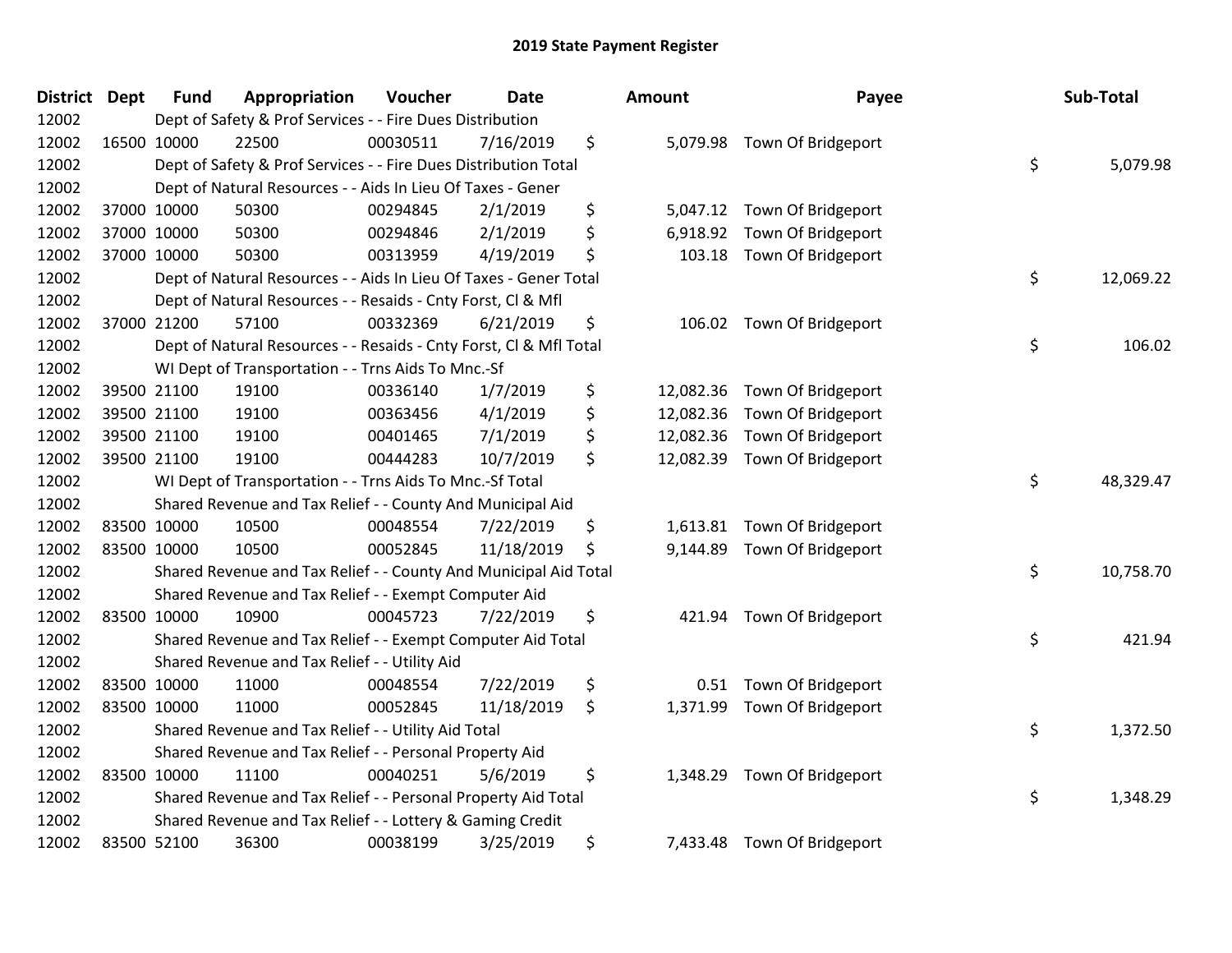| District Dept | Fund | <b>Appropriation</b>                                            | Voucher | Date | Amount | Pavee | Sub-Total |
|---------------|------|-----------------------------------------------------------------|---------|------|--------|-------|-----------|
| 12002         |      | Shared Revenue and Tax Relief - - Lottery & Gaming Credit Total |         |      |        |       | 7,433.48  |
| 12002 Total   |      |                                                                 |         |      |        |       | 86,919.60 |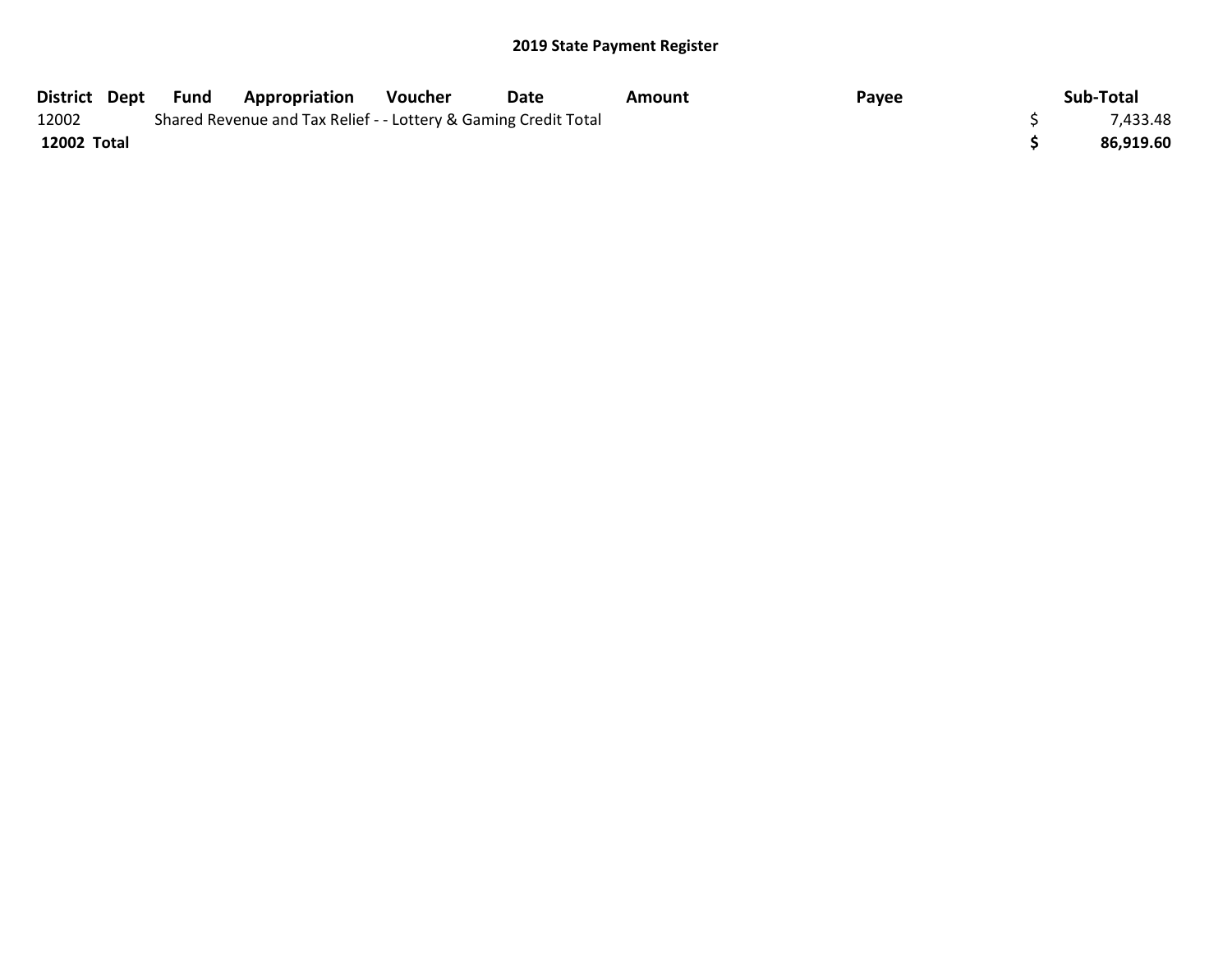| District    | <b>Dept</b> | <b>Fund</b> | Appropriation                                                      | Voucher  | <b>Date</b> | <b>Amount</b>   | Payee                    | Sub-Total        |
|-------------|-------------|-------------|--------------------------------------------------------------------|----------|-------------|-----------------|--------------------------|------------------|
| 12004       |             |             | Dept of Safety & Prof Services - - Fire Dues Distribution          |          |             |                 |                          |                  |
| 12004       |             | 16500 10000 | 22500                                                              | 00030809 | 7/17/2019   | \$              | 3,062.35 Town Of Clayton |                  |
| 12004       |             |             | Dept of Safety & Prof Services - - Fire Dues Distribution Total    |          |             |                 |                          | \$<br>3,062.35   |
| 12004       |             |             | Dept of Natural Resources - - Aids In Lieu Of Taxes - Gener        |          |             |                 |                          |                  |
| 12004       |             | 37000 10000 | 50300                                                              | 00294859 | 2/1/2019    | \$              | 30.63 Town Of Clayton    |                  |
| 12004       |             |             | Dept of Natural Resources - - Aids In Lieu Of Taxes - Gener Total  |          |             |                 |                          | \$<br>30.63      |
| 12004       |             |             | Dept of Natural Resources - - Resaids - Cnty Forst, CI & Mfl       |          |             |                 |                          |                  |
| 12004       |             | 37000 21200 | 57100                                                              | 00332370 | 6/21/2019   | \$<br>1,893.67  | Town Of Clayton          |                  |
| 12004       |             |             | Dept of Natural Resources - - Resaids - Cnty Forst, Cl & Mfl Total |          |             |                 |                          | \$<br>1,893.67   |
| 12004       |             |             | WI Dept of Transportation - - Trns Aids To Mnc.-Sf                 |          |             |                 |                          |                  |
| 12004       |             | 39500 21100 | 19100                                                              | 00336141 | 1/7/2019    | \$<br>54,516.98 | Town Of Clayton          |                  |
| 12004       |             | 39500 21100 | 19100                                                              | 00363457 | 4/1/2019    | \$<br>54,516.98 | Town Of Clayton          |                  |
| 12004       |             | 39500 21100 | 19100                                                              | 00401466 | 7/1/2019    | \$<br>54,516.98 | Town Of Clayton          |                  |
| 12004       |             | 39500 21100 | 19100                                                              | 00444284 | 10/7/2019   | \$<br>54,516.98 | Town Of Clayton          |                  |
| 12004       |             |             | WI Dept of Transportation - - Trns Aids To Mnc.-Sf Total           |          |             |                 |                          | \$<br>218,067.92 |
| 12004       |             |             | Shared Revenue and Tax Relief - - County And Municipal Aid         |          |             |                 |                          |                  |
| 12004       |             | 83500 10000 | 10500                                                              | 00048555 | 7/22/2019   | \$<br>5,495.05  | Town Of Clayton          |                  |
| 12004       | 83500 10000 |             | 10500                                                              | 00052846 | 11/18/2019  | \$<br>31,138.64 | Town Of Clayton          |                  |
| 12004       |             |             | Shared Revenue and Tax Relief - - County And Municipal Aid Total   |          |             |                 |                          | \$<br>36,633.69  |
| 12004       |             |             | Shared Revenue and Tax Relief - - Exempt Computer Aid              |          |             |                 |                          |                  |
| 12004       |             | 83500 10000 | 10900                                                              | 00045724 | 7/22/2019   | \$<br>5.19      | Town Of Clayton          |                  |
| 12004       |             |             | Shared Revenue and Tax Relief - - Exempt Computer Aid Total        |          |             |                 |                          | \$<br>5.19       |
| 12004       |             |             | Shared Revenue and Tax Relief - - Utility Aid                      |          |             |                 |                          |                  |
| 12004       |             | 83500 10000 | 11000                                                              | 00048555 | 7/22/2019   | \$<br>30.68     | Town Of Clayton          |                  |
| 12004       | 83500 10000 |             | 11000                                                              | 00052846 | 11/18/2019  | \$              | 179.57 Town Of Clayton   |                  |
| 12004       |             |             | Shared Revenue and Tax Relief - - Utility Aid Total                |          |             |                 |                          | \$<br>210.25     |
| 12004       |             |             | Shared Revenue and Tax Relief - - Personal Property Aid            |          |             |                 |                          |                  |
| 12004       |             | 83500 10000 | 11100                                                              | 00040252 | 5/6/2019    | \$<br>336.64    | Town Of Clayton          |                  |
| 12004       |             |             | Shared Revenue and Tax Relief - - Personal Property Aid Total      |          |             |                 |                          | \$<br>336.64     |
| 12004 Total |             |             |                                                                    |          |             |                 |                          | \$<br>260,240.34 |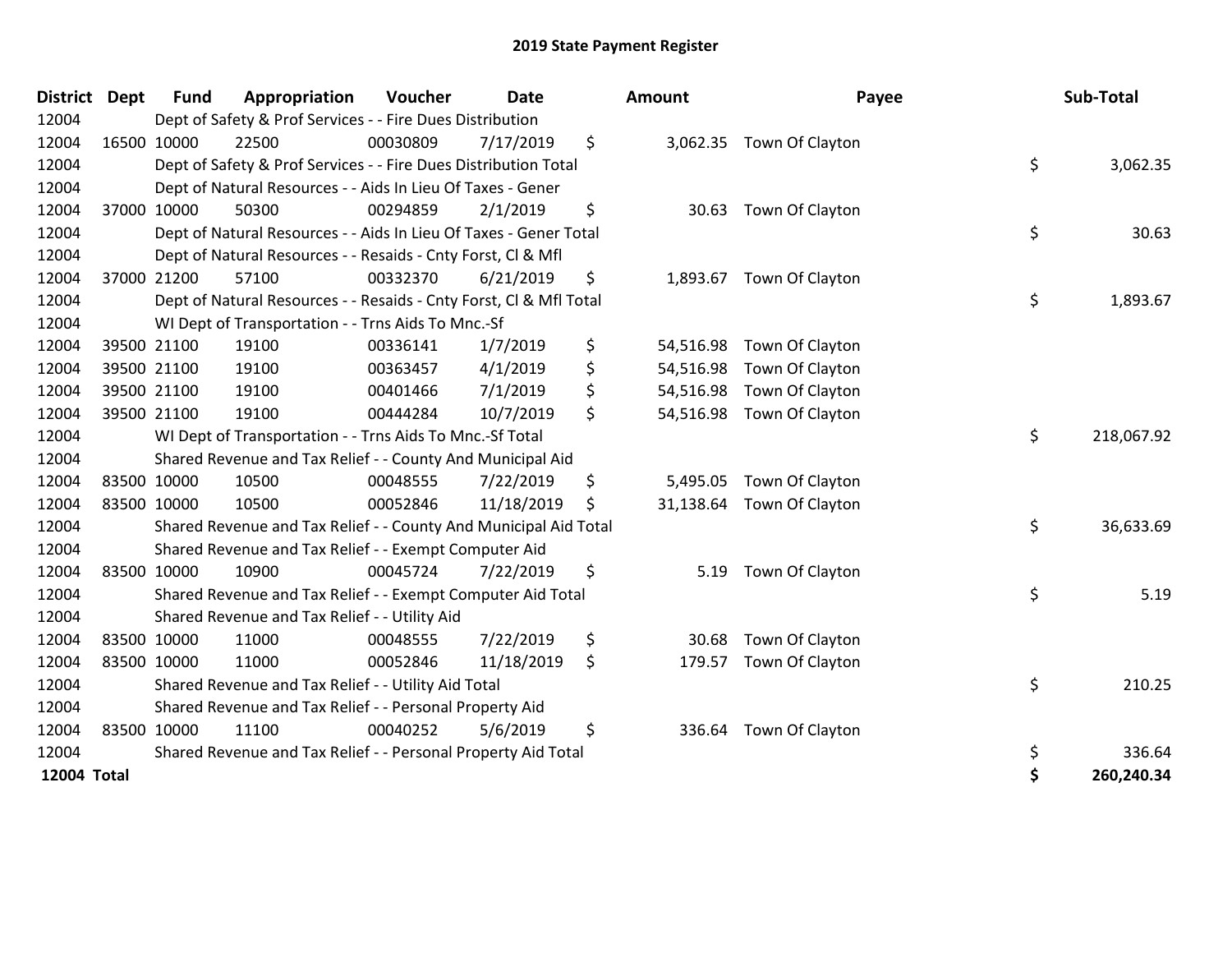| District Dept |             | <b>Fund</b> | Appropriation                                                          | Voucher  | <b>Date</b> | <b>Amount</b> | Payee                     | Sub-Total        |
|---------------|-------------|-------------|------------------------------------------------------------------------|----------|-------------|---------------|---------------------------|------------------|
| 12006         |             |             | Dept of Safety & Prof Services - - Fire Dues Distribution              |          |             |               |                           |                  |
| 12006         | 16500 10000 |             | 22500                                                                  | 00030822 | 7/17/2019   | \$            | 3,001.28 Town Of Eastman  |                  |
| 12006         |             |             | Dept of Safety & Prof Services - - Fire Dues Distribution Total        |          |             |               |                           | \$<br>3,001.28   |
| 12006         |             |             | Dept of Natural Resources - - Aids In Lieu Of Taxes - Gener            |          |             |               |                           |                  |
| 12006         |             | 37000 10000 | 50300                                                                  | 00294867 | 2/1/2019    | \$            | 12,401.50 Town Of Eastman |                  |
| 12006         |             | 37000 10000 | 50300                                                                  | 00294868 | 2/1/2019    | \$            | 4,784.87 Town Of Eastman  |                  |
| 12006         |             | 37000 10000 | 50300                                                                  | 00314299 | 4/19/2019   | \$            | 20.56 Town Of Eastman     |                  |
| 12006         |             |             | Dept of Natural Resources - - Aids In Lieu Of Taxes - Gener Total      |          |             |               |                           | \$<br>17,206.93  |
| 12006         |             |             | Dept of Natural Resources - - Resaids - Cnty Forst, Cl & Mfl           |          |             |               |                           |                  |
| 12006         | 37000 21200 |             | 57100                                                                  | 00332371 | 6/21/2019   | \$            | 1,250.09 Town Of Eastman  |                  |
| 12006         |             |             | Dept of Natural Resources - - Resaids - Cnty Forst, CI & Mfl Total     |          |             |               |                           | \$<br>1,250.09   |
| 12006         |             |             | Dept of Natural Resources - - Aids In Lieu Of Taxes - Sum S            |          |             |               |                           |                  |
| 12006         |             | 37000 21200 | 57900                                                                  | 00314298 | 4/19/2019   | \$            | 28.35 Town Of Eastman     |                  |
| 12006         |             |             | Dept of Natural Resources - - Aids In Lieu Of Taxes - Sum S Total      |          |             |               |                           | \$<br>28.35      |
| 12006         |             |             | Dept of Natural Resources - - Fin Asst For Responsible Units           |          |             |               |                           |                  |
| 12006         | 37000 27400 |             | 67000                                                                  | 00323541 | 5/22/2019   | \$            | 1,530.26 Town Of Eastman  |                  |
| 12006         |             |             | Dept of Natural Resources - - Fin Asst For Responsible Units Total     |          |             |               |                           | \$<br>1,530.26   |
| 12006         |             |             | WI Dept of Transportation - - Trns Aids To Mnc.-Sf                     |          |             |               |                           |                  |
| 12006         |             | 39500 21100 | 19100                                                                  | 00336142 | 1/7/2019    | \$            | 45,815.04 Town Of Eastman |                  |
| 12006         |             | 39500 21100 | 19100                                                                  | 00363458 | 4/1/2019    | \$            | 45,815.04 Town Of Eastman |                  |
| 12006         |             | 39500 21100 | 19100                                                                  | 00401467 | 7/1/2019    | \$            | 45,815.04 Town Of Eastman |                  |
| 12006         |             | 39500 21100 | 19100                                                                  | 00444285 | 10/7/2019   | \$            | 45,815.07 Town Of Eastman |                  |
| 12006         |             |             | WI Dept of Transportation - - Trns Aids To Mnc.-Sf Total               |          |             |               |                           | \$<br>183,260.19 |
| 12006         |             |             | Department of Military Affairs - - Disaster Recovery Aid               |          |             |               |                           |                  |
| 12006         | 46500 10000 |             | 30500                                                                  | 00066024 | 8/30/2019   | \$            | 6,716.38 Town Of Eastman  |                  |
| 12006         |             |             | Department of Military Affairs - - Disaster Recovery Aid Total         |          |             |               |                           | \$<br>6,716.38   |
| 12006         |             |             | Department of Military Affairs - - Federal Aid, Local Assistance       |          |             |               |                           |                  |
| 12006         | 46500 10000 |             | 34200                                                                  | 00066024 | 8/30/2019   | \$            | 40,298.22 Town Of Eastman |                  |
| 12006         |             |             | Department of Military Affairs - - Federal Aid, Local Assistance Total |          |             |               |                           | \$<br>40,298.22  |
| 12006         |             |             | Shared Revenue and Tax Relief - - County And Municipal Aid             |          |             |               |                           |                  |
| 12006         | 83500 10000 |             | 10500                                                                  | 00048556 | 7/22/2019   | \$            | 5,511.19 Town Of Eastman  |                  |
| 12006         | 83500 10000 |             | 10500                                                                  | 00052847 | 11/18/2019  | \$            | 31,230.09 Town Of Eastman |                  |
| 12006         |             |             | Shared Revenue and Tax Relief - - County And Municipal Aid Total       |          |             |               |                           | \$<br>36,741.28  |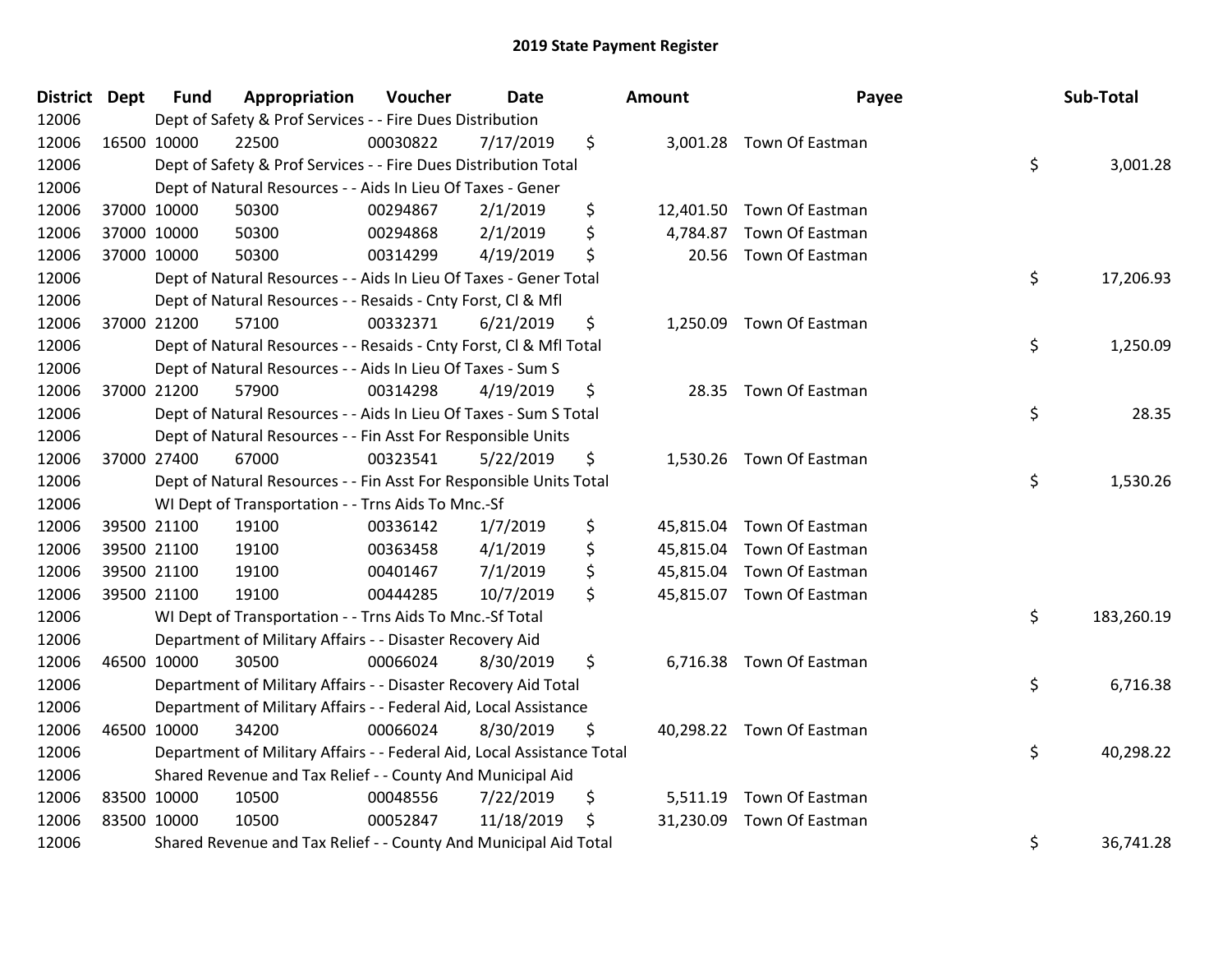| <b>District</b> | Dept        | Fund        | Appropriation                                                 | <b>Voucher</b> | Date       |    | Amount | Payee                  | Sub-Total  |
|-----------------|-------------|-------------|---------------------------------------------------------------|----------------|------------|----|--------|------------------------|------------|
| 12006           |             |             | Shared Revenue and Tax Relief - - Exempt Computer Aid         |                |            |    |        |                        |            |
| 12006           |             | 83500 10000 | 10900                                                         | 00045725       | 7/22/2019  | S  | 4.16   | Town Of Eastman        |            |
| 12006           |             |             | Shared Revenue and Tax Relief - - Exempt Computer Aid Total   |                |            |    |        |                        | 4.16       |
| 12006           |             |             | Shared Revenue and Tax Relief - - Utility Aid                 |                |            |    |        |                        |            |
| 12006           | 83500 10000 |             | 11000                                                         | 00048556       | 7/22/2019  | \$ | 50.63  | Town Of Eastman        |            |
| 12006           |             | 83500 10000 | 11000                                                         | 00052847       | 11/18/2019 | S  | 296.33 | Town Of Eastman        |            |
| 12006           |             |             | Shared Revenue and Tax Relief - - Utility Aid Total           |                |            |    |        |                        | 346.96     |
| 12006           |             |             | Shared Revenue and Tax Relief - - Personal Property Aid       |                |            |    |        |                        |            |
| 12006           |             | 83500 10000 | 11100                                                         | 00040253       | 5/6/2019   | Ś  | 46.78  | <b>Town Of Eastman</b> |            |
| 12006           |             |             | Shared Revenue and Tax Relief - - Personal Property Aid Total |                |            |    |        |                        | 46.78      |
| 12006 Total     |             |             |                                                               |                |            |    |        |                        | 290,430.88 |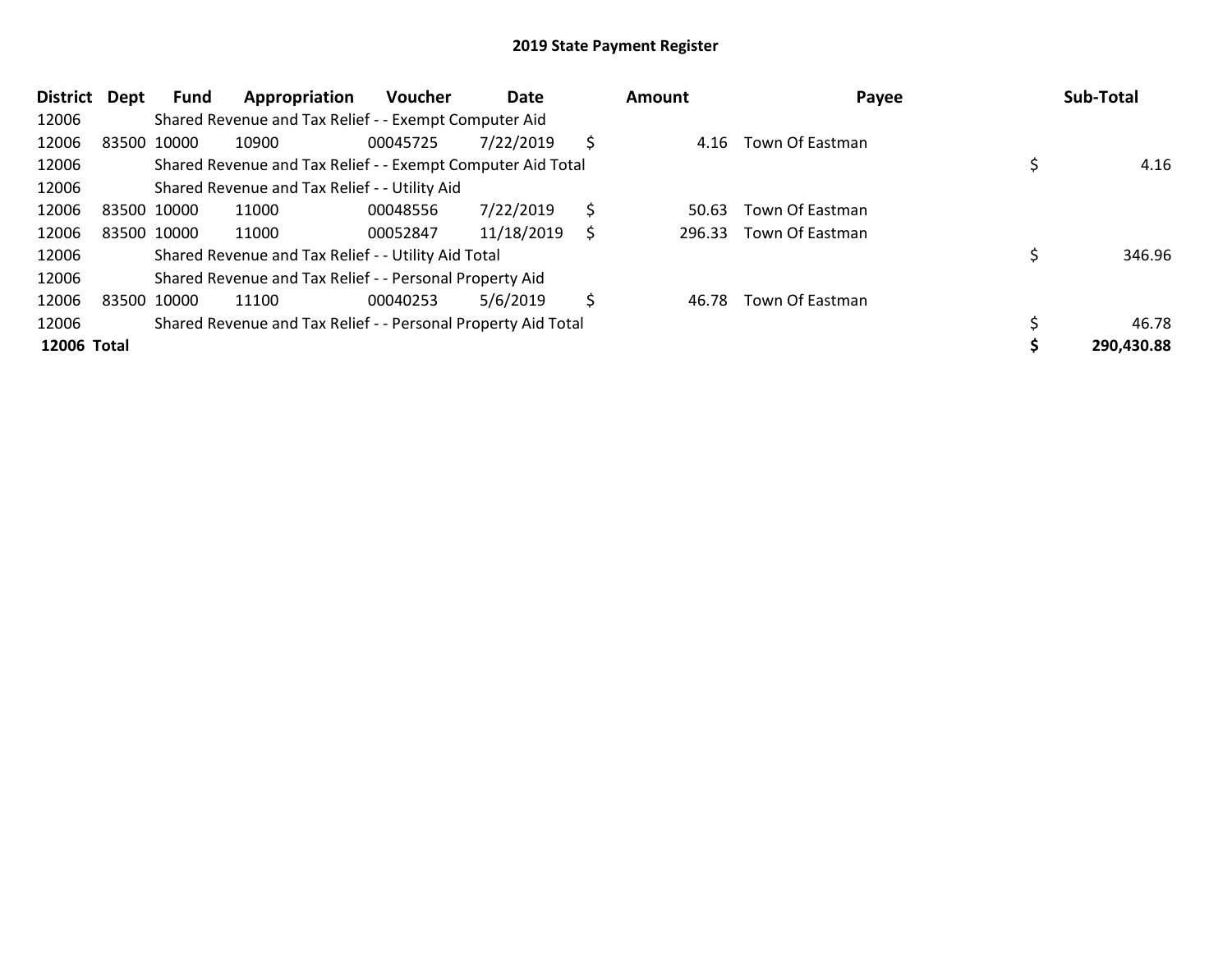| <b>District Dept</b> |             | <b>Fund</b> | Appropriation                                                      | Voucher  | <b>Date</b> | <b>Amount</b>   | Payee                     | Sub-Total        |
|----------------------|-------------|-------------|--------------------------------------------------------------------|----------|-------------|-----------------|---------------------------|------------------|
| 12008                |             |             | Dept of Safety & Prof Services - - Fire Dues Distribution          |          |             |                 |                           |                  |
| 12008                | 16500 10000 |             | 22500                                                              | 00030843 | 7/17/2019   | \$              | 2,910.01 Town Of Freeman  |                  |
| 12008                |             |             | Dept of Safety & Prof Services - - Fire Dues Distribution Total    |          |             |                 |                           | \$<br>2,910.01   |
| 12008                |             |             | Dept of Natural Resources - - Aids In Lieu Of Taxes - Gener        |          |             |                 |                           |                  |
| 12008                | 37000 10000 |             | 50300                                                              | 00294871 | 2/1/2019    | \$<br>16,397.56 | Town Of Freeman           |                  |
| 12008                | 37000 10000 |             | 50300                                                              | 00294872 | 2/1/2019    | \$<br>3,304.18  | Town Of Freeman           |                  |
| 12008                | 37000 10000 |             | 50300                                                              | 00294873 | 2/1/2019    | \$<br>62,230.60 | Town Of Freeman           |                  |
| 12008                | 37000 10000 |             | 50300                                                              | 00294874 | 2/1/2019    | \$              | 1,943.01 Town Of Freeman  |                  |
| 12008                | 37000 10000 |             | 50300                                                              | 00314330 | 4/19/2019   | \$              | 1,036.95 Town Of Freeman  |                  |
| 12008                |             |             | Dept of Natural Resources - - Aids In Lieu Of Taxes - Gener Total  |          |             |                 |                           | \$<br>84,912.30  |
| 12008                |             |             | Dept of Natural Resources - - Taxes & Assessmts-Conserv Fund       |          |             |                 |                           |                  |
| 12008                | 37000 21200 |             | 16900                                                              | 00294117 | 1/30/2019   | \$<br>7.00      | Town Of Freeman           |                  |
| 12008                | 37000 21200 |             | 16900                                                              | 00294118 | 1/30/2019   | \$<br>7.00      | Town Of Freeman           |                  |
| 12008                |             |             | Dept of Natural Resources - - Taxes & Assessmts-Conserv Fund Total |          |             |                 |                           | \$<br>14.00      |
| 12008                |             |             | Dept of Natural Resources - - Resaids - Cnty Forst, Cl & Mfl       |          |             |                 |                           |                  |
| 12008                | 37000 21200 |             | 57100                                                              | 00332372 | 6/21/2019   | \$<br>1,489.49  | Town Of Freeman           |                  |
| 12008                |             |             | Dept of Natural Resources - - Resaids - Cnty Forst, Cl & Mfl Total |          |             |                 |                           | \$<br>1,489.49   |
| 12008                |             |             | Dept of Natural Resources - - Fin Asst For Responsible Units       |          |             |                 |                           |                  |
| 12008                | 37000 27400 |             | 67000                                                              | 00323591 | 5/22/2019   | \$              | 804.52 Town Of Freeman    |                  |
| 12008                |             |             | Dept of Natural Resources - - Fin Asst For Responsible Units Total |          |             |                 |                           | \$<br>804.52     |
| 12008                |             |             | WI Dept of Transportation - - Trns Aids To Mnc.-Sf                 |          |             |                 |                           |                  |
| 12008                | 39500 21100 |             | 19100                                                              | 00336143 | 1/7/2019    | \$              | 50,831.94 Town Of Freeman |                  |
| 12008                | 39500 21100 |             | 19100                                                              | 00363459 | 4/1/2019    | \$              | 50,831.94 Town Of Freeman |                  |
| 12008                | 39500 21100 |             | 19100                                                              | 00401468 | 7/1/2019    | \$              | 50,831.94 Town Of Freeman |                  |
| 12008                | 39500 21100 |             | 19100                                                              | 00444286 | 10/7/2019   | \$              | 50,831.97 Town Of Freeman |                  |
| 12008                |             |             | WI Dept of Transportation - - Trns Aids To Mnc.-Sf Total           |          |             |                 |                           | \$<br>203,327.79 |
| 12008                |             |             | WI Dept of Transportation - - Loc Rd Imp Prg St Fd                 |          |             |                 |                           |                  |
| 12008                | 39500 21100 |             | 27800                                                              | 00338977 | 1/4/2019    | \$<br>20,000.00 | Town Of Freeman           |                  |
| 12008                |             |             | WI Dept of Transportation - - Loc Rd Imp Prg St Fd Total           |          |             |                 |                           | \$<br>20,000.00  |
| 12008                |             |             | Department of Military Affairs - - Disaster Recovery Aid           |          |             |                 |                           |                  |
| 12008                | 46500 10000 |             | 30500                                                              | 00058897 | 4/8/2019    | \$<br>13,443.85 | Town Of Freeman           |                  |
| 12008                | 46500 10000 |             | 30500                                                              | 00061448 | 5/30/2019   | \$<br>779.26    | Town Of Freeman           |                  |
| 12008                | 46500 10000 |             | 30500                                                              | 00064631 | 7/30/2019   | \$              | 1,163.02 Town Of Freeman  |                  |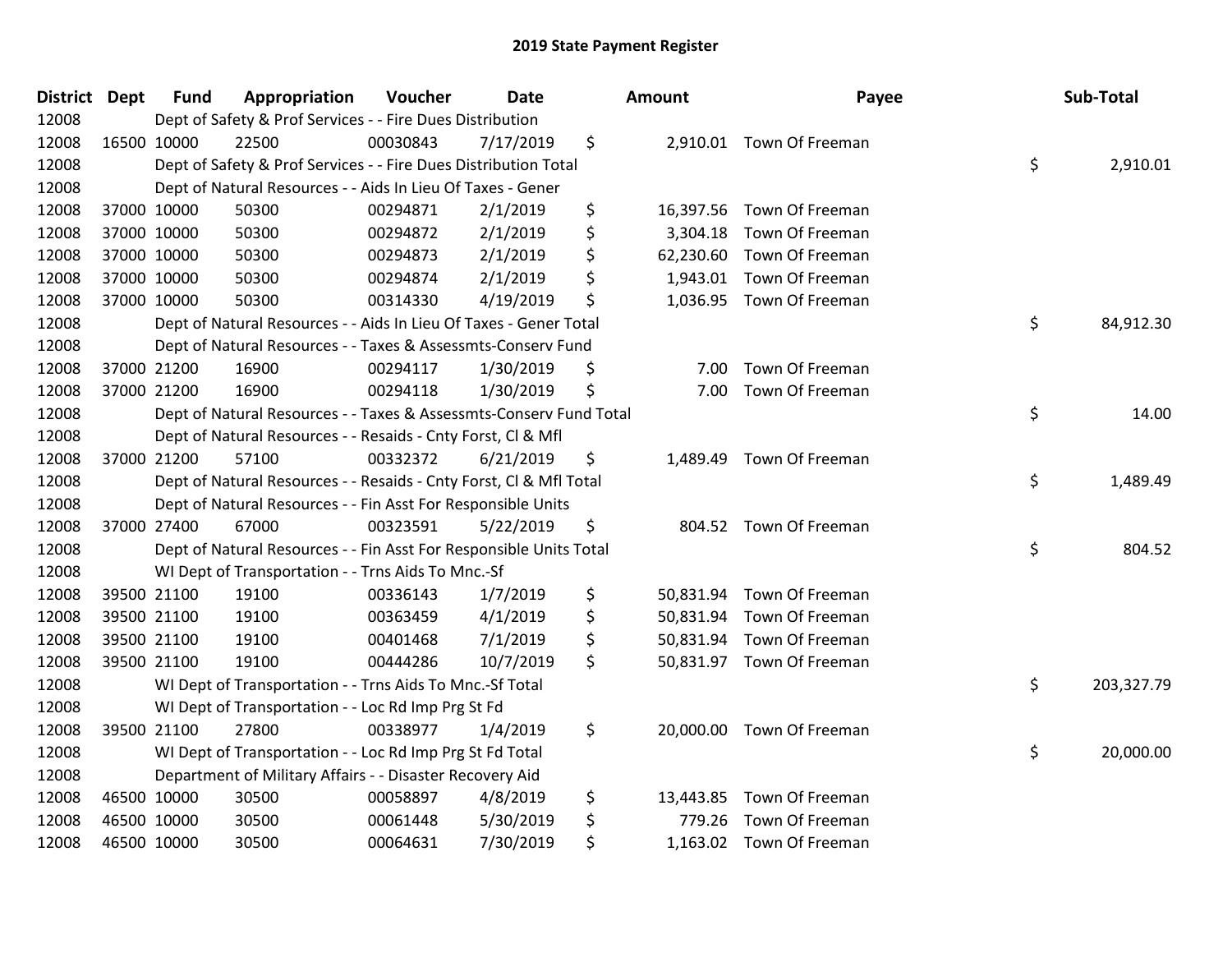| <b>District</b> | Dept | <b>Fund</b> | Appropriation                                                          | <b>Voucher</b> | Date       |    | <b>Amount</b> | Payee           | Sub-Total        |
|-----------------|------|-------------|------------------------------------------------------------------------|----------------|------------|----|---------------|-----------------|------------------|
| 12008           |      |             | Department of Military Affairs - - Disaster Recovery Aid Total         |                |            |    |               |                 | 15,386.13        |
| 12008           |      |             | Department of Military Affairs - - Federal Aid, Local Assistance       |                |            |    |               |                 |                  |
| 12008           |      | 46500 10000 | 34200                                                                  | 00058897       | 4/8/2019   | \$ | 80,663.09     | Town Of Freeman |                  |
| 12008           |      | 46500 10000 | 34200                                                                  | 00061448       | 5/30/2019  | \$ | 4,675.55      | Town Of Freeman |                  |
| 12008           |      | 46500 10000 | 34200                                                                  | 00061802       | 6/6/2019   | \$ | 290,939.40    | Town Of Freeman |                  |
| 12008           |      | 46500 10000 | 34200                                                                  | 00064631       | 7/30/2019  | \$ | 6,978.13      | Town Of Freeman |                  |
| 12008           |      |             | Department of Military Affairs - - Federal Aid, Local Assistance Total |                |            |    |               |                 | \$<br>383,256.17 |
| 12008           |      |             | Shared Revenue and Tax Relief - - County And Municipal Aid             |                |            |    |               |                 |                  |
| 12008           |      | 83500 10000 | 10500                                                                  | 00048557       | 7/22/2019  | S. | 4.404.63      | Town Of Freeman |                  |
| 12008           |      | 83500 10000 | 10500                                                                  | 00052848       | 11/18/2019 | S  | 24,962.84     | Town Of Freeman |                  |
| 12008           |      |             | Shared Revenue and Tax Relief - - County And Municipal Aid Total       |                |            |    |               |                 | \$<br>29,367.47  |
| 12008           |      |             | Shared Revenue and Tax Relief - - Personal Property Aid                |                |            |    |               |                 |                  |
| 12008           |      | 83500 10000 | 11100                                                                  | 00040254       | 5/6/2019   | \$ | 47.46         | Town Of Freeman |                  |
| 12008           |      |             | Shared Revenue and Tax Relief - - Personal Property Aid Total          |                |            |    |               |                 | 47.46            |
| 12008 Total     |      |             |                                                                        |                |            |    |               |                 | 741,515.34       |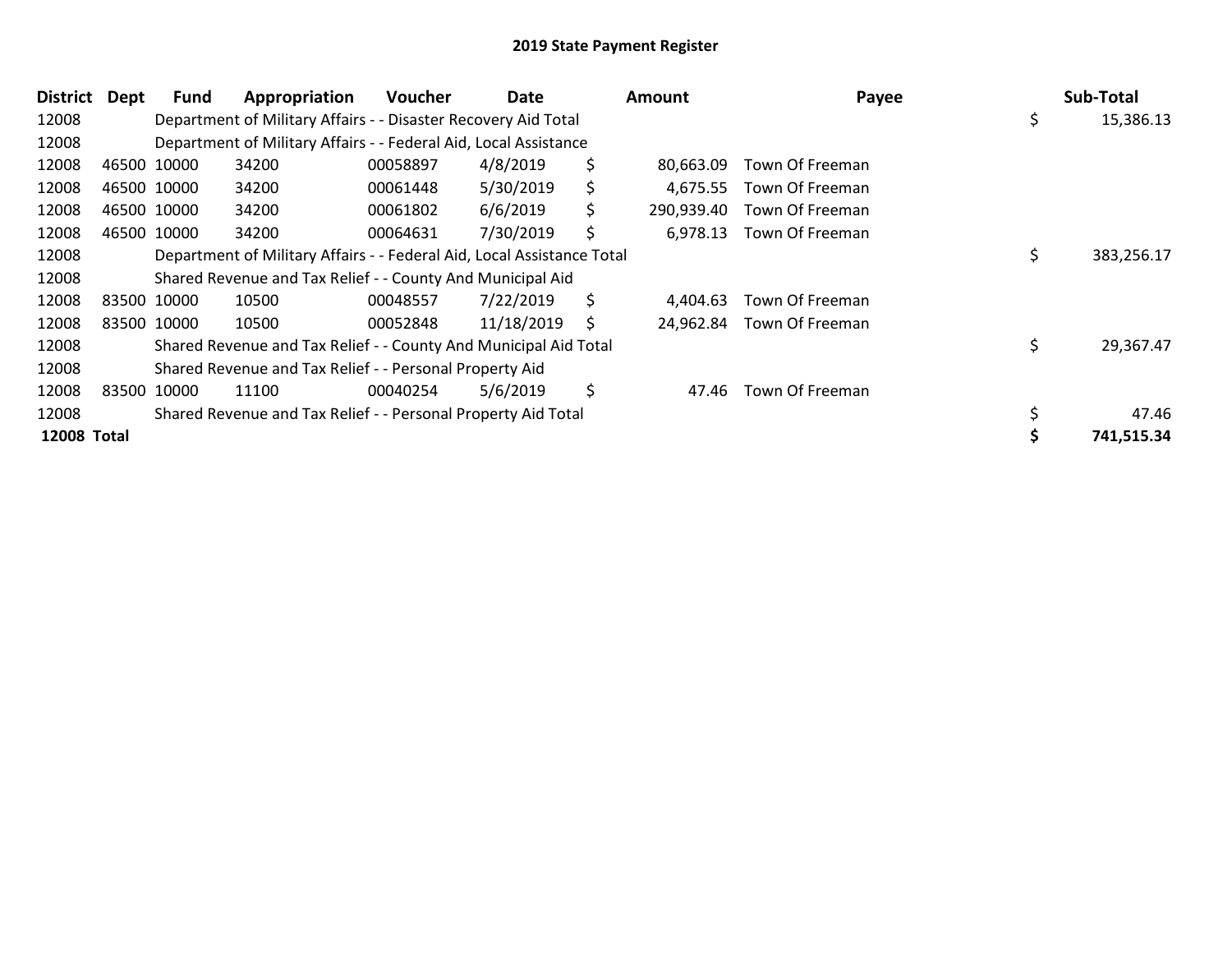| District Dept | <b>Fund</b> | Appropriation                                                          | Voucher  | <b>Date</b> |     | Amount    | Payee                    | Sub-Total       |
|---------------|-------------|------------------------------------------------------------------------|----------|-------------|-----|-----------|--------------------------|-----------------|
| 12010         |             | Dept of Safety & Prof Services - - Fire Dues Distribution              |          |             |     |           |                          |                 |
| 12010         | 16500 10000 | 22500                                                                  | 00031459 | 7/18/2019   | \$  |           | 935.14 Haney, Town of    |                 |
| 12010         |             | Dept of Safety & Prof Services - - Fire Dues Distribution Total        |          |             |     |           |                          | \$<br>935.14    |
| 12010         |             | Dept of Natural Resources - - Aids In Lieu Of Taxes - Gener            |          |             |     |           |                          |                 |
| 12010         | 37000 10000 | 50300                                                                  | 00294875 | 2/1/2019    | \$  | 16,446.96 | Haney, Town of           |                 |
| 12010         | 37000 10000 | 50300                                                                  | 00294876 | 2/1/2019    | \$  | 7,586.99  | Haney, Town of           |                 |
| 12010         |             | Dept of Natural Resources - - Aids In Lieu Of Taxes - Gener Total      |          |             |     |           |                          | \$<br>24,033.95 |
| 12010         |             | Dept of Natural Resources - - Resaids - Cnty Forst, Cl & Mfl           |          |             |     |           |                          |                 |
| 12010         | 37000 21200 | 57100                                                                  | 00332373 | 6/21/2019   | \$  | 493.90    | Haney, Town of           |                 |
| 12010         |             | Dept of Natural Resources - - Resaids - Cnty Forst, Cl & Mfl Total     |          |             |     |           |                          | \$<br>493.90    |
| 12010         |             | WI Dept of Transportation - - Trns Aids To Mnc.-Sf                     |          |             |     |           |                          |                 |
| 12010         | 39500 21100 | 19100                                                                  | 00336144 | 1/7/2019    | \$  | 24,588.78 | Haney, Town of           |                 |
| 12010         | 39500 21100 | 19100                                                                  | 00363460 | 4/1/2019    | \$  | 24,588.78 | Haney, Town of           |                 |
| 12010         | 39500 21100 | 19100                                                                  | 00401469 | 7/1/2019    | \$  | 24,588.78 | Haney, Town of           |                 |
| 12010         | 39500 21100 | 19100                                                                  | 00444287 | 10/7/2019   | \$  | 24,588.79 | Haney, Town of           |                 |
| 12010         |             | WI Dept of Transportation - - Trns Aids To Mnc.-Sf Total               |          |             |     |           |                          | \$<br>98,355.13 |
| 12010         |             | Department of Military Affairs - - Disaster Recovery Aid               |          |             |     |           |                          |                 |
| 12010         | 46500 10000 | 30500                                                                  | 00067338 | 9/27/2019   | \$  |           | 2,887.64 Haney, Town of  |                 |
| 12010         |             | Department of Military Affairs - - Disaster Recovery Aid Total         |          |             |     |           |                          | \$<br>2,887.64  |
| 12010         |             | Department of Military Affairs - - Federal Aid, Local Assistance       |          |             |     |           |                          |                 |
| 12010         | 46500 10000 | 34200                                                                  | 00067338 | 9/27/2019   | \$  |           | 17,325.82 Haney, Town of |                 |
| 12010         |             | Department of Military Affairs - - Federal Aid, Local Assistance Total |          |             |     |           |                          | \$<br>17,325.82 |
| 12010         |             | Elections Commission - - General Program Ops, GPR                      |          |             |     |           |                          |                 |
| 12010         | 51000 10000 | 10100                                                                  | 00001696 | 2/22/2019   | \$  | 51.99     | Haney, Town of           |                 |
| 12010         |             | Elections Commission - - General Program Ops, GPR Total                |          |             |     |           |                          | \$<br>51.99     |
| 12010         |             | Shared Revenue and Tax Relief - - County And Municipal Aid             |          |             |     |           |                          |                 |
| 12010         | 83500 10000 | 10500                                                                  | 00048558 | 7/22/2019   | \$  | 6,637.43  | Haney, Town of           |                 |
| 12010         | 83500 10000 | 10500                                                                  | 00052849 | 11/18/2019  | \$. | 37,612.09 | Haney, Town of           |                 |
| 12010         |             | Shared Revenue and Tax Relief - - County And Municipal Aid Total       |          |             |     |           |                          | \$<br>44,249.52 |
| 12010         |             | Shared Revenue and Tax Relief - - Exempt Computer Aid                  |          |             |     |           |                          |                 |
| 12010         | 83500 10000 | 10900                                                                  | 00045726 | 7/22/2019   | \$  | 5.19      | Haney, Town of           |                 |
| 12010         |             | Shared Revenue and Tax Relief - - Exempt Computer Aid Total            |          |             |     |           |                          | \$<br>5.19      |
| 12010         |             | Shared Revenue and Tax Relief - - Personal Property Aid                |          |             |     |           |                          |                 |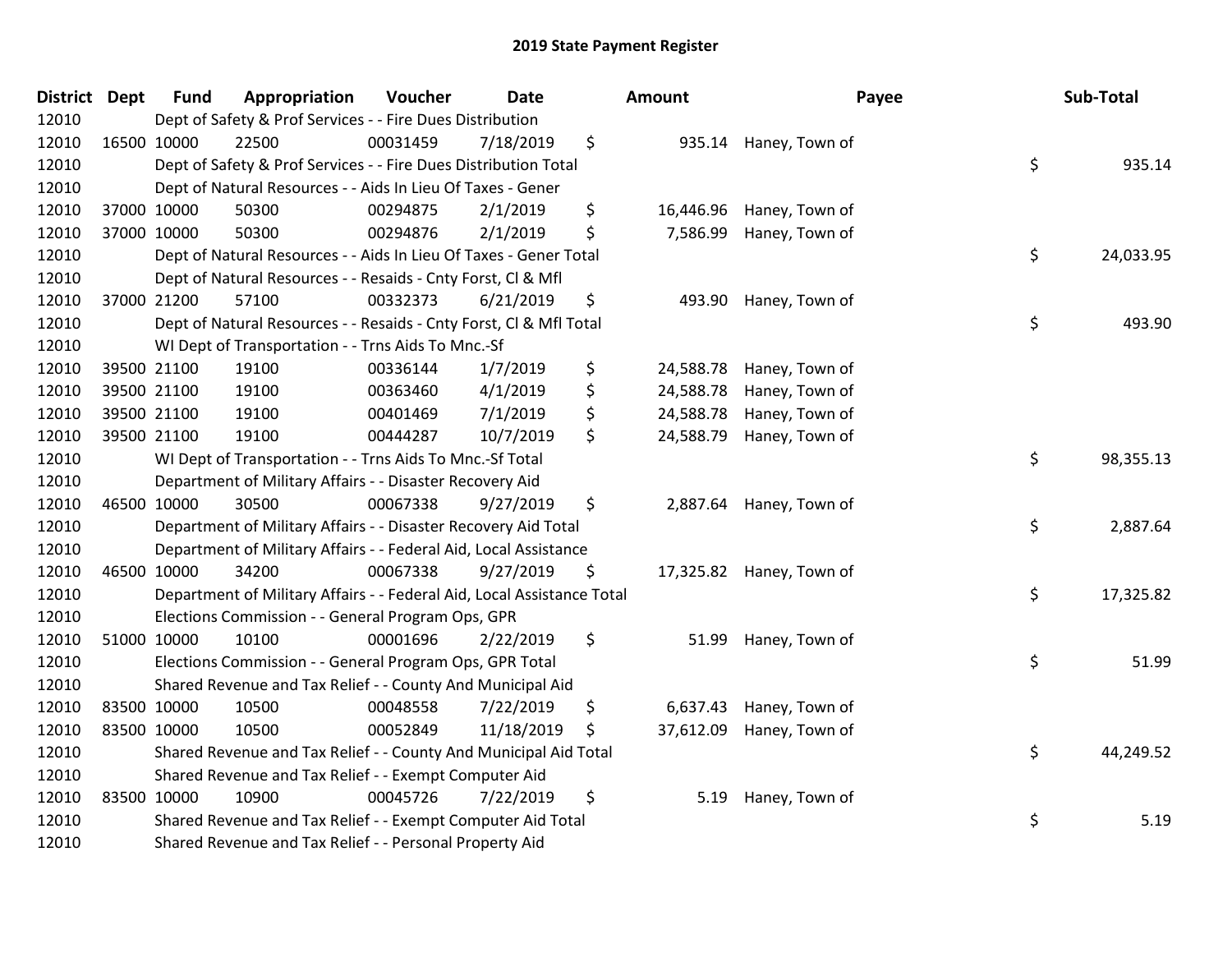| District Dept | Fund        | Appropriation                                                 | <b>Voucher</b> | Date     | Amount | Payee                | Sub-Total  |
|---------------|-------------|---------------------------------------------------------------|----------------|----------|--------|----------------------|------------|
| 12010         | 83500 10000 | 11100                                                         | 00040255       | 5/6/2019 |        | 30.75 Haney, Town of |            |
| 12010         |             | Shared Revenue and Tax Relief - - Personal Property Aid Total |                |          |        |                      | 30.75      |
| 12010 Total   |             |                                                               |                |          |        |                      | 188,369.03 |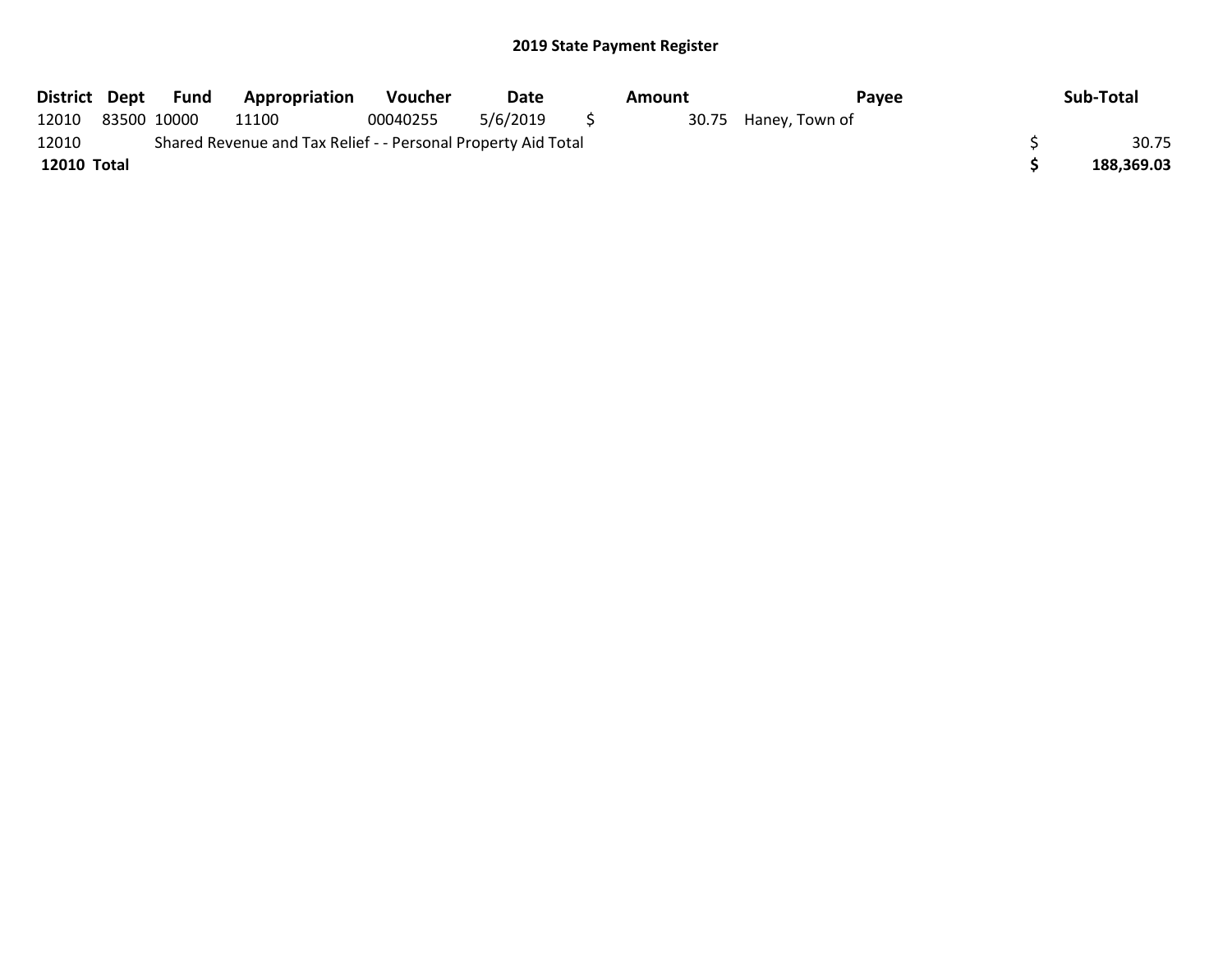| District Dept | <b>Fund</b> | Appropriation                                                          | Voucher  | Date      | <b>Amount</b>   | Payee                     | Sub-Total        |
|---------------|-------------|------------------------------------------------------------------------|----------|-----------|-----------------|---------------------------|------------------|
| 12012         |             | Dept of Safety & Prof Services - - Fire Dues Distribution              |          |           |                 |                           |                  |
| 12012         | 16500 10000 | 22500                                                                  | 00031286 | 7/18/2019 | \$              | 1,487.38 Town Of Marietta |                  |
| 12012         |             | Dept of Safety & Prof Services - - Fire Dues Distribution Total        |          |           |                 |                           | \$<br>1,487.38   |
| 12012         |             | Dept of Natural Resources - - Aids In Lieu Of Taxes - Gener            |          |           |                 |                           |                  |
| 12012         | 37000 10000 | 50300                                                                  | 00294881 | 2/1/2019  | \$<br>14,614.62 | Town Of Marietta          |                  |
| 12012         | 37000 10000 | 50300                                                                  | 00294882 | 2/1/2019  | \$<br>73,828.63 | Town Of Marietta          |                  |
| 12012         | 37000 10000 | 50300                                                                  | 00314421 | 4/19/2019 | \$<br>20.91     | Town Of Marietta          |                  |
| 12012         | 37000 10000 | 50300                                                                  | 00314423 | 4/19/2019 | \$<br>422.80    | Town Of Marietta          |                  |
| 12012         |             | Dept of Natural Resources - - Aids In Lieu Of Taxes - Gener Total      |          |           |                 |                           | \$<br>88,886.96  |
| 12012         |             | Dept of Natural Resources - - Resaids - Cnty Forst, Cl & Mfl           |          |           |                 |                           |                  |
| 12012         | 37000 21200 | 57100                                                                  | 00332374 | 6/21/2019 | \$              | 437.22 Town Of Marietta   |                  |
| 12012         |             | Dept of Natural Resources - - Resaids - Cnty Forst, Cl & Mfl Total     |          |           |                 |                           | \$<br>437.22     |
| 12012         |             | Dept of Natural Resources - - Aids In Lieu Of Taxes - Sum S            |          |           |                 |                           |                  |
| 12012         | 37000 21200 | 57900                                                                  | 00314420 | 4/19/2019 | \$<br>35.92     | Town Of Marietta          |                  |
| 12012         | 37000 21200 | 57900                                                                  | 00314422 | 4/19/2019 | \$<br>3.67      | Town Of Marietta          |                  |
| 12012         |             | Dept of Natural Resources - - Aids In Lieu Of Taxes - Sum S Total      |          |           |                 |                           | \$<br>39.59      |
| 12012         |             | Dept of Natural Resources - - Fin Asst For Responsible Units           |          |           |                 |                           |                  |
| 12012         | 37000 27400 | 67000                                                                  | 00322621 | 5/22/2019 | \$<br>2,320.65  | Town Of Marietta          |                  |
| 12012         |             | Dept of Natural Resources - - Fin Asst For Responsible Units Total     |          |           |                 |                           | \$<br>2,320.65   |
| 12012         |             | WI Dept of Transportation - - Trns Aids To Mnc.-Sf                     |          |           |                 |                           |                  |
| 12012         | 39500 21100 | 19100                                                                  | 00336145 | 1/7/2019  | \$<br>35,805.13 | Town Of Marietta          |                  |
| 12012         | 39500 21100 | 19100                                                                  | 00363461 | 4/1/2019  | \$<br>35,805.13 | Town Of Marietta          |                  |
| 12012         | 39500 21100 | 19100                                                                  | 00401470 | 7/1/2019  | \$<br>35,805.13 | Town Of Marietta          |                  |
| 12012         | 39500 21100 | 19100                                                                  | 00444288 | 10/7/2019 | \$<br>35,805.16 | Town Of Marietta          |                  |
| 12012         |             | WI Dept of Transportation - - Trns Aids To Mnc.-Sf Total               |          |           |                 |                           | \$<br>143,220.55 |
| 12012         |             | Department of Military Affairs - - Disaster Recovery Aid               |          |           |                 |                           |                  |
| 12012         | 46500 10000 | 30500                                                                  | 00060238 | 5/8/2019  | \$<br>3,029.50  | Town Of Marietta          |                  |
| 12012         | 46500 10000 | 30500                                                                  | 00060565 | 5/15/2019 | \$<br>1,270.52  | Town Of Marietta          |                  |
| 12012         |             | Department of Military Affairs - - Disaster Recovery Aid Total         |          |           |                 |                           | \$<br>4,300.02   |
| 12012         |             | Department of Military Affairs - - Federal Aid, Local Assistance       |          |           |                 |                           |                  |
| 12012         | 46500 10000 | 34200                                                                  | 00060238 | 5/8/2019  | \$<br>18,176.99 | Town Of Marietta          |                  |
| 12012         | 46500 10000 | 34200                                                                  | 00060565 | 5/15/2019 | \$<br>7,623.11  | Town Of Marietta          |                  |
| 12012         |             | Department of Military Affairs - - Federal Aid, Local Assistance Total |          |           |                 |                           | \$<br>25,800.10  |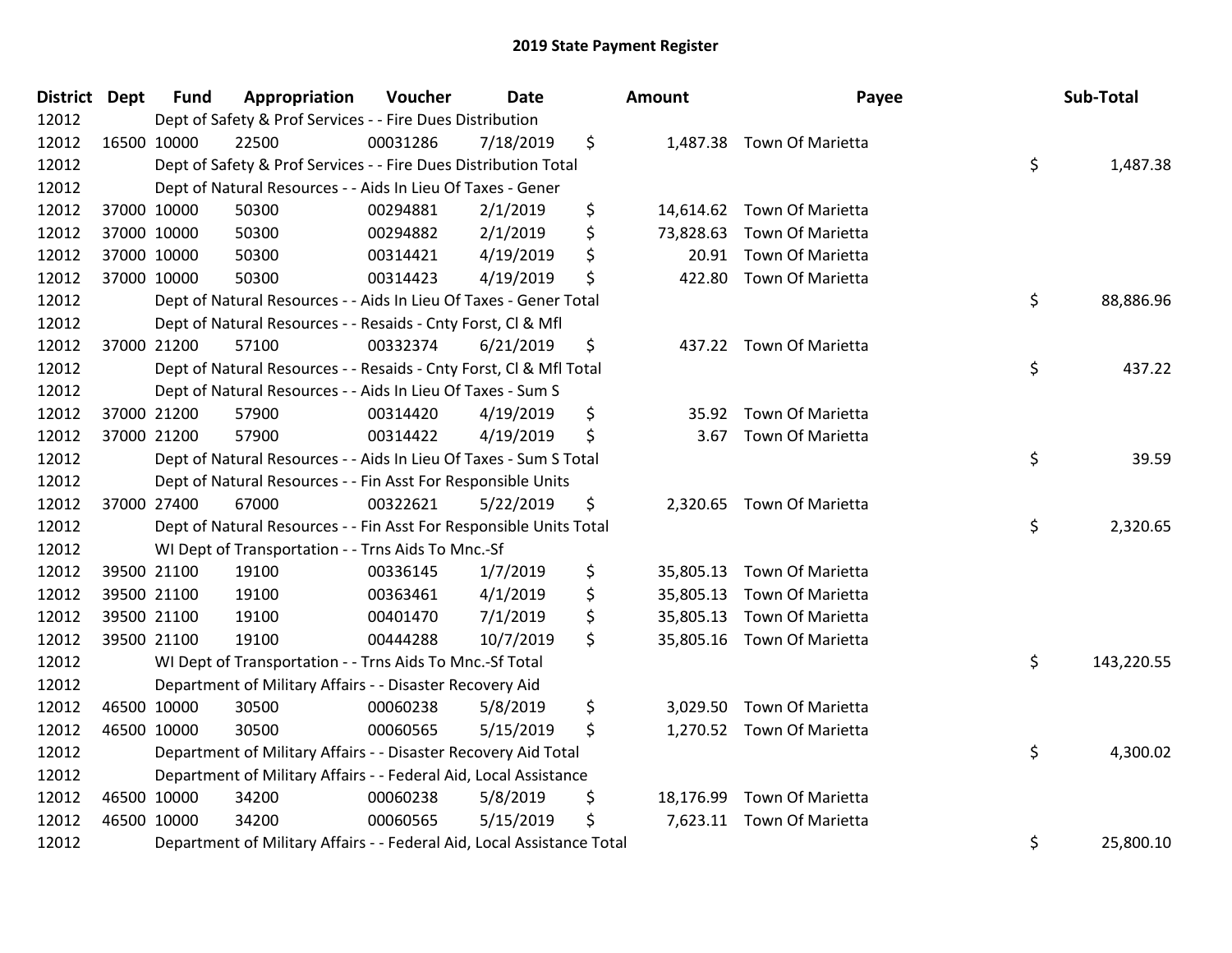| District           | Dept | Fund        | Appropriation                                                    | <b>Voucher</b> | Date       | Amount          | Payee            | Sub-Total       |
|--------------------|------|-------------|------------------------------------------------------------------|----------------|------------|-----------------|------------------|-----------------|
| 12012              |      |             | Elections Commission - - 2018 Hava Election Security             |                |            |                 |                  |                 |
| 12012              |      | 51000 22000 | 18200                                                            | 00002745       | 11/20/2019 | \$<br>1,200.00  | Town Of Marietta |                 |
| 12012              |      |             | Elections Commission - - 2018 Hava Election Security Total       |                |            |                 |                  | \$<br>1,200.00  |
| 12012              |      |             | Shared Revenue and Tax Relief - - County And Municipal Aid       |                |            |                 |                  |                 |
| 12012              |      | 83500 10000 | 10500                                                            | 00048559       | 7/22/2019  | \$<br>2,433.30  | Town Of Marietta |                 |
| 12012              |      | 83500 10000 | 10500                                                            | 00052850       | 11/18/2019 | \$<br>34,489.04 | Town Of Marietta |                 |
| 12012              |      |             | Shared Revenue and Tax Relief - - County And Municipal Aid Total |                |            |                 |                  | \$<br>36,922.34 |
| 12012              |      |             | Shared Revenue and Tax Relief - - Exempt Computer Aid            |                |            |                 |                  |                 |
| 12012              |      | 83500 10000 | 10900                                                            | 00045727       | 7/22/2019  | \$<br>14.55     | Town Of Marietta |                 |
| 12012              |      |             | Shared Revenue and Tax Relief - - Exempt Computer Aid Total      |                |            |                 |                  | \$<br>14.55     |
| 12012              |      |             | Shared Revenue and Tax Relief - - Utility Aid                    |                |            |                 |                  |                 |
| 12012              |      | 83500 10000 | 11000                                                            | 00048559       | 7/22/2019  | \$<br>58.25     | Town Of Marietta |                 |
| 12012              |      | 83500 10000 | 11000                                                            | 00052850       | 11/18/2019 | \$<br>340.95    | Town Of Marietta |                 |
| 12012              |      |             | Shared Revenue and Tax Relief - - Utility Aid Total              |                |            |                 |                  | \$<br>399.20    |
| 12012              |      |             | Shared Revenue and Tax Relief - - Personal Property Aid          |                |            |                 |                  |                 |
| 12012              |      | 83500 10000 | 11100                                                            | 00040256       | 5/6/2019   | \$<br>3.99      | Town Of Marietta |                 |
| 12012              |      |             | Shared Revenue and Tax Relief - - Personal Property Aid Total    |                |            |                 |                  | \$<br>3.99      |
| <b>12012 Total</b> |      |             |                                                                  |                |            |                 |                  | 305,032.55      |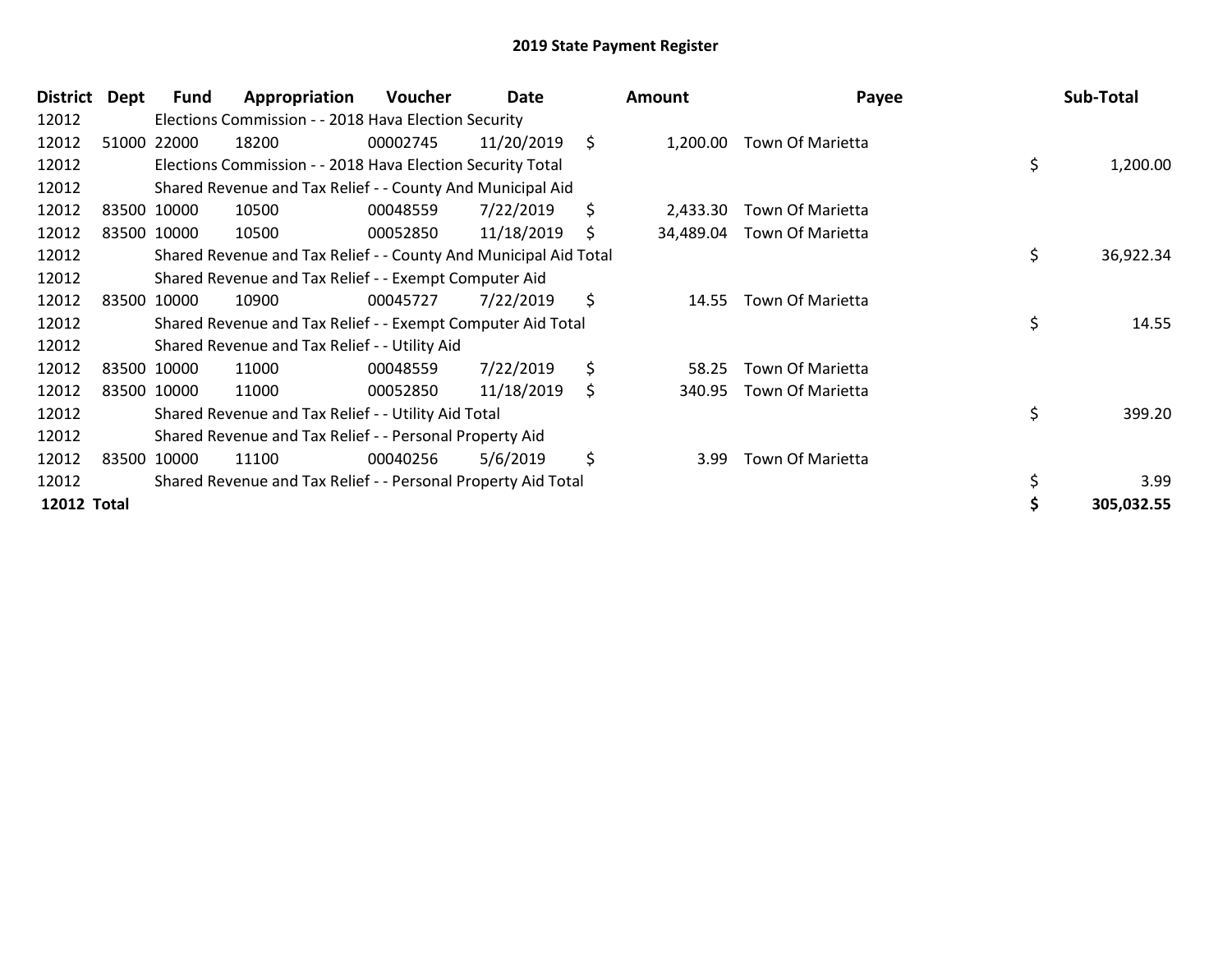| <b>District Dept</b> | <b>Fund</b> | Appropriation                                                          | Voucher  | <b>Date</b> | <b>Amount</b>   | Payee                              | Sub-Total       |
|----------------------|-------------|------------------------------------------------------------------------|----------|-------------|-----------------|------------------------------------|-----------------|
| 12014                |             | Dept of Safety & Prof Services - - Fire Dues Distribution              |          |             |                 |                                    |                 |
| 12014                | 16500 10000 | 22500                                                                  | 00030899 | 7/17/2019   | \$              | 2,740.59 Town Of Prairie Du Chien  |                 |
| 12014                |             | Dept of Safety & Prof Services - - Fire Dues Distribution Total        |          |             |                 |                                    | \$<br>2,740.59  |
| 12014                |             | Dept of Natural Resources - - Aids In Lieu Of Taxes - Gener            |          |             |                 |                                    |                 |
| 12014                | 37000 10000 | 50300                                                                  | 00294849 | 2/1/2019    | \$<br>11,460.39 | Town Of Prairie Du Chien           |                 |
| 12014                | 37000 10000 | 50300                                                                  | 00294850 | 2/1/2019    | \$<br>6.90      | Town Of Prairie Du Chien           |                 |
| 12014                |             | Dept of Natural Resources - - Aids In Lieu Of Taxes - Gener Total      |          |             |                 |                                    | \$<br>11,467.29 |
| 12014                |             | Dept of Natural Resources - - Resaids - Cnty Forst, Cl & Mfl           |          |             |                 |                                    |                 |
| 12014                | 37000 21200 | 57100                                                                  | 00332375 | 6/21/2019   | \$<br>393.90    | Town Of Prairie Du Chien           |                 |
| 12014                |             | Dept of Natural Resources - - Resaids - Cnty Forst, Cl & Mfl Total     |          |             |                 |                                    | \$<br>393.90    |
| 12014                |             | Dept of Natural Resources - - Aids In Lieu Of Taxes - Sum S            |          |             |                 |                                    |                 |
| 12014                | 37000 21200 | 57900                                                                  | 00313985 | 4/19/2019   | \$<br>10.14     | Town Of Prairie Du Chien           |                 |
| 12014                |             | Dept of Natural Resources - - Aids In Lieu Of Taxes - Sum S Total      |          |             |                 |                                    | \$<br>10.14     |
| 12014                |             | WI Dept of Transportation - - Trns Aids To Mnc.-Sf                     |          |             |                 |                                    |                 |
| 12014                | 39500 21100 | 19100                                                                  | 00336146 | 1/7/2019    | \$<br>20,790.27 | Town Of Prairie Du Chien           |                 |
| 12014                | 39500 21100 | 19100                                                                  | 00363462 | 4/1/2019    | \$<br>20,790.27 | Town Of Prairie Du Chien           |                 |
| 12014                | 39500 21100 | 19100                                                                  | 00401471 | 7/1/2019    | \$<br>20,790.27 | Town Of Prairie Du Chien           |                 |
| 12014                | 39500 21100 | 19100                                                                  | 00444289 | 10/7/2019   | \$              | 20,790.28 Town Of Prairie Du Chien |                 |
| 12014                |             | WI Dept of Transportation - - Trns Aids To Mnc.-Sf Total               |          |             |                 |                                    | \$<br>83,161.09 |
| 12014                |             | Department of Military Affairs - - Disaster Recovery Aid               |          |             |                 |                                    |                 |
| 12014                | 46500 10000 | 30500                                                                  | 00070298 | 12/6/2019   | \$              | 2,652.35 Town Of Prairie Du Chien  |                 |
| 12014                | 46500 10000 | 30500                                                                  | 00070366 | 12/9/2019   | \$<br>3,987.03  | Town Of Prairie Du Chien           |                 |
| 12014                |             | Department of Military Affairs - - Disaster Recovery Aid Total         |          |             |                 |                                    | \$<br>6,639.38  |
| 12014                |             | Department of Military Affairs - - Federal Aid, Local Assistance       |          |             |                 |                                    |                 |
| 12014                | 46500 10000 | 34200                                                                  | 00070298 | 12/6/2019   | \$<br>15,914.08 | Town Of Prairie Du Chien           |                 |
| 12014                | 46500 10000 | 34200                                                                  | 00070366 | 12/9/2019   | \$              | 23,922.17 Town Of Prairie Du Chien |                 |
| 12014                |             | Department of Military Affairs - - Federal Aid, Local Assistance Total |          |             |                 |                                    | \$<br>39,836.25 |
| 12014                |             | Elections Commission - - 2018 Hava Election Security                   |          |             |                 |                                    |                 |
| 12014                | 51000 22000 | 18200                                                                  | 00002670 | 11/18/2019  | \$<br>1,200.00  | Town Of Prairie Du Chien           |                 |
| 12014                |             | Elections Commission - - 2018 Hava Election Security Total             |          |             |                 |                                    | \$<br>1,200.00  |
| 12014                |             | Shared Revenue and Tax Relief - - County And Municipal Aid             |          |             |                 |                                    |                 |
| 12014                | 83500 10000 | 10500                                                                  | 00048560 | 7/22/2019   | \$<br>7,988.64  | Town Of Prairie Du Chien           |                 |
| 12014                | 83500 10000 | 10500                                                                  | 00052851 | 11/18/2019  | \$              | 45,287.40 Town Of Prairie Du Chien |                 |

| Payee<br>Sub-Total                                                                                                                                                             |        |
|--------------------------------------------------------------------------------------------------------------------------------------------------------------------------------|--------|
| 2,740.59 Town Of Prairie Du Chien<br>\$<br>2,740.59                                                                                                                            |        |
| Town Of Prairie Du Chien                                                                                                                                                       |        |
| Town Of Prairie Du Chien                                                                                                                                                       |        |
| \$<br>11,467.29                                                                                                                                                                |        |
| Town Of Prairie Du Chien                                                                                                                                                       |        |
| \$                                                                                                                                                                             | 393.90 |
| Town Of Prairie Du Chien                                                                                                                                                       |        |
| \$                                                                                                                                                                             | 10.14  |
| Town Of Prairie Du Chien                                                                                                                                                       |        |
|                                                                                                                                                                                |        |
|                                                                                                                                                                                |        |
|                                                                                                                                                                                |        |
| \$<br>83,161.09                                                                                                                                                                |        |
|                                                                                                                                                                                |        |
|                                                                                                                                                                                |        |
| \$<br>6,639.38                                                                                                                                                                 |        |
|                                                                                                                                                                                |        |
| Town Of Prairie Du Chien                                                                                                                                                       |        |
| \$<br>39,836.25                                                                                                                                                                |        |
| Town Of Prairie Du Chien                                                                                                                                                       |        |
| \$<br>1,200.00                                                                                                                                                                 |        |
| Town Of Prairie Du Chien                                                                                                                                                       |        |
| Town Of Prairie Du Chien                                                                                                                                                       |        |
| Town Of Prairie Du Chien<br>Town Of Prairie Du Chien<br>Town Of Prairie Du Chien<br>Town Of Prairie Du Chien<br>Town Of Prairie Du Chien<br>15,914.08 Town Of Prairie Du Chien |        |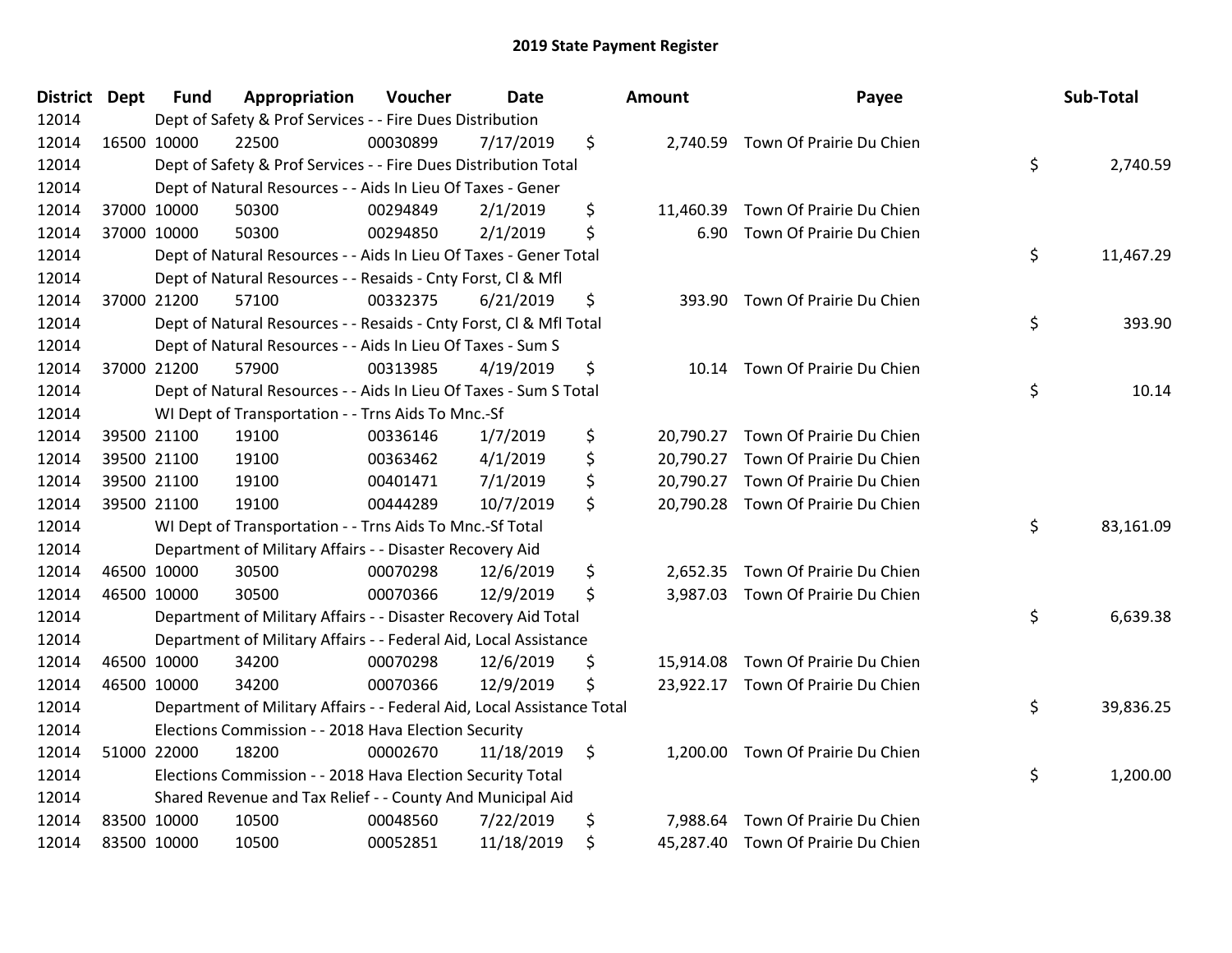| <b>District</b> | Dept | Fund        | Appropriation                                                    | <b>Voucher</b> | Date       |    | Amount    | Payee                    | Sub-Total  |
|-----------------|------|-------------|------------------------------------------------------------------|----------------|------------|----|-----------|--------------------------|------------|
| 12014           |      |             | Shared Revenue and Tax Relief - - County And Municipal Aid Total |                |            |    |           |                          | 53,276.04  |
| 12014           |      |             | Shared Revenue and Tax Relief - - Exempt Computer Aid            |                |            |    |           |                          |            |
| 12014           |      | 83500 10000 | 10900                                                            | 00045728       | 7/22/2019  | \$ | 66.51     | Town Of Prairie Du Chien |            |
| 12014           |      |             | Shared Revenue and Tax Relief - - Exempt Computer Aid Total      |                |            |    |           |                          | 66.51      |
| 12014           |      |             | Shared Revenue and Tax Relief - - Utility Aid                    |                |            |    |           |                          |            |
| 12014           |      | 83500 10000 | 11000                                                            | 00052851       | 11/18/2019 | \$ | 696.77    | Town Of Prairie Du Chien |            |
| 12014           |      |             | Shared Revenue and Tax Relief - - Utility Aid Total              |                |            |    |           |                          | 696.77     |
| 12014           |      |             | Shared Revenue and Tax Relief - - Personal Property Aid          |                |            |    |           |                          |            |
| 12014           |      | 83500 10000 | 11100                                                            | 00040257       | 5/6/2019   | \$ | 1.078.12  | Town Of Prairie Du Chien |            |
| 12014           |      |             | Shared Revenue and Tax Relief - - Personal Property Aid Total    |                |            |    |           |                          | 1,078.12   |
| 12014           |      |             | Shared Revenue and Tax Relief - - Lottery & Gaming Credit        |                |            |    |           |                          |            |
| 12014           |      | 83500 52100 | 36300                                                            | 00038200       | 3/25/2019  | S. | 16.085.28 | Town Of Prairie Du Chien |            |
| 12014           |      |             | Shared Revenue and Tax Relief - - Lottery & Gaming Credit Total  |                |            |    |           |                          | 16,085.28  |
| 12014 Total     |      |             |                                                                  |                |            |    |           |                          | 216,651.36 |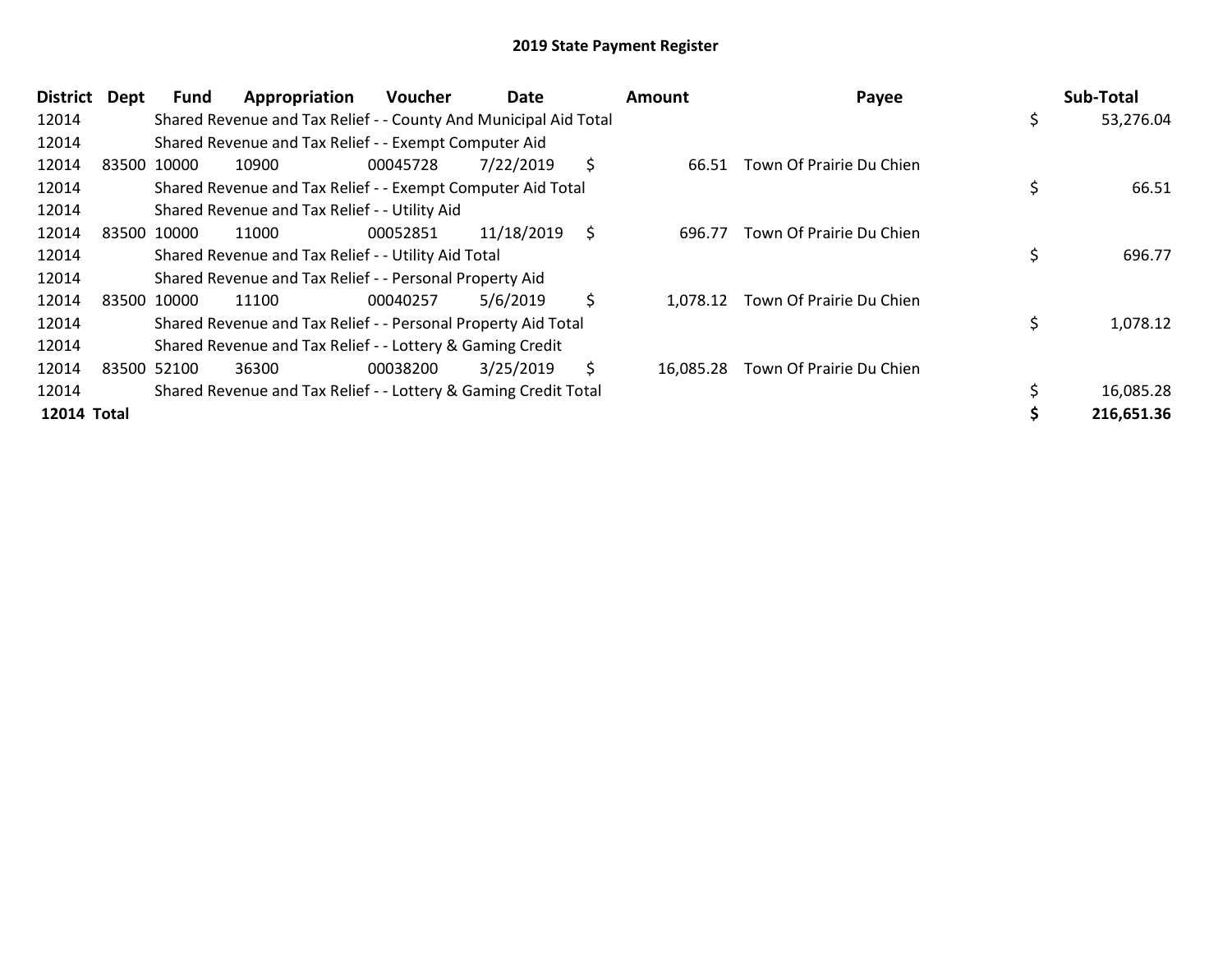| District Dept |             | <b>Fund</b> | Appropriation                                                          | Voucher  | Date       | Amount          |                         | Payee | Sub-Total  |
|---------------|-------------|-------------|------------------------------------------------------------------------|----------|------------|-----------------|-------------------------|-------|------------|
| 12016         |             |             | Dept of Safety & Prof Services - - Fire Dues Distribution              |          |            |                 |                         |       |            |
| 12016         | 16500 10000 |             | 22500                                                                  | 00031333 | 7/17/2019  | \$              | 1,331.86 Town Of Scott  |       |            |
| 12016         |             |             | Dept of Safety & Prof Services - - Fire Dues Distribution Total        |          |            |                 |                         | \$    | 1,331.86   |
| 12016         |             |             | Dept of Natural Resources - - Aids In Lieu Of Taxes - Gener            |          |            |                 |                         |       |            |
| 12016         | 37000 10000 |             | 50300                                                                  | 00294899 | 1/31/2019  | \$              | 2,254.15 Town Of Scott  |       |            |
| 12016         |             |             | Dept of Natural Resources - - Aids In Lieu Of Taxes - Gener Total      |          |            |                 |                         | \$    | 2,254.15   |
| 12016         |             |             | Dept of Natural Resources - - Resaids - Cnty Forst, Cl & Mfl           |          |            |                 |                         |       |            |
| 12016         |             | 37000 21200 | 57100                                                                  | 00332376 | 6/21/2019  | \$<br>794.65    | Town Of Scott           |       |            |
| 12016         |             |             | Dept of Natural Resources - - Resaids - Cnty Forst, Cl & Mfl Total     |          |            |                 |                         | \$    | 794.65     |
| 12016         |             |             | Dept of Natural Resources - - Fin Asst For Responsible Units           |          |            |                 |                         |       |            |
| 12016         | 37000 27400 |             | 67000                                                                  | 00323413 | 5/22/2019  | \$              | 1,236.26 Town Of Scott  |       |            |
| 12016         |             |             | Dept of Natural Resources - - Fin Asst For Responsible Units Total     |          |            |                 |                         | \$    | 1,236.26   |
| 12016         |             |             | WI Dept of Transportation - - Trns Aids To Mnc.-Sf                     |          |            |                 |                         |       |            |
| 12016         |             | 39500 21100 | 19100                                                                  | 00336147 | 1/7/2019   | \$              | 30,931.57 Town Of Scott |       |            |
| 12016         | 39500 21100 |             | 19100                                                                  | 00363463 | 4/1/2019   | \$              | 30,931.57 Town Of Scott |       |            |
| 12016         | 39500 21100 |             | 19100                                                                  | 00401472 | 7/1/2019   | \$              | 30,931.57 Town Of Scott |       |            |
| 12016         | 39500 21100 |             | 19100                                                                  | 00444290 | 10/7/2019  | \$              | 30,931.60 Town Of Scott |       |            |
| 12016         |             |             | WI Dept of Transportation - - Trns Aids To Mnc.-Sf Total               |          |            |                 |                         | \$    | 123,726.31 |
| 12016         |             |             | Department of Military Affairs - - Disaster Recovery Aid               |          |            |                 |                         |       |            |
| 12016         | 46500 10000 |             | 30500                                                                  | 00063257 | 6/28/2019  | \$              | 9,147.79 Town Of Scott  |       |            |
| 12016         | 46500 10000 |             | 30500                                                                  | 00064069 | 7/17/2019  | \$              | 3,520.01 Town Of Scott  |       |            |
| 12016         |             |             | Department of Military Affairs - - Disaster Recovery Aid Total         |          |            |                 |                         | \$    | 12,667.80  |
| 12016         |             |             | Department of Military Affairs - - Federal Aid, Local Assistance       |          |            |                 |                         |       |            |
| 12016         |             | 46500 10000 | 34200                                                                  | 00061432 | 7/31/2019  | \$              | 21,120.05 Town Of Scott |       |            |
| 12016         | 46500 10000 |             | 34200                                                                  | 00063257 | 6/28/2019  | \$              | 54,886.74 Town Of Scott |       |            |
| 12016         |             |             | Department of Military Affairs - - Federal Aid, Local Assistance Total |          |            |                 |                         | \$    | 76,006.79  |
| 12016         |             |             | Elections Commission - - 2018 Hava Election Security                   |          |            |                 |                         |       |            |
| 12016         | 51000 22000 |             | 18200                                                                  | 00002328 | 11/7/2019  | \$              | 1,200.00 Town Of Scott  |       |            |
| 12016         |             |             | Elections Commission - - 2018 Hava Election Security Total             |          |            |                 |                         | \$    | 1,200.00   |
| 12016         |             |             | Shared Revenue and Tax Relief - - County And Municipal Aid             |          |            |                 |                         |       |            |
| 12016         | 83500 10000 |             | 10500                                                                  | 00048561 | 7/22/2019  | \$              | 5,570.93 Town Of Scott  |       |            |
| 12016         | 83500 10000 |             | 10500                                                                  | 00052852 | 11/18/2019 | \$<br>31,568.63 | Town Of Scott           |       |            |
| 12016         |             |             | Shared Revenue and Tax Relief - - County And Municipal Aid Total       |          |            |                 |                         | \$    | 37,139.56  |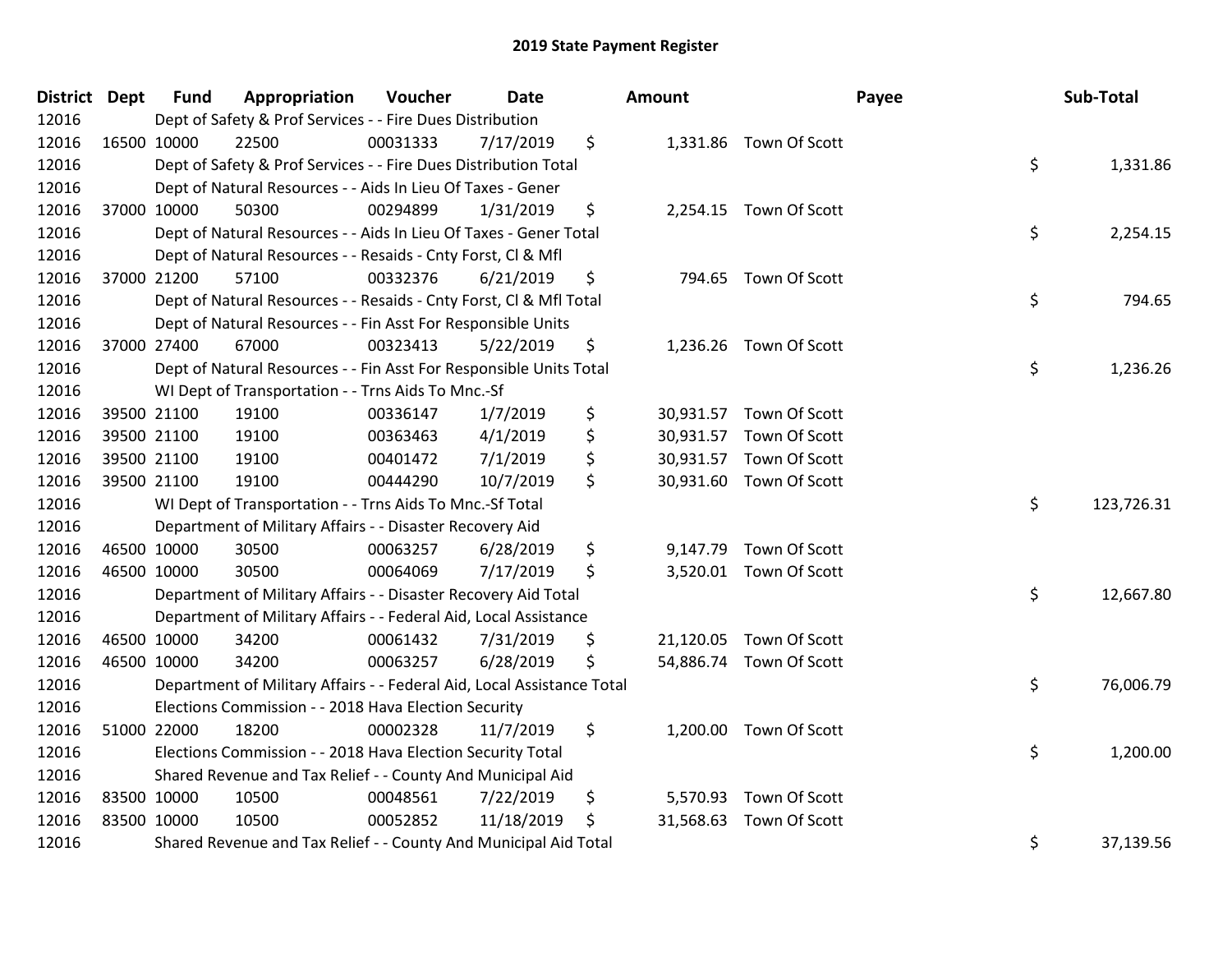| <b>District</b> | Dept        | Fund        | Appropriation                                                 | <b>Voucher</b> | Date       |    | Amount |               | Payee | Sub-Total  |
|-----------------|-------------|-------------|---------------------------------------------------------------|----------------|------------|----|--------|---------------|-------|------------|
| 12016           |             |             | Shared Revenue and Tax Relief - - Exempt Computer Aid         |                |            |    |        |               |       |            |
| 12016           | 83500 10000 |             | 10900                                                         | 00045729       | 7/22/2019  | S  | 21.83  | Town Of Scott |       |            |
| 12016           |             |             | Shared Revenue and Tax Relief - - Exempt Computer Aid Total   |                |            |    |        |               |       | 21.83      |
| 12016           |             |             | Shared Revenue and Tax Relief - - Utility Aid                 |                |            |    |        |               |       |            |
| 12016           | 83500 10000 |             | 11000                                                         | 00048561       | 7/22/2019  | \$ | 26.57  | Town Of Scott |       |            |
| 12016           |             | 83500 10000 | 11000                                                         | 00052852       | 11/18/2019 | S  | 155.51 | Town Of Scott |       |            |
| 12016           |             |             | Shared Revenue and Tax Relief - - Utility Aid Total           |                |            |    |        |               |       | 182.08     |
| 12016           |             |             | Shared Revenue and Tax Relief - - Personal Property Aid       |                |            |    |        |               |       |            |
| 12016           |             | 83500 10000 | 11100                                                         | 00040258       | 5/6/2019   | Ś  | 87.80  | Town Of Scott |       |            |
| 12016           |             |             | Shared Revenue and Tax Relief - - Personal Property Aid Total |                |            |    |        |               |       | 87.80      |
| 12016 Total     |             |             |                                                               |                |            |    |        |               |       | 256,649.09 |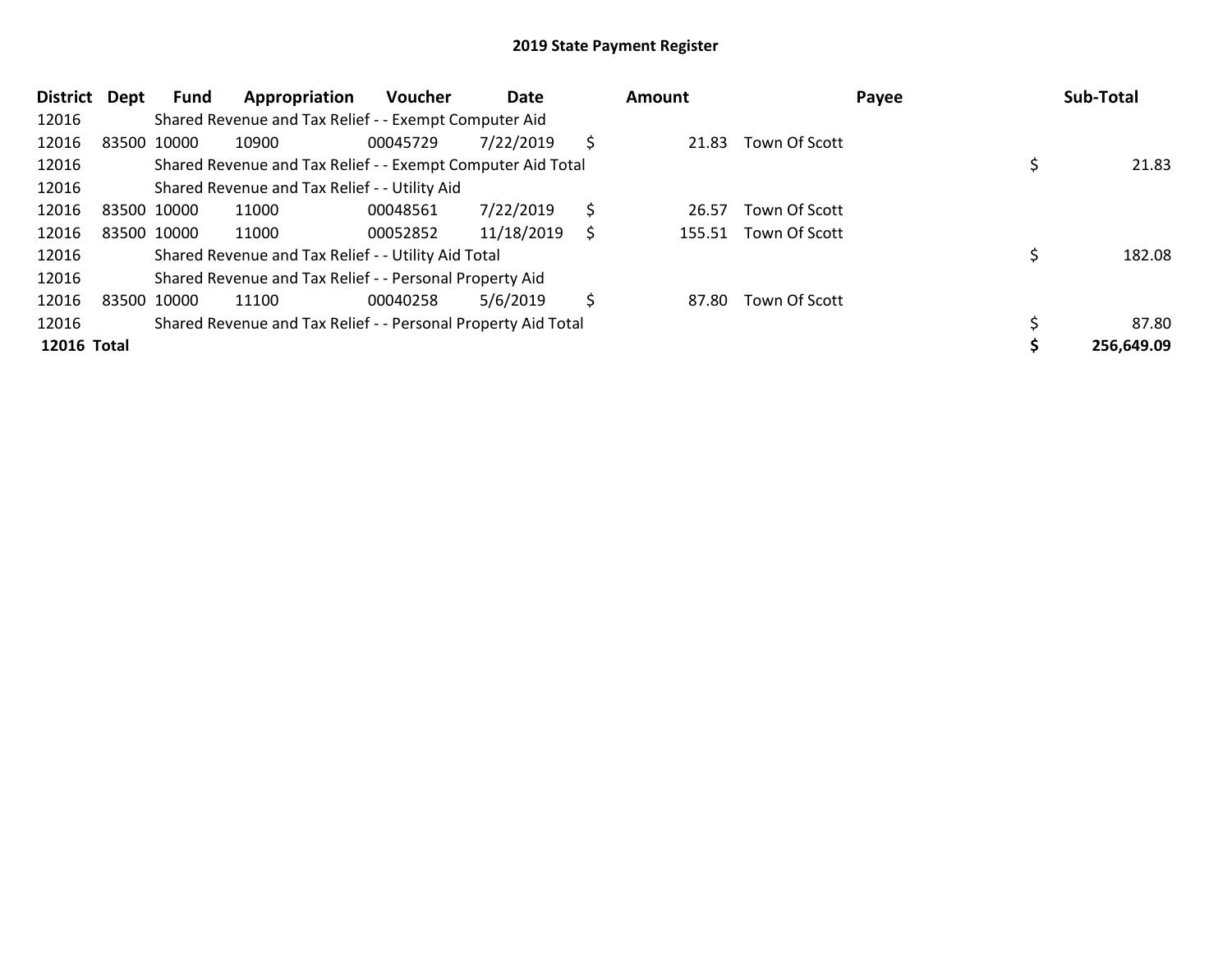| District Dept | <b>Fund</b> | Appropriation                                                          | Voucher  | <b>Date</b> | Amount | Payee                    | Sub-Total        |
|---------------|-------------|------------------------------------------------------------------------|----------|-------------|--------|--------------------------|------------------|
| 12018         |             | Dept of Safety & Prof Services - - Fire Dues Distribution              |          |             |        |                          |                  |
| 12018         | 16500 10000 | 22500                                                                  | 00030735 | 7/17/2019   | \$     | 3,392.61 Town Of Seneca  |                  |
| 12018         |             | Dept of Safety & Prof Services - - Fire Dues Distribution Total        |          |             |        |                          | \$<br>3,392.61   |
| 12018         |             | Dept of Natural Resources - - Aids In Lieu Of Taxes - Gener            |          |             |        |                          |                  |
| 12018         | 37000 10000 | 50300                                                                  | 00294900 | 2/1/2019    | \$     | 1,247.88 Town Of Seneca  |                  |
| 12018         |             | Dept of Natural Resources - - Aids In Lieu Of Taxes - Gener Total      |          |             |        |                          | \$<br>1,247.88   |
| 12018         |             | Dept of Natural Resources - - General Program Operations --            |          |             |        |                          |                  |
| 12018         | 37000 21200 | 25400                                                                  | 00320923 | 5/17/2019   | \$     | 457.50 Town Of Seneca    |                  |
| 12018         |             | Dept of Natural Resources - - General Program Operations -- Total      |          |             |        |                          | \$<br>457.50     |
| 12018         |             | Dept of Natural Resources - - Resaids - Cnty Forst, CI & Mfl           |          |             |        |                          |                  |
| 12018         | 37000 21200 | 57100                                                                  | 00332377 | 6/21/2019   | \$     | 1,044.26 Town Of Seneca  |                  |
| 12018         |             | Dept of Natural Resources - - Resaids - Cnty Forst, Cl & Mfl Total     |          |             |        |                          | \$<br>1,044.26   |
| 12018         |             | Dept of Natural Resources - - Fin Asst For Responsible Units           |          |             |        |                          |                  |
| 12018         | 37000 27400 | 67000                                                                  | 00323574 | 5/22/2019   | \$     | 1,653.26 Town Of Seneca  |                  |
| 12018         |             | Dept of Natural Resources - - Fin Asst For Responsible Units Total     |          |             |        |                          | \$<br>1,653.26   |
| 12018         |             | WI Dept of Transportation - - Trns Aids To Mnc.-Sf                     |          |             |        |                          |                  |
| 12018         | 39500 21100 | 19100                                                                  | 00336148 | 1/7/2019    | \$     | 39,902.27 Town Of Seneca |                  |
| 12018         | 39500 21100 | 19100                                                                  | 00363464 | 4/1/2019    | \$     | 39,902.27 Town Of Seneca |                  |
| 12018         | 39500 21100 | 19100                                                                  | 00401473 | 7/1/2019    | \$     | 39,902.27 Town Of Seneca |                  |
| 12018         | 39500 21100 | 19100                                                                  | 00444291 | 10/7/2019   | \$     | 39,902.28 Town Of Seneca |                  |
| 12018         |             | WI Dept of Transportation - - Trns Aids To Mnc.-Sf Total               |          |             |        |                          | \$<br>159,609.09 |
| 12018         |             | Department of Military Affairs - - Disaster Recovery Aid               |          |             |        |                          |                  |
| 12018         | 46500 10000 | 30500                                                                  | 00056003 | 2/5/2019    | \$     | 2,510.28 Town Of Seneca  |                  |
| 12018         | 46500 10000 | 30500                                                                  | 00065808 | 8/26/2019   | \$     | 5,932.79 Town Of Seneca  |                  |
| 12018         |             | Department of Military Affairs - - Disaster Recovery Aid Total         |          |             |        |                          | \$<br>8,443.07   |
| 12018         |             | Department of Military Affairs - - Federal Aid, Local Assistance       |          |             |        |                          |                  |
| 12018         | 46500 10000 | 34200                                                                  | 00056003 | 2/5/2019    | \$     | 15,061.64 Town Of Seneca |                  |
| 12018         | 46500 10000 | 34200                                                                  | 00065808 | 8/26/2019   | \$     | 35,596.76 Town Of Seneca |                  |
| 12018         | 46500 10000 | 34200                                                                  | 00070341 | 12/9/2019   | \$     | 2,793.32 Town Of Seneca  |                  |
| 12018         |             | Department of Military Affairs - - Federal Aid, Local Assistance Total |          |             |        |                          | \$<br>53,451.72  |
| 12018         |             | Shared Revenue and Tax Relief - - County And Municipal Aid             |          |             |        |                          |                  |
| 12018         | 83500 10000 | 10500                                                                  | 00048562 | 7/22/2019   | \$     | 6,311.52 Town Of Seneca  |                  |
| 12018         | 83500 10000 | 10500                                                                  | 00052853 | 11/18/2019  | \$     | 35,765.28 Town Of Seneca |                  |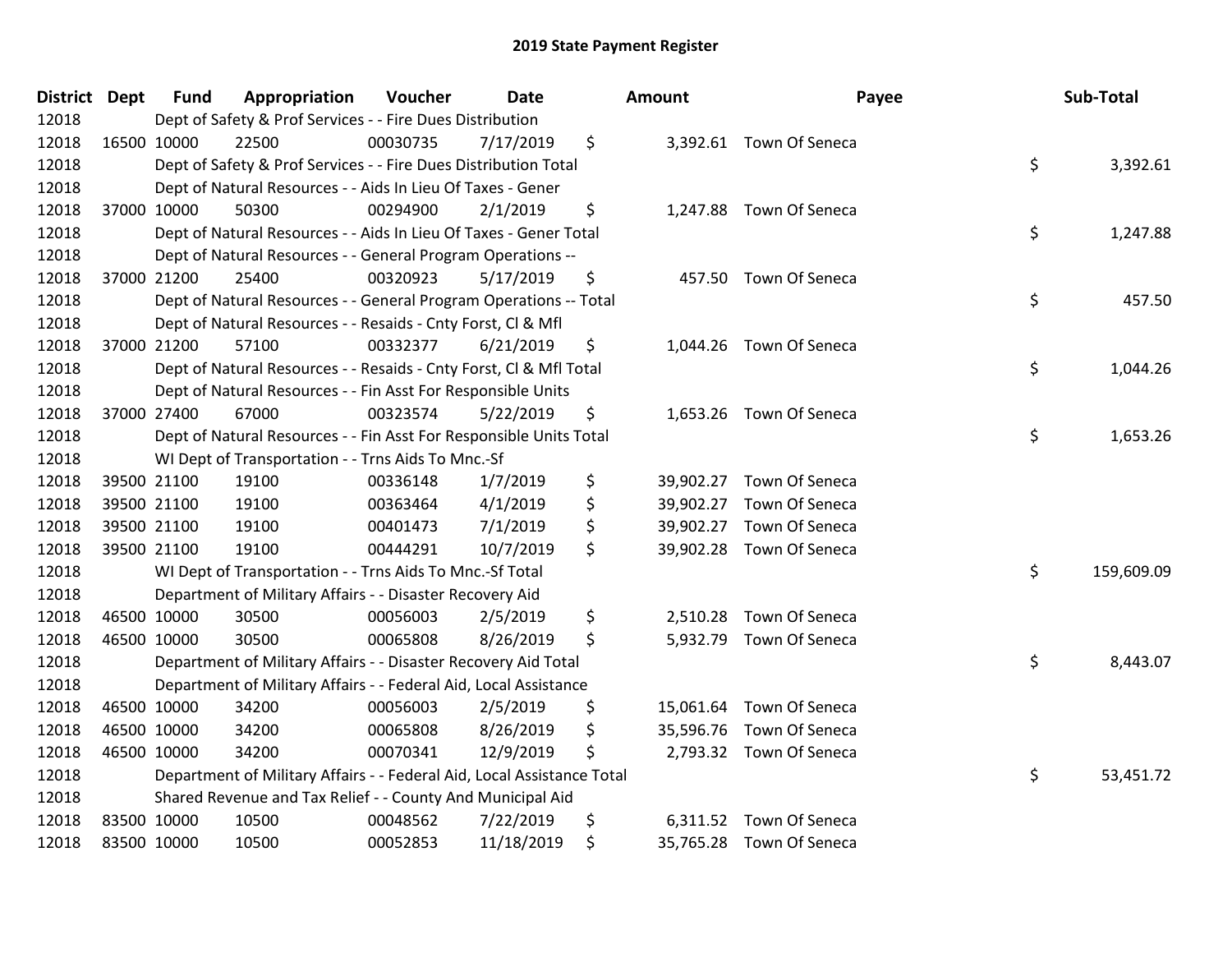| District Dept      |             | Fund | Appropriation                                                    | <b>Voucher</b> | Date       |     | <b>Amount</b> | Payee                   | Sub-Total  |
|--------------------|-------------|------|------------------------------------------------------------------|----------------|------------|-----|---------------|-------------------------|------------|
| 12018              |             |      | Shared Revenue and Tax Relief - - County And Municipal Aid Total |                |            |     |               |                         | 42,076.80  |
| 12018              |             |      | Shared Revenue and Tax Relief - - Exempt Computer Aid            |                |            |     |               |                         |            |
| 12018              | 83500 10000 |      | 10900                                                            | 00045730       | 7/22/2019  | \$. | 93.53         | Town Of Seneca          |            |
| 12018              |             |      | Shared Revenue and Tax Relief - - Exempt Computer Aid Total      |                |            |     |               |                         | 93.53      |
| 12018              |             |      | Shared Revenue and Tax Relief - - Utility Aid                    |                |            |     |               |                         |            |
| 12018              | 83500 10000 |      | 11000                                                            | 00048562       | 7/22/2019  | \$  | 532.04        | Town Of Seneca          |            |
| 12018              | 83500 10000 |      | 11000                                                            | 00052853       | 11/18/2019 | S   |               | 3,155.76 Town Of Seneca |            |
| 12018              |             |      | Shared Revenue and Tax Relief - - Utility Aid Total              |                |            |     |               |                         | 3,687.80   |
| 12018              |             |      | Shared Revenue and Tax Relief - - Personal Property Aid          |                |            |     |               |                         |            |
| 12018              | 83500 10000 |      | 11100                                                            | 00040259       | 5/6/2019   | S   | 45.79         | Town Of Seneca          |            |
| 12018              |             |      | Shared Revenue and Tax Relief - - Personal Property Aid Total    |                |            |     |               |                         | 45.79      |
| <b>12018 Total</b> |             |      |                                                                  |                |            |     |               |                         | 275,203.31 |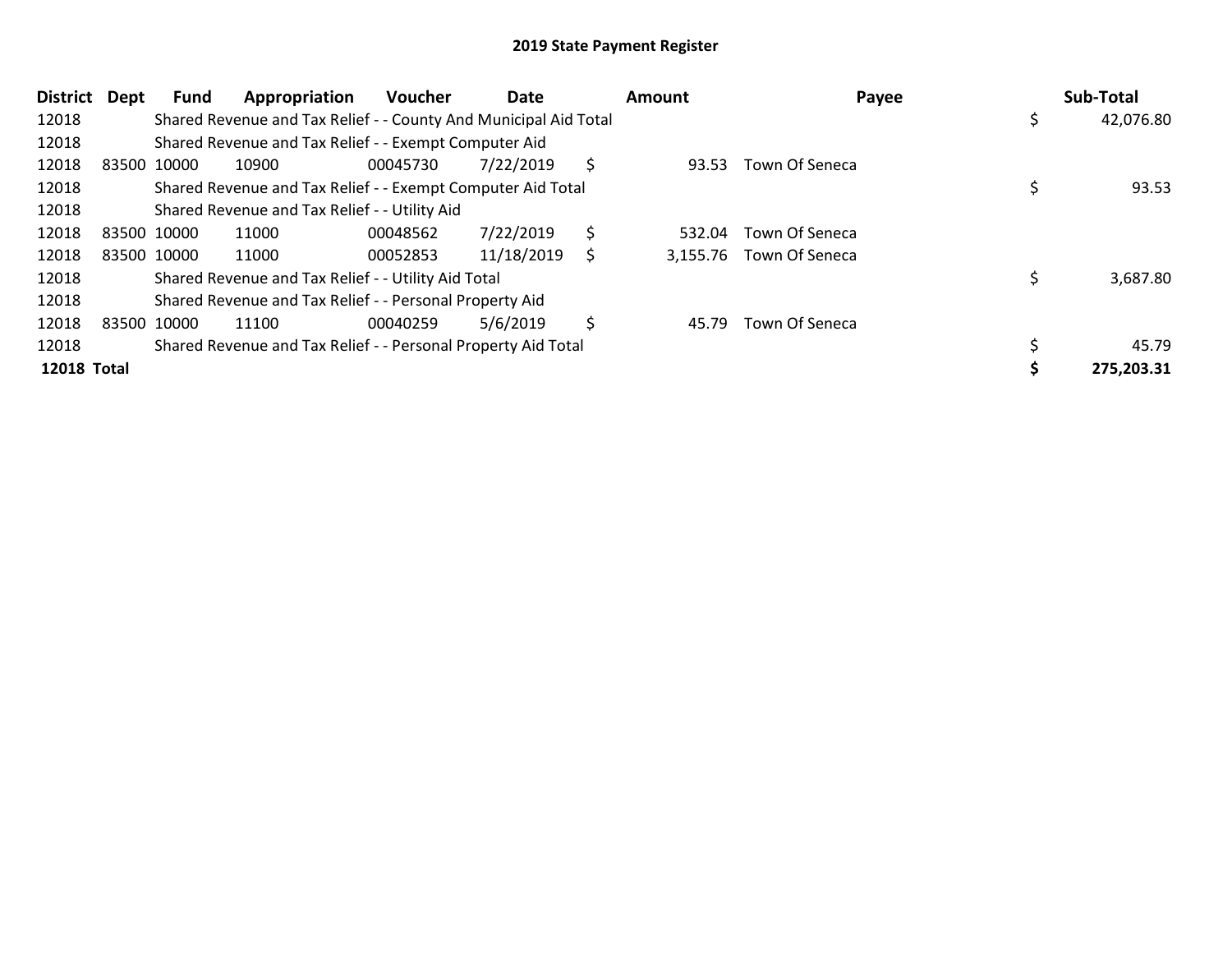| District Dept |             | <b>Fund</b> | Appropriation                                                          | Voucher  | <b>Date</b> |    | Amount    |                         | Payee | Sub-Total  |  |
|---------------|-------------|-------------|------------------------------------------------------------------------|----------|-------------|----|-----------|-------------------------|-------|------------|--|
| 12020         |             |             | Dept of Safety & Prof Services - - Fire Dues Distribution              |          |             |    |           |                         |       |            |  |
| 12020         | 16500 10000 |             | 22500                                                                  | 00031167 | 7/17/2019   | \$ |           | 1,832.11 Town Of Utica  |       |            |  |
| 12020         |             |             | Dept of Safety & Prof Services - - Fire Dues Distribution Total        |          |             |    |           |                         | \$    | 1,832.11   |  |
| 12020         |             |             | Dept of Natural Resources - - Aids In Lieu Of Taxes - Gener            |          |             |    |           |                         |       |            |  |
| 12020         | 37000 10000 |             | 50300                                                                  | 00294906 | 2/1/2019    | \$ | 446.60    | Town Of Utica           |       |            |  |
| 12020         |             |             | Dept of Natural Resources - - Aids In Lieu Of Taxes - Gener Total      |          |             |    |           |                         | \$    | 446.60     |  |
| 12020         |             |             | Dept of Natural Resources - - Resaids - Cnty Forst, Cl & Mfl           |          |             |    |           |                         |       |            |  |
| 12020         |             | 37000 21200 | 57100                                                                  | 00332378 | 6/21/2019   | \$ |           | 805.11 Town Of Utica    |       |            |  |
| 12020         |             |             | Dept of Natural Resources - - Resaids - Cnty Forst, Cl & Mfl Total     |          |             |    |           |                         | \$    | 805.11     |  |
| 12020         |             |             | Dept of Natural Resources - - Fin Asst For Responsible Units           |          |             |    |           |                         |       |            |  |
| 12020         |             | 37000 27400 | 67000                                                                  | 00323601 | 5/22/2019   | \$ |           | 457.65 Town Of Utica    |       |            |  |
| 12020         |             |             | Dept of Natural Resources - - Fin Asst For Responsible Units Total     |          |             |    |           |                         | \$    | 457.65     |  |
| 12020         |             |             | WI Dept of Transportation - - Trns Aids To Mnc.-Sf                     |          |             |    |           |                         |       |            |  |
| 12020         |             | 39500 21100 | 19100                                                                  | 00336149 | 1/7/2019    | \$ | 46,185.34 | Town Of Utica           |       |            |  |
| 12020         |             | 39500 21100 | 19100                                                                  | 00363465 | 4/1/2019    | \$ | 46,185.34 | Town Of Utica           |       |            |  |
| 12020         |             | 39500 21100 | 19100                                                                  | 00401474 | 7/1/2019    | \$ | 46,185.34 | Town Of Utica           |       |            |  |
| 12020         |             | 39500 21100 | 19100                                                                  | 00444292 | 10/7/2019   | \$ |           | 46,185.35 Town Of Utica |       |            |  |
| 12020         |             |             | WI Dept of Transportation - - Trns Aids To Mnc.-Sf Total               |          |             |    |           |                         | \$    | 184,741.37 |  |
| 12020         |             |             | Department of Military Affairs - - Disaster Recovery Aid               |          |             |    |           |                         |       |            |  |
| 12020         | 46500 10000 |             | 30500                                                                  | 00065952 | 8/29/2019   | \$ |           | 1,282.31 Town Of Utica  |       |            |  |
| 12020         |             |             | Department of Military Affairs - - Disaster Recovery Aid Total         |          |             |    |           |                         | \$    | 1,282.31   |  |
| 12020         |             |             | Department of Military Affairs - - Federal Aid, Local Assistance       |          |             |    |           |                         |       |            |  |
| 12020         |             | 46500 10000 | 34200                                                                  | 00065952 | 8/29/2019   | \$ |           | 7,693.80 Town Of Utica  |       |            |  |
| 12020         |             |             | Department of Military Affairs - - Federal Aid, Local Assistance Total |          |             |    |           |                         | \$    | 7,693.80   |  |
| 12020         |             |             | Shared Revenue and Tax Relief - - County And Municipal Aid             |          |             |    |           |                         |       |            |  |
| 12020         |             | 83500 10000 | 10500                                                                  | 00048563 | 7/22/2019   | \$ | 9,916.76  | Town Of Utica           |       |            |  |
| 12020         |             | 83500 10000 | 10500                                                                  | 00052854 | 11/18/2019  | \$ |           | 56,194.96 Town Of Utica |       |            |  |
| 12020         |             |             | Shared Revenue and Tax Relief - - County And Municipal Aid Total       |          |             |    |           |                         | \$    | 66,111.72  |  |
| 12020         |             |             | Shared Revenue and Tax Relief - - Exempt Computer Aid                  |          |             |    |           |                         |       |            |  |
| 12020         | 83500 10000 |             | 10900                                                                  | 00045731 | 7/22/2019   | \$ | 2.08      | Town Of Utica           |       |            |  |
| 12020         |             |             | Shared Revenue and Tax Relief - - Exempt Computer Aid Total            |          |             |    |           |                         | \$    | 2.08       |  |
| 12020         |             |             | Shared Revenue and Tax Relief - - Utility Aid                          |          |             |    |           |                         |       |            |  |
| 12020         | 83500 10000 |             | 11000                                                                  | 00048563 | 7/22/2019   | \$ | 178.90    | Town Of Utica           |       |            |  |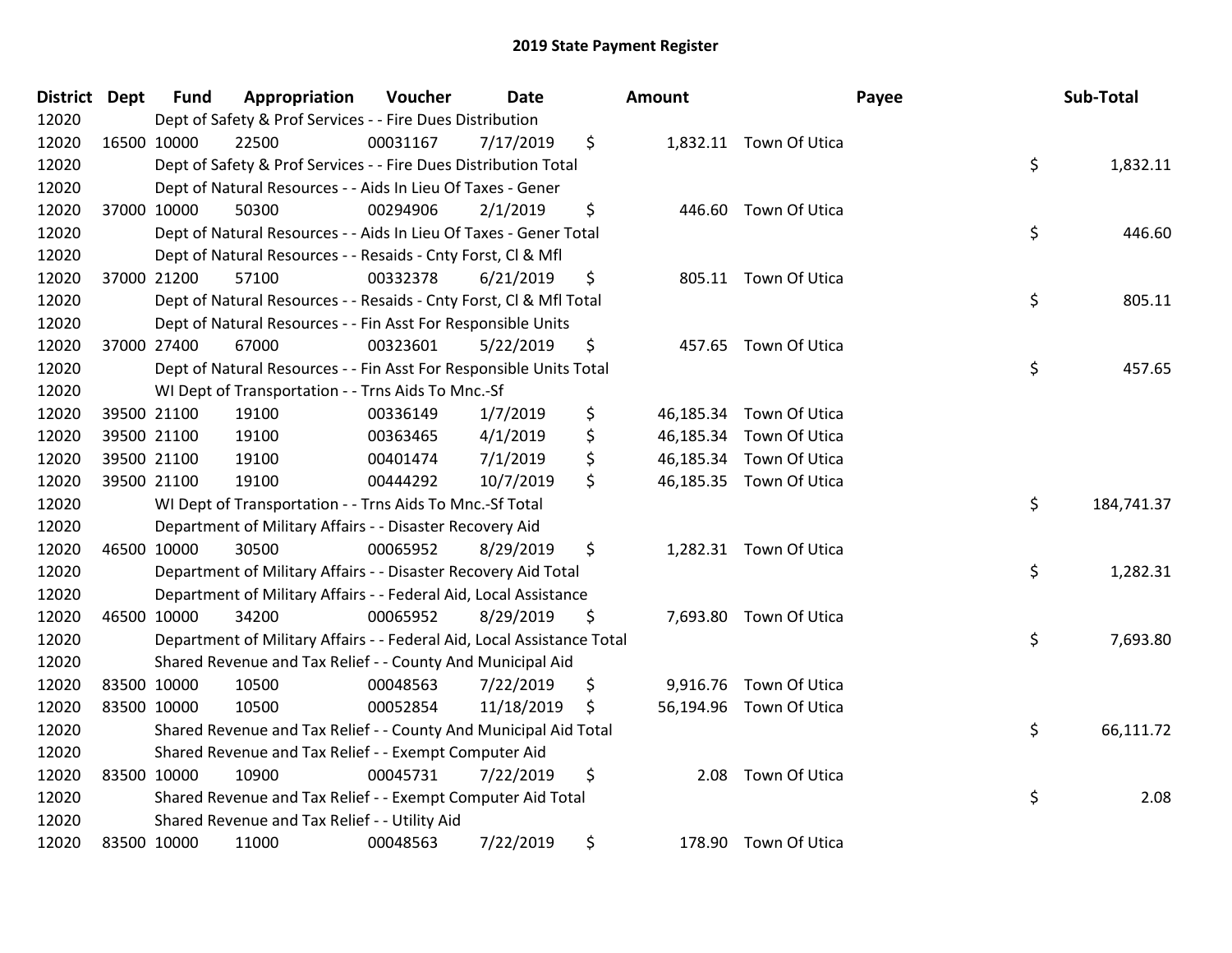| District Dept |             | <b>Fund</b> | Appropriation                                                 | Voucher  | Date       | Amount   |                     | Payee | Sub-Total  |
|---------------|-------------|-------------|---------------------------------------------------------------|----------|------------|----------|---------------------|-------|------------|
| 12020         |             | 83500 10000 | 11000                                                         | 00052854 | 11/18/2019 | 1,019.03 | Town Of Utica       |       |            |
| 12020         |             |             | Shared Revenue and Tax Relief - - Utility Aid Total           |          |            |          |                     |       | 1,197.93   |
| 12020         |             |             | Shared Revenue and Tax Relief - - Personal Property Aid       |          |            |          |                     |       |            |
| 12020         | 83500 10000 |             | 11100                                                         | 00040260 | 5/6/2019   |          | 15.45 Town Of Utica |       |            |
| 12020         |             |             | Shared Revenue and Tax Relief - - Personal Property Aid Total |          |            |          |                     |       | 15.45      |
| 12020 Total   |             |             |                                                               |          |            |          |                     |       | 264,586.13 |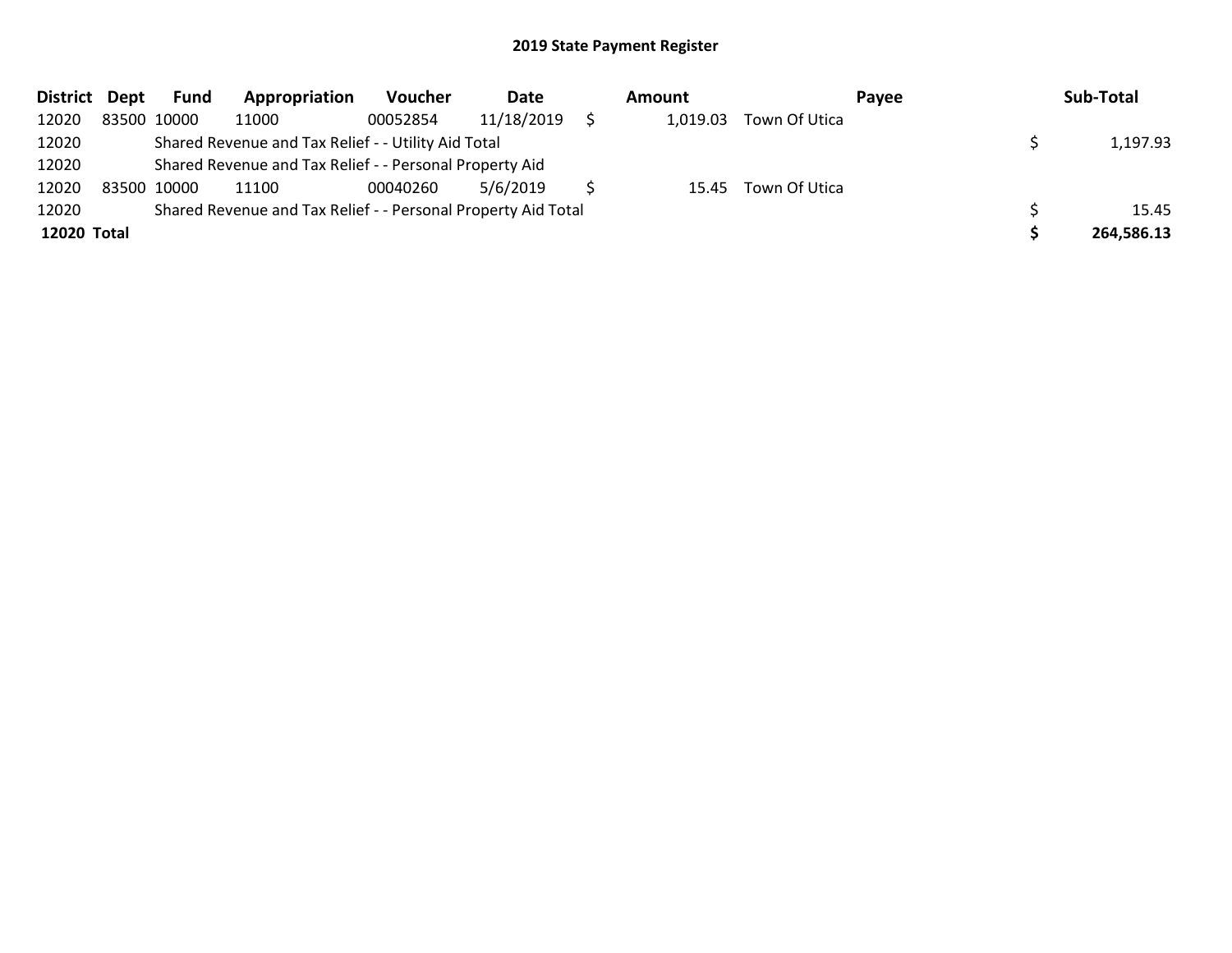| District | <b>Dept</b> | <b>Fund</b> | Appropriation                                                      | Voucher  | <b>Date</b> | <b>Amount</b>   | Payee                     | Sub-Total        |
|----------|-------------|-------------|--------------------------------------------------------------------|----------|-------------|-----------------|---------------------------|------------------|
| 12022    |             |             | Dept of Safety & Prof Services - - Fire Dues Distribution          |          |             |                 |                           |                  |
| 12022    |             | 16500 10000 | 22500                                                              | 00031403 | 7/18/2019   | \$              | 1,110.38 Town Of Wauzeka  |                  |
| 12022    |             |             | Dept of Safety & Prof Services - - Fire Dues Distribution Total    |          |             |                 |                           | \$<br>1,110.38   |
| 12022    |             |             | Dept of Natural Resources - - Aids In Lieu Of Taxes - Gener        |          |             |                 |                           |                  |
| 12022    |             | 37000 10000 | 50300                                                              | 00294852 | 2/1/2019    | \$<br>1,377.55  | Town Of Wauzeka           |                  |
| 12022    |             | 37000 10000 | 50300                                                              | 00294853 | 2/1/2019    | \$<br>14,584.85 | Town Of Wauzeka           |                  |
| 12022    |             | 37000 10000 | 50300                                                              | 00314115 | 4/19/2019   | \$<br>2,475.90  | Town Of Wauzeka           |                  |
| 12022    |             |             | Dept of Natural Resources - - Aids In Lieu Of Taxes - Gener Total  |          |             |                 |                           | \$<br>18,438.30  |
| 12022    |             |             | Dept of Natural Resources - - Resaids - Cnty Forst, Cl & Mfl       |          |             |                 |                           |                  |
| 12022    |             | 37000 21200 | 57100                                                              | 00332379 | 6/21/2019   | \$<br>499.72    | Town Of Wauzeka           |                  |
| 12022    |             |             | Dept of Natural Resources - - Resaids - Cnty Forst, Cl & Mfl Total |          |             |                 |                           | \$<br>499.72     |
| 12022    |             |             | Dept of Natural Resources - - Fin Asst For Responsible Units       |          |             |                 |                           |                  |
| 12022    |             | 37000 27400 | 67000                                                              | 00323499 | 5/22/2019   | \$<br>309.06    | Town Of Wauzeka           |                  |
| 12022    |             |             | Dept of Natural Resources - - Fin Asst For Responsible Units Total |          |             |                 |                           | \$<br>309.06     |
| 12022    |             |             | WI Dept of Transportation - - Trns Aids To Mnc.-Sf                 |          |             |                 |                           |                  |
| 12022    |             | 39500 21100 | 19100                                                              | 00336150 | 1/7/2019    | \$<br>28,608.27 | Town Of Wauzeka           |                  |
| 12022    |             | 39500 21100 | 19100                                                              | 00363466 | 4/1/2019    | \$<br>28,608.27 | Town Of Wauzeka           |                  |
| 12022    |             | 39500 21100 | 19100                                                              | 00401475 | 7/1/2019    | \$<br>28,608.27 | Town Of Wauzeka           |                  |
| 12022    |             | 39500 21100 | 19100                                                              | 00444293 | 10/7/2019   | \$              | 28,608.29 Town Of Wauzeka |                  |
| 12022    |             |             | WI Dept of Transportation - - Trns Aids To Mnc.-Sf Total           |          |             |                 |                           | \$<br>114,433.10 |
| 12022    |             |             | Shared Revenue and Tax Relief - - County And Municipal Aid         |          |             |                 |                           |                  |
| 12022    | 83500 10000 |             | 10500                                                              | 00048564 | 7/22/2019   | \$<br>6,916.66  | Town Of Wauzeka           |                  |
| 12022    | 83500 10000 |             | 10500                                                              | 00052855 | 11/18/2019  | \$              | 39,194.41 Town Of Wauzeka |                  |
| 12022    |             |             | Shared Revenue and Tax Relief - - County And Municipal Aid Total   |          |             |                 |                           | \$<br>46,111.07  |
| 12022    |             |             | Shared Revenue and Tax Relief - - Exempt Computer Aid              |          |             |                 |                           |                  |
| 12022    | 83500 10000 |             | 10900                                                              | 00045732 | 7/22/2019   | \$<br>10.40     | Town Of Wauzeka           |                  |
| 12022    |             |             | Shared Revenue and Tax Relief - - Exempt Computer Aid Total        |          |             |                 |                           | \$<br>10.40      |
| 12022    |             |             | Shared Revenue and Tax Relief - - Utility Aid                      |          |             |                 |                           |                  |
| 12022    | 83500 10000 |             | 11000                                                              | 00048564 | 7/22/2019   | \$<br>856.53    | Town Of Wauzeka           |                  |
| 12022    | 83500 10000 |             | 11000                                                              | 00052855 | 11/18/2019  | \$              | 4,915.35 Town Of Wauzeka  |                  |
| 12022    |             |             | Shared Revenue and Tax Relief - - Utility Aid Total                |          |             |                 |                           | \$<br>5,771.88   |
| 12022    |             |             | Shared Revenue and Tax Relief - - Personal Property Aid            |          |             |                 |                           |                  |
| 12022    | 83500 10000 |             | 11100                                                              | 00040261 | 5/6/2019    | \$              | 2.52 Town Of Wauzeka      |                  |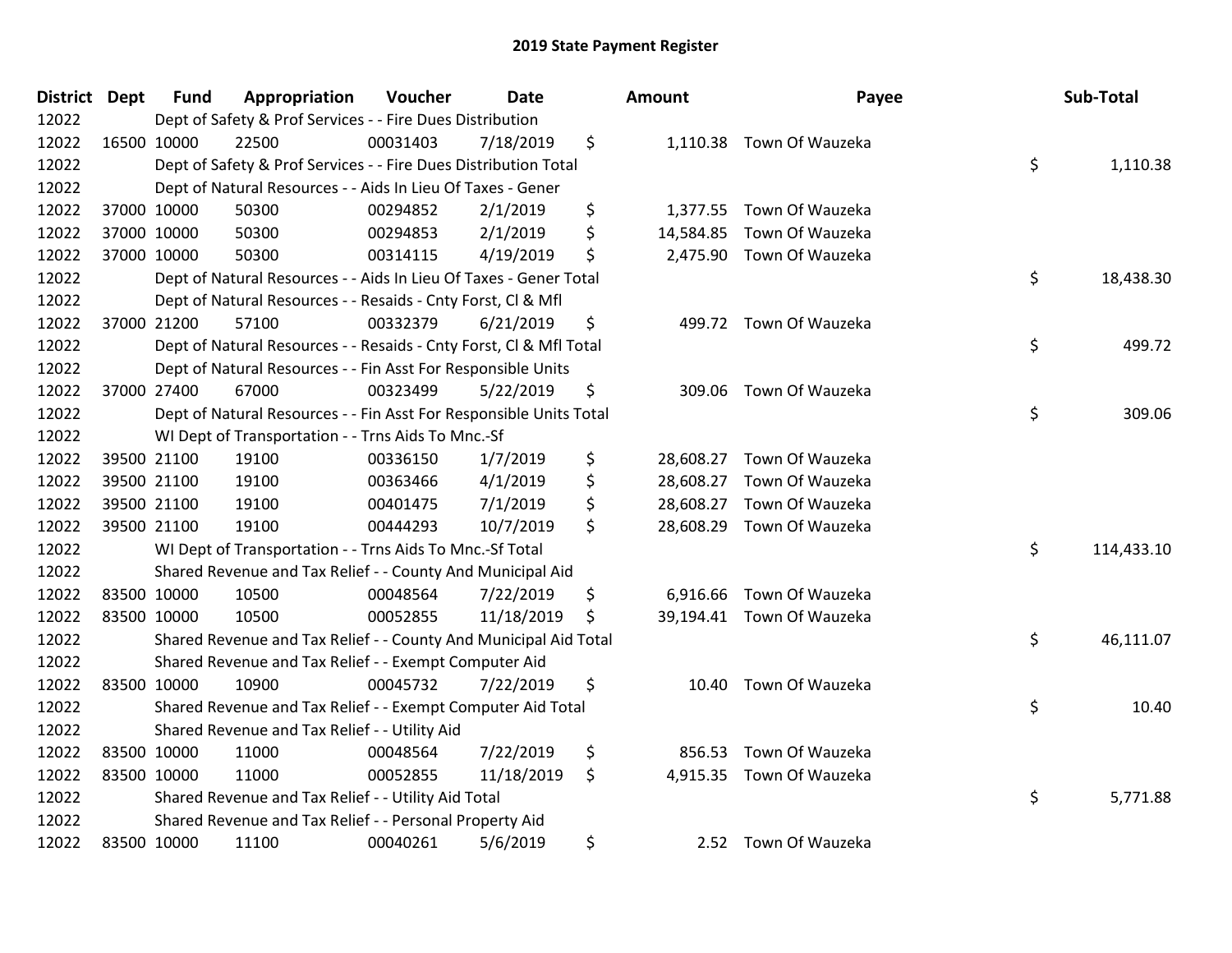|             | District Dept Fund | <b>Appropriation</b>                                          | Voucher | Date | Amount | Payee | Sub-Total  |
|-------------|--------------------|---------------------------------------------------------------|---------|------|--------|-------|------------|
| 12022       |                    | Shared Revenue and Tax Relief - - Personal Property Aid Total |         |      |        |       | 2.52       |
| 12022 Total |                    |                                                               |         |      |        |       | 186,686.43 |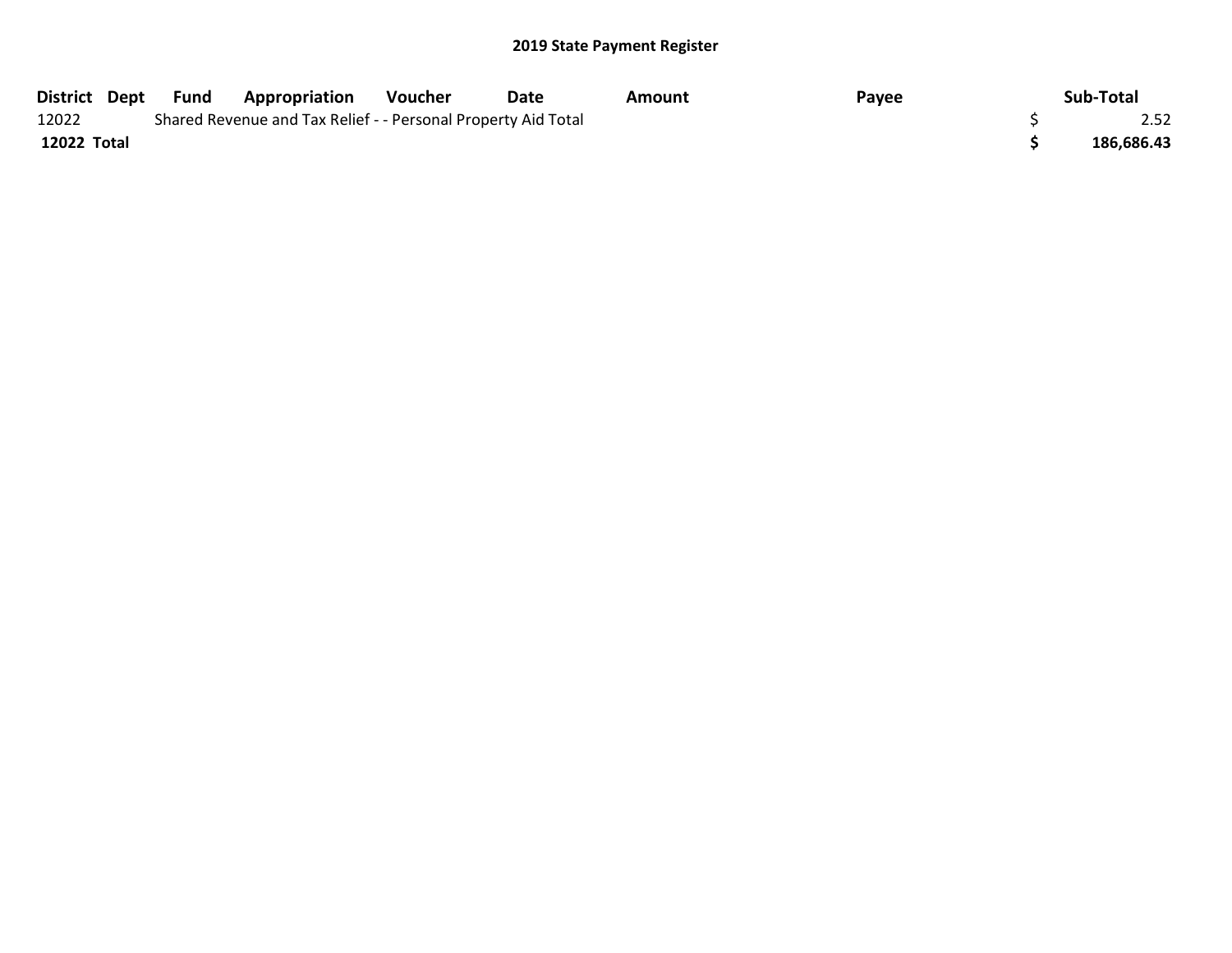| District Dept | <b>Fund</b> | Appropriation                                                          | Voucher  | <b>Date</b> | Amount          | Payee                           |    | Sub-Total |
|---------------|-------------|------------------------------------------------------------------------|----------|-------------|-----------------|---------------------------------|----|-----------|
| 12106         |             | Dept of Safety & Prof Services - - Fire Dues Distribution              |          |             |                 |                                 |    |           |
| 12106         | 16500 10000 | 22500                                                                  | 00031634 | 7/18/2019   | \$              | 238.59 Village Of Bell Center   |    |           |
| 12106         |             | Dept of Safety & Prof Services - - Fire Dues Distribution Total        |          |             |                 |                                 | \$ | 238.59    |
| 12106         |             | Dept of Natural Resources - - Aids In Lieu Of Taxes - Gener            |          |             |                 |                                 |    |           |
| 12106         | 37000 10000 | 50300                                                                  | 00294844 | 2/1/2019    | \$              | 8,603.81 Village Of Bell Center |    |           |
| 12106         |             | Dept of Natural Resources - - Aids In Lieu Of Taxes - Gener Total      |          |             |                 |                                 | \$ | 8,603.81  |
| 12106         |             | Dept of Natural Resources - - Resaids - Cnty Forst, CI & Mfl           |          |             |                 |                                 |    |           |
| 12106         | 37000 21200 | 57100                                                                  | 00332380 | 6/21/2019   | \$<br>130.50    | Village Of Bell Center          |    |           |
| 12106         |             | Dept of Natural Resources - - Resaids - Cnty Forst, Cl & Mfl Total     |          |             |                 |                                 | \$ | 130.50    |
| 12106         |             | Dept of Natural Resources - - Fin Asst For Responsible Units           |          |             |                 |                                 |    |           |
| 12106         | 37000 27400 | 67000                                                                  | 00323130 | 5/22/2019   | \$              | 102.23 Village Of Bell Center   |    |           |
| 12106         |             | Dept of Natural Resources - - Fin Asst For Responsible Units Total     |          |             |                 |                                 | \$ | 102.23    |
| 12106         |             | WI Dept of Transportation - - Trns Aids To Mnc.-Sf                     |          |             |                 |                                 |    |           |
| 12106         | 39500 21100 | 19100                                                                  | 00336151 | 1/7/2019    | \$<br>6,468.21  | Village Of Bell Center          |    |           |
| 12106         | 39500 21100 | 19100                                                                  | 00363467 | 4/1/2019    | \$<br>6,468.21  | Village Of Bell Center          |    |           |
| 12106         | 39500 21100 | 19100                                                                  | 00401476 | 7/1/2019    | \$              | 6,468.21 Village Of Bell Center |    |           |
| 12106         | 39500 21100 | 19100                                                                  | 00444294 | 10/7/2019   | \$              | 6,468.24 Village Of Bell Center |    |           |
| 12106         |             | WI Dept of Transportation - - Trns Aids To Mnc.-Sf Total               |          |             |                 |                                 | \$ | 25,872.87 |
| 12106         |             | Department of Military Affairs - - Disaster Recovery Aid               |          |             |                 |                                 |    |           |
| 12106         | 46500 10000 | 30500                                                                  | 00064092 | 7/17/2019   | \$              | 670.59 Village Of Bell Center   |    |           |
| 12106         |             | Department of Military Affairs - - Disaster Recovery Aid Total         |          |             |                 |                                 | \$ | 670.59    |
| 12106         |             | Department of Military Affairs - - Federal Aid, Local Assistance       |          |             |                 |                                 |    |           |
| 12106         | 46500 10000 | 34200                                                                  | 00064092 | 7/17/2019   | \$<br>4,023.56  | Village Of Bell Center          |    |           |
| 12106         |             | Department of Military Affairs - - Federal Aid, Local Assistance Total |          |             |                 |                                 | \$ | 4,023.56  |
| 12106         |             | Shared Revenue and Tax Relief - - County And Municipal Aid             |          |             |                 |                                 |    |           |
| 12106         | 83500 10000 | 10500                                                                  | 00048565 | 7/22/2019   | \$              | 4,294.15 Village Of Bell Center |    |           |
| 12106         | 83500 10000 | 10500                                                                  | 00052856 | 11/18/2019  | \$<br>24,333.49 | Village Of Bell Center          |    |           |
| 12106         |             | Shared Revenue and Tax Relief - - County And Municipal Aid Total       |          |             |                 |                                 | \$ | 28,627.64 |
| 12106         |             | Shared Revenue and Tax Relief - - Utility Aid                          |          |             |                 |                                 |    |           |
| 12106         | 83500 10000 | 11000                                                                  | 00048565 | 7/22/2019   | \$              | 1,546.14 Village Of Bell Center |    |           |
| 12106         | 83500 10000 | 11000                                                                  | 00052856 | 11/18/2019  | \$<br>9,048.71  | Village Of Bell Center          |    |           |
| 12106         |             | Shared Revenue and Tax Relief - - Utility Aid Total                    |          |             |                 |                                 | \$ | 10,594.85 |
| 12106 $Total$ |             |                                                                        |          |             |                 |                                 | Ś  | 78 864 64 |

| District Dept      |             | <b>Fund</b> | Appropriation                                                          | Voucher  | <b>Date</b> | <b>Amount</b>  | Payee                            | Sub-Total       |
|--------------------|-------------|-------------|------------------------------------------------------------------------|----------|-------------|----------------|----------------------------------|-----------------|
| 12106              |             |             | Dept of Safety & Prof Services - - Fire Dues Distribution              |          |             |                |                                  |                 |
| 12106              | 16500 10000 |             | 22500                                                                  | 00031634 | 7/18/2019   | \$             | 238.59 Village Of Bell Center    |                 |
| 12106              |             |             | Dept of Safety & Prof Services - - Fire Dues Distribution Total        |          |             |                |                                  | \$<br>238.59    |
| 12106              |             |             | Dept of Natural Resources - - Aids In Lieu Of Taxes - Gener            |          |             |                |                                  |                 |
| 12106              | 37000 10000 |             | 50300                                                                  | 00294844 | 2/1/2019    | \$             | 8,603.81 Village Of Bell Center  |                 |
| 12106              |             |             | Dept of Natural Resources - - Aids In Lieu Of Taxes - Gener Total      |          |             |                |                                  | \$<br>8,603.81  |
| 12106              |             |             | Dept of Natural Resources - - Resaids - Cnty Forst, Cl & Mfl           |          |             |                |                                  |                 |
| 12106              | 37000 21200 |             | 57100                                                                  | 00332380 | 6/21/2019   | \$             | 130.50 Village Of Bell Center    |                 |
| 12106              |             |             | Dept of Natural Resources - - Resaids - Cnty Forst, Cl & Mfl Total     |          |             |                |                                  | \$<br>130.50    |
| 12106              |             |             | Dept of Natural Resources - - Fin Asst For Responsible Units           |          |             |                |                                  |                 |
| 12106              | 37000 27400 |             | 67000                                                                  | 00323130 | 5/22/2019   | \$             | 102.23 Village Of Bell Center    |                 |
| 12106              |             |             | Dept of Natural Resources - - Fin Asst For Responsible Units Total     |          |             |                |                                  | \$<br>102.23    |
| 12106              |             |             | WI Dept of Transportation - - Trns Aids To Mnc.-Sf                     |          |             |                |                                  |                 |
| 12106              | 39500 21100 |             | 19100                                                                  | 00336151 | 1/7/2019    | \$             | 6,468.21 Village Of Bell Center  |                 |
| 12106              | 39500 21100 |             | 19100                                                                  | 00363467 | 4/1/2019    | \$             | 6,468.21 Village Of Bell Center  |                 |
| 12106              | 39500 21100 |             | 19100                                                                  | 00401476 | 7/1/2019    | \$<br>6,468.21 | Village Of Bell Center           |                 |
| 12106              | 39500 21100 |             | 19100                                                                  | 00444294 | 10/7/2019   | \$             | 6,468.24 Village Of Bell Center  |                 |
| 12106              |             |             | WI Dept of Transportation - - Trns Aids To Mnc.-Sf Total               |          |             |                |                                  | \$<br>25,872.87 |
| 12106              |             |             | Department of Military Affairs - - Disaster Recovery Aid               |          |             |                |                                  |                 |
| 12106              | 46500 10000 |             | 30500                                                                  | 00064092 | 7/17/2019   | \$             | 670.59 Village Of Bell Center    |                 |
| 12106              |             |             | Department of Military Affairs - - Disaster Recovery Aid Total         |          |             |                |                                  | \$<br>670.59    |
| 12106              |             |             | Department of Military Affairs - - Federal Aid, Local Assistance       |          |             |                |                                  |                 |
| 12106              | 46500 10000 |             | 34200                                                                  | 00064092 | 7/17/2019   | \$             | 4,023.56 Village Of Bell Center  |                 |
| 12106              |             |             | Department of Military Affairs - - Federal Aid, Local Assistance Total |          |             |                |                                  | \$<br>4,023.56  |
| 12106              |             |             | Shared Revenue and Tax Relief - - County And Municipal Aid             |          |             |                |                                  |                 |
| 12106              | 83500 10000 |             | 10500                                                                  | 00048565 | 7/22/2019   | \$             | 4,294.15 Village Of Bell Center  |                 |
| 12106              | 83500 10000 |             | 10500                                                                  | 00052856 | 11/18/2019  | \$             | 24,333.49 Village Of Bell Center |                 |
| 12106              |             |             | Shared Revenue and Tax Relief - - County And Municipal Aid Total       |          |             |                |                                  | \$<br>28,627.64 |
| 12106              |             |             | Shared Revenue and Tax Relief - - Utility Aid                          |          |             |                |                                  |                 |
| 12106              | 83500 10000 |             | 11000                                                                  | 00048565 | 7/22/2019   | \$             | 1,546.14 Village Of Bell Center  |                 |
| 12106              | 83500 10000 |             | 11000                                                                  | 00052856 | 11/18/2019  | \$             | 9,048.71 Village Of Bell Center  |                 |
| 12106              |             |             | Shared Revenue and Tax Relief - - Utility Aid Total                    |          |             |                |                                  | \$<br>10,594.85 |
| <b>12106 Total</b> |             |             |                                                                        |          |             |                |                                  | \$<br>78,864.64 |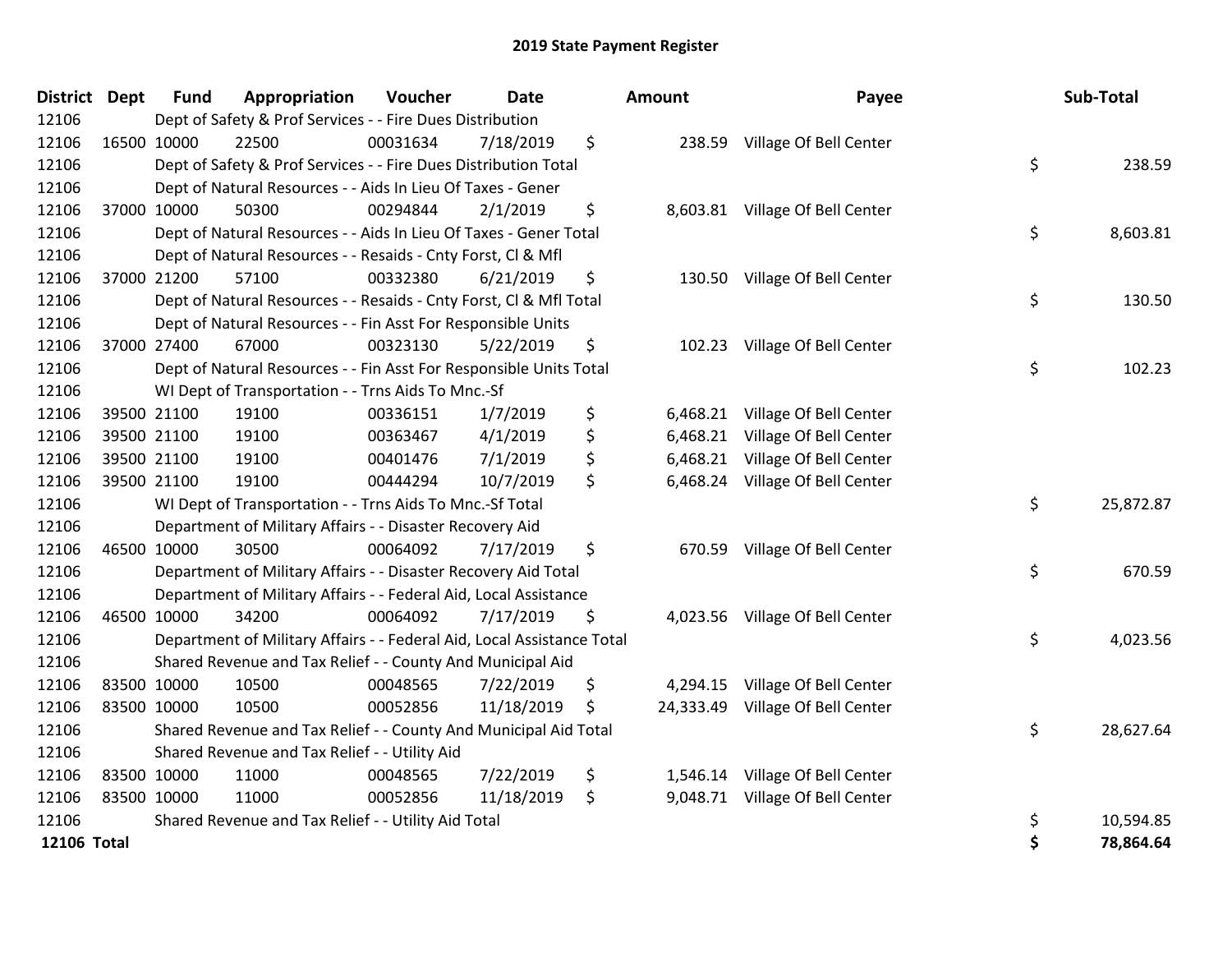| <b>District</b>    | <b>Dept</b> | <b>Fund</b> | Appropriation                                                        | <b>Voucher</b> | Date      | Amount          | Payee              | Sub-Total       |
|--------------------|-------------|-------------|----------------------------------------------------------------------|----------------|-----------|-----------------|--------------------|-----------------|
| 12116              |             |             | Dept of Natural Resources - - Resaids - Cnty Forst, CI & Mfl         |                |           |                 |                    |                 |
| 12116              |             | 37000 21200 | 57100                                                                | 00332381       | 6/21/2019 | \$<br>1.51      | Village Of De Soto |                 |
| 12116              |             | 37000 21200 | 57100                                                                | 00333326       | 6/21/2019 | \$<br>12.45     | Village Of De Soto |                 |
| 12116              |             |             | Dept of Natural Resources - - Resaids - Cnty Forst, Cl & Mfl Total   |                |           |                 |                    | \$<br>13.96     |
| 12116              |             |             | Department of Administration - - Federal Aid, Local Assistance       |                |           |                 |                    |                 |
| 12116              |             | 50500 10000 | 74300                                                                | 00095357       | 1/18/2019 | \$<br>32,900.00 | Village Of De Soto |                 |
| 12116              |             | 50500 10000 | 74300                                                                | 00099476       | 4/3/2019  | \$<br>26,000.00 | Village Of De Soto |                 |
| 12116              |             |             | Department of Administration - - Federal Aid, Local Assistance Total |                |           |                 |                    | \$<br>58,900.00 |
| 12116              |             |             | Shared Revenue and Tax Relief - - Personal Property Aid              |                |           |                 |                    |                 |
| 12116              |             | 83500 10000 | 11100                                                                | 00040262       | 5/6/2019  | \$<br>3.22      | Village Of De Soto |                 |
| 12116              |             | 83500 10000 | 11100                                                                | 00042490       | 5/6/2019  | \$<br>1.63      | Village Of De Soto |                 |
| 12116              |             |             | Shared Revenue and Tax Relief - - Personal Property Aid Total        |                |           |                 |                    | \$<br>4.85      |
| 12116              |             |             | Shared Revenue and Tax Relief - - Lottery & Gaming Credit            |                |           |                 |                    |                 |
| 12116              |             | 83500 52100 | 36300                                                                | 00038201       | 3/21/2019 | \$<br>619.82    | Village Of De Soto |                 |
| 12116              |             |             | Shared Revenue and Tax Relief - - Lottery & Gaming Credit Total      |                |           |                 |                    | 619.82          |
| <b>12116 Total</b> |             |             |                                                                      |                |           |                 |                    | 59,538.63       |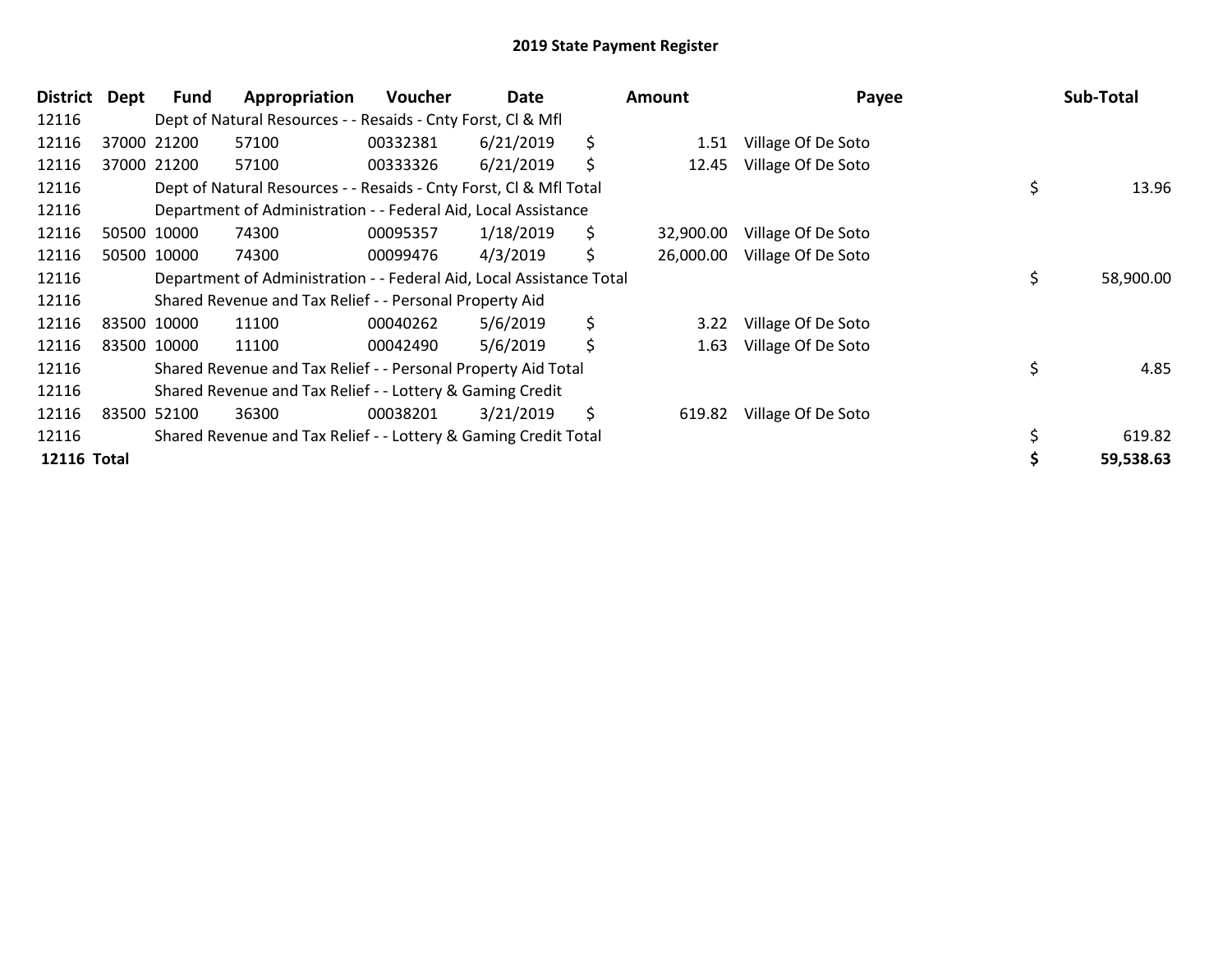| <b>District Dept</b> | <b>Fund</b> | Appropriation                                                         | Voucher  | <b>Date</b> |    | Amount   | Payee                        | Sub-Total       |
|----------------------|-------------|-----------------------------------------------------------------------|----------|-------------|----|----------|------------------------------|-----------------|
| 12121                |             | Dept of Safety & Prof Services - - Fire Dues Distribution             |          |             |    |          |                              |                 |
| 12121                | 16500 10000 | 22500                                                                 | 00031496 | 7/18/2019   | \$ | 824.53   | Village Of Eastman           |                 |
| 12121                |             | Dept of Safety & Prof Services - - Fire Dues Distribution Total       |          |             |    |          |                              | \$<br>824.53    |
| 12121                |             | Dept of Natural Resources - - Resaids - Cnty Forst, CI & Mfl          |          |             |    |          |                              |                 |
| 12121                | 37000 21200 | 57100                                                                 | 00332382 | 6/21/2019   | \$ | 2.80     | Village Of Eastman           |                 |
| 12121                |             | Dept of Natural Resources - - Resaids - Cnty Forst, Cl & Mfl Total    |          |             |    |          |                              | \$<br>2.80      |
| 12121                |             | Dept of Natural Resources - - Fin Asst For Responsible Units          |          |             |    |          |                              |                 |
| 12121                | 37000 27400 | 67000                                                                 | 00323020 | 5/22/2019   | \$ |          | 1,229.12 Village Of Eastman  |                 |
| 12121                |             | Dept of Natural Resources - - Fin Asst For Responsible Units Total    |          |             |    |          |                              | \$<br>1,229.12  |
| 12121                |             | WI Dept of Transportation - - Trns Aids To Mnc.-Sf                    |          |             |    |          |                              |                 |
| 12121                | 39500 21100 | 19100                                                                 | 00336152 | 1/7/2019    | \$ | 4,710.28 | Village Of Eastman           |                 |
| 12121                | 39500 21100 | 19100                                                                 | 00363468 | 4/1/2019    | \$ | 4,710.28 | Village Of Eastman           |                 |
| 12121                | 39500 21100 | 19100                                                                 | 00401477 | 7/1/2019    | \$ | 4,710.28 | Village Of Eastman           |                 |
| 12121                | 39500 21100 | 19100                                                                 | 00444295 | 10/7/2019   | \$ | 4,710.31 | Village Of Eastman           |                 |
| 12121                |             | WI Dept of Transportation - - Trns Aids To Mnc.-Sf Total              |          |             |    |          |                              | \$<br>18,841.15 |
| 12121                |             | Shared Revenue and Tax Relief - - Expenditure Restraint Program       |          |             |    |          |                              |                 |
| 12121                | 83500 10000 | 10100                                                                 | 00048566 | 7/22/2019   | \$ |          | 463.57 Village Of Eastman    |                 |
| 12121                |             | Shared Revenue and Tax Relief - - Expenditure Restraint Program Total |          |             |    |          |                              | \$<br>463.57    |
| 12121                |             | Shared Revenue and Tax Relief - - County And Municipal Aid            |          |             |    |          |                              |                 |
| 12121                | 83500 10000 | 10500                                                                 | 00048566 | 7/22/2019   | \$ |          | 10,537.61 Village Of Eastman |                 |
| 12121                | 83500 10000 | 10500                                                                 | 00052857 | 11/18/2019  | S  |          | 59,713.13 Village Of Eastman |                 |
| 12121                |             | Shared Revenue and Tax Relief - - County And Municipal Aid Total      |          |             |    |          |                              | \$<br>70,250.74 |
| 12121                |             | Shared Revenue and Tax Relief - - Exempt Computer Aid                 |          |             |    |          |                              |                 |
| 12121                | 83500 10000 | 10900                                                                 | 00045733 | 7/22/2019   | \$ | 15.59    | Village Of Eastman           |                 |
| 12121                |             | Shared Revenue and Tax Relief - - Exempt Computer Aid Total           |          |             |    |          |                              | \$<br>15.59     |
| 12121                |             | Shared Revenue and Tax Relief - - Personal Property Aid               |          |             |    |          |                              |                 |
| 12121                | 83500 10000 | 11100                                                                 | 00040263 | 5/6/2019    | \$ | 357.00   | Village Of Eastman           |                 |
| 12121                |             | Shared Revenue and Tax Relief - - Personal Property Aid Total         |          |             |    |          |                              | \$<br>357.00    |
| 12121 Total          |             |                                                                       |          |             |    |          |                              | \$<br>91,984.50 |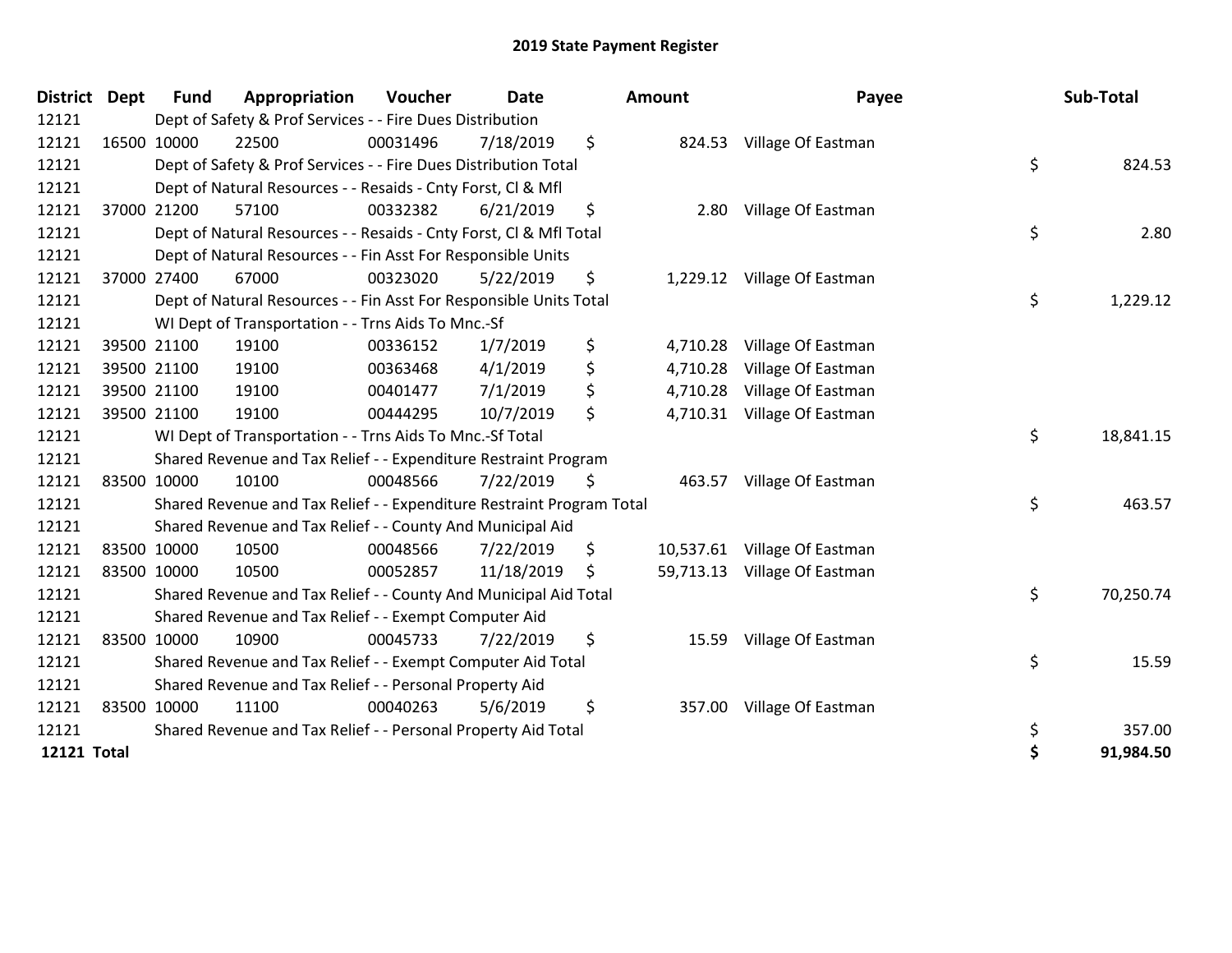| <b>District</b> | <b>Dept</b> | <b>Fund</b> | Appropriation                                                           | Voucher  | <b>Date</b> |    | <b>Amount</b> | Payee                           |    | Sub-Total |
|-----------------|-------------|-------------|-------------------------------------------------------------------------|----------|-------------|----|---------------|---------------------------------|----|-----------|
| 12126           |             |             | Dept of Safety & Prof Services - - Fire Dues Distribution               |          |             |    |               |                                 |    |           |
| 12126           |             | 16500 10000 | 22500                                                                   | 00031464 | 7/18/2019   | \$ |               | 918.52 Village Of Ferryville    |    |           |
| 12126           |             |             | Dept of Safety & Prof Services - - Fire Dues Distribution Total         |          |             |    |               |                                 | \$ | 918.52    |
| 12126           |             |             | Environmental Improvement Prog - - Clean Water Fund Program Finan       |          |             |    |               |                                 |    |           |
| 12126           |             | 32000 57300 | 16300                                                                   | 00000196 | 2/25/2019   | \$ | 529.09        | Village Of Ferryville           |    |           |
| 12126           |             |             | Environmental Improvement Prog - - Clean Water Fund Program Finan Total |          |             |    |               |                                 | \$ | 529.09    |
| 12126           |             |             | Dept of Natural Resources - - General Program Operations --             |          |             |    |               |                                 |    |           |
| 12126           |             | 37000 21200 | 25400                                                                   | 00317291 | 5/10/2019   | \$ | 600.00        | Village Of Ferryville           |    |           |
| 12126           |             |             | Dept of Natural Resources - - General Program Operations -- Total       |          |             |    |               |                                 | \$ | 600.00    |
| 12126           |             |             | Dept of Natural Resources - - Resaids - Cnty Forst, Cl & Mfl            |          |             |    |               |                                 |    |           |
| 12126           |             | 37000 21200 | 57100                                                                   | 00332383 | 6/21/2019   | \$ | 20.54         | Village Of Ferryville           |    |           |
| 12126           |             |             | Dept of Natural Resources - - Resaids - Cnty Forst, Cl & Mfl Total      |          |             |    |               |                                 | \$ | 20.54     |
| 12126           |             |             | Dept of Natural Resources - - Fin Asst For Responsible Units            |          |             |    |               |                                 |    |           |
| 12126           |             | 37000 27400 | 67000                                                                   | 00322643 | 5/22/2019   | \$ | 306.69        | Village Of Ferryville           |    |           |
| 12126           |             |             | Dept of Natural Resources - - Fin Asst For Responsible Units Total      |          |             |    |               |                                 | \$ | 306.69    |
| 12126           |             |             | WI Dept of Transportation - - Trns Aids To Mnc.-Sf                      |          |             |    |               |                                 |    |           |
| 12126           |             | 39500 21100 | 19100                                                                   | 00336153 | 1/7/2019    | \$ | 4,985.70      | Village Of Ferryville           |    |           |
| 12126           |             | 39500 21100 | 19100                                                                   | 00363469 | 4/1/2019    | \$ | 4,985.70      | Village Of Ferryville           |    |           |
| 12126           |             | 39500 21100 | 19100                                                                   | 00401478 | 7/1/2019    | \$ | 4,985.70      | Village Of Ferryville           |    |           |
| 12126           |             | 39500 21100 | 19100                                                                   | 00444296 | 10/7/2019   | \$ | 4,985.71      | Village Of Ferryville           |    |           |
| 12126           |             |             | WI Dept of Transportation - - Trns Aids To Mnc.-Sf Total                |          |             |    |               |                                 | \$ | 19,942.81 |
| 12126           |             |             | Department of Military Affairs - - Disaster Recovery Aid                |          |             |    |               |                                 |    |           |
| 12126           |             | 46500 10000 | 30500                                                                   | 00056002 | 2/5/2019    | \$ | 2,353.99      | Village Of Ferryville           |    |           |
| 12126           |             | 46500 10000 | 30500                                                                   | 00058894 | 4/8/2019    | \$ | 1,235.75      | Village Of Ferryville           |    |           |
| 12126           |             | 46500 10000 | 30500                                                                   | 00070339 | 12/9/2019   | \$ | 12,525.00     | Village Of Ferryville           |    |           |
| 12126           |             |             | Department of Military Affairs - - Disaster Recovery Aid Total          |          |             |    |               |                                 | \$ | 16,114.74 |
| 12126           |             |             | Department of Military Affairs - - Federal Aid, Local Assistance        |          |             |    |               |                                 |    |           |
| 12126           |             | 46500 10000 | 34200                                                                   | 00056002 | 2/5/2019    | \$ |               | 14,123.91 Village Of Ferryville |    |           |
| 12126           |             | 46500 10000 | 34200                                                                   | 00058894 | 4/8/2019    | \$ | 7,414.46      | Village Of Ferryville           |    |           |
| 12126           |             | 46500 10000 | 34200                                                                   | 00061440 | 5/30/2019   | \$ | 75,150.00     | Village Of Ferryville           |    |           |
| 12126           |             |             | Department of Military Affairs - - Federal Aid, Local Assistance Total  |          |             |    |               |                                 | \$ | 96,688.37 |
| 12126           |             |             | Shared Revenue and Tax Relief - - County And Municipal Aid              |          |             |    |               |                                 |    |           |
| 12126           |             | 83500 10000 | 10500                                                                   | 00048567 | 7/22/2019   | \$ | 6,483.89      | Village Of Ferryville           |    |           |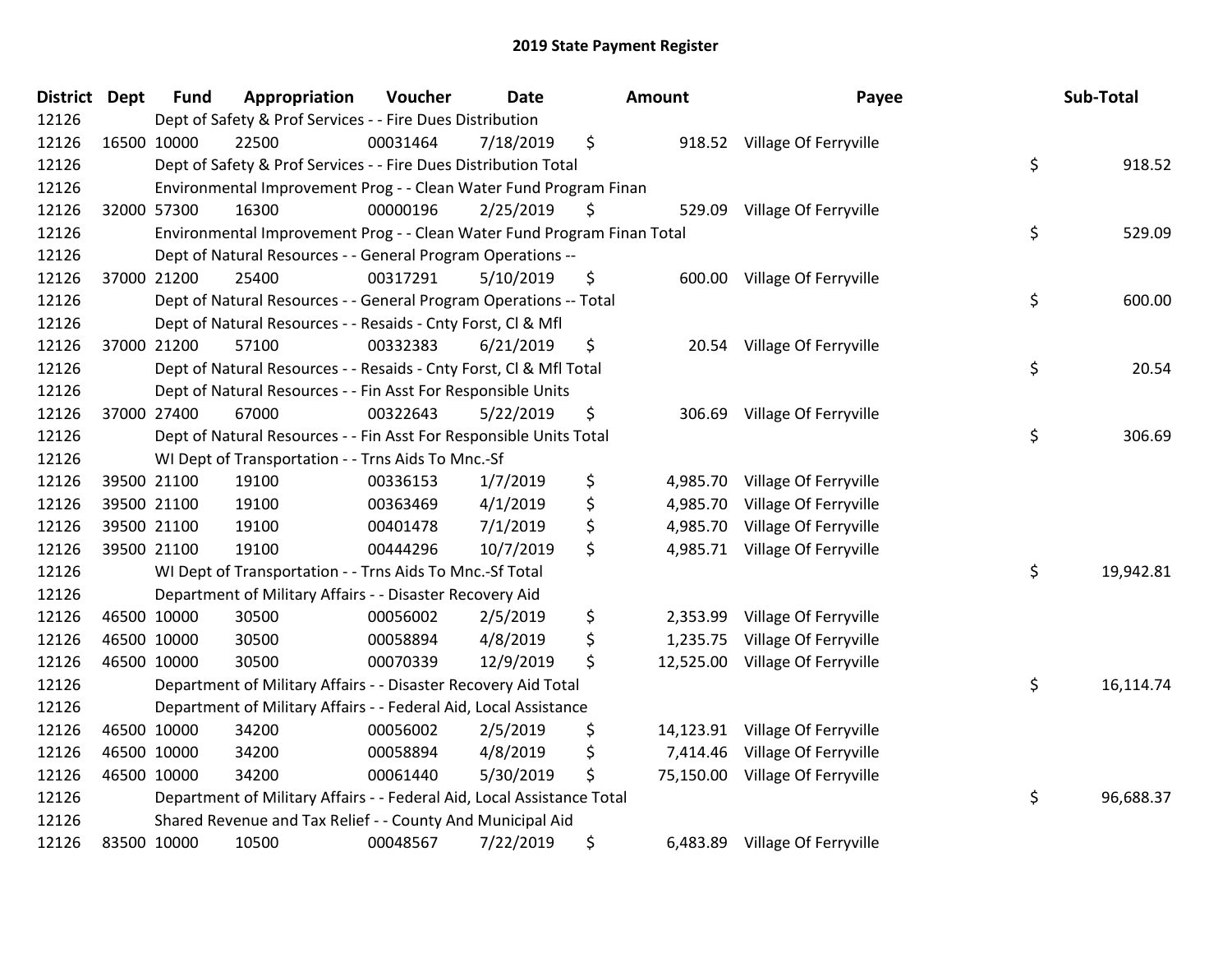| <b>District</b> | <b>Dept</b> | Fund        | Appropriation                                                    | Voucher  | Date       |    | <b>Amount</b> | Payee                 | Sub-Total  |
|-----------------|-------------|-------------|------------------------------------------------------------------|----------|------------|----|---------------|-----------------------|------------|
| 12126           |             | 83500 10000 | 10500                                                            | 00052858 | 11/18/2019 | S  | 36,742.03     | Village Of Ferryville |            |
| 12126           |             |             | Shared Revenue and Tax Relief - - County And Municipal Aid Total |          |            |    |               |                       | 43,225.92  |
| 12126           |             |             | Shared Revenue and Tax Relief - - Exempt Computer Aid            |          |            |    |               |                       |            |
| 12126           |             | 83500 10000 | 10900                                                            | 00045734 | 7/22/2019  | \$ | 51.97         | Village Of Ferryville |            |
| 12126           |             | 83500 10000 | 10900                                                            | 00047763 | 7/22/2019  | \$ | 157.51        | Village Of Ferryville |            |
| 12126           |             |             | Shared Revenue and Tax Relief - - Exempt Computer Aid Total      |          |            |    |               |                       | 209.48     |
| 12126           |             |             | Shared Revenue and Tax Relief - - Personal Property Aid          |          |            |    |               |                       |            |
| 12126           |             | 83500 10000 | 11100                                                            | 00040264 | 5/6/2019   | \$ | 105.93        | Village Of Ferryville |            |
| 12126           |             | 83500 10000 | 11100                                                            | 00042491 | 5/6/2019   | \$ | 5.91          | Village Of Ferryville |            |
| 12126           |             |             | Shared Revenue and Tax Relief - - Personal Property Aid Total    |          |            |    |               |                       | 111.84     |
| 12126 Total     |             |             |                                                                  |          |            |    |               |                       | 178,668.00 |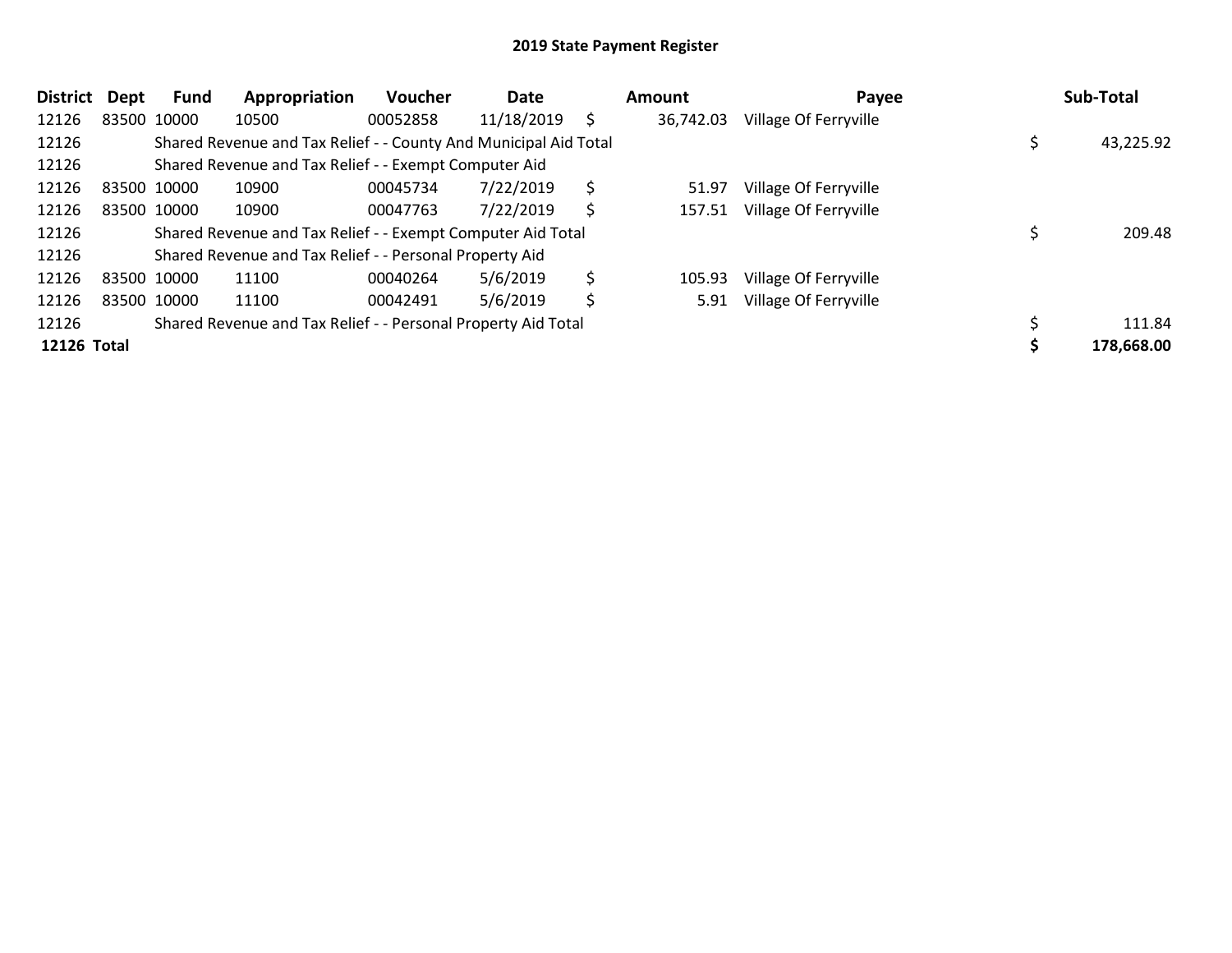| <b>District Dept</b> | <b>Fund</b> | Appropriation                                                      | Voucher  | <b>Date</b> | <b>Amount</b>   | Payee                           | Sub-Total       |
|----------------------|-------------|--------------------------------------------------------------------|----------|-------------|-----------------|---------------------------------|-----------------|
| 12131                |             | Dept of Safety & Prof Services - - Fire Dues Distribution          |          |             |                 |                                 |                 |
| 12131                | 16500 10000 | 22500                                                              | 00031386 | 7/17/2019   | \$              | 1,158.92 Village Of Gays Mills  |                 |
| 12131                |             | Dept of Safety & Prof Services - - Fire Dues Distribution Total    |          |             |                 |                                 | \$<br>1,158.92  |
| 12131                |             | Dept of Natural Resources - - General Program Operations --        |          |             |                 |                                 |                 |
| 12131                | 37000 21200 | 25400                                                              | 00317288 | 5/10/2019   | \$              | 380.00 Village Of Gays Mills    |                 |
| 12131                |             | Dept of Natural Resources - - General Program Operations -- Total  |          |             |                 |                                 | \$<br>380.00    |
| 12131                |             | Dept of Natural Resources - - Resaids - Cnty Forst, Cl & Mfl       |          |             |                 |                                 |                 |
| 12131                | 37000 21200 | 57100                                                              | 00332384 | 6/21/2019   | \$<br>88.59     | Village Of Gays Mills           |                 |
| 12131                |             | Dept of Natural Resources - - Resaids - Cnty Forst, CI & Mfl Total |          |             |                 |                                 | \$<br>88.59     |
| 12131                |             | Dept of Natural Resources - - Resaids - Urban Forestry Grant       |          |             |                 |                                 |                 |
| 12131                | 37000 21200 | 58700                                                              | 00301461 | 2/27/2019   | \$              | 15,063.85 Village Of Gays Mills |                 |
| 12131                | 37000 21200 | 58700                                                              | 00378411 | 12/20/2019  | \$              | 18,758.00 Village Of Gays Mills |                 |
| 12131                |             | Dept of Natural Resources - - Resaids - Urban Forestry Grant Total |          |             |                 |                                 | \$<br>33,821.85 |
| 12131                |             | Dept of Natural Resources - - Ea - Urban Nonpoint Source           |          |             |                 |                                 |                 |
| 12131                | 37000 27400 | 65800                                                              | 00306694 | 3/21/2019   | \$              | 2,940.00 Village Of Gays Mills  |                 |
| 12131                |             | Dept of Natural Resources - - Ea - Urban Nonpoint Source Total     |          |             |                 |                                 | \$<br>2,940.00  |
| 12131                |             | Dept of Natural Resources - - Fin Asst For Responsible Units       |          |             |                 |                                 |                 |
| 12131                | 37000 27400 | 67000                                                              | 00322638 | 5/22/2019   | \$              | 2,127.00 Village Of Gays Mills  |                 |
| 12131                |             | Dept of Natural Resources - - Fin Asst For Responsible Units Total |          |             |                 |                                 | \$<br>2,127.00  |
| 12131                |             | Dept of Natural Resources - - Urban Nonpoint Source Cost-Sha       |          |             |                 |                                 |                 |
| 12131                | 37000 36300 | TH100                                                              | 00300790 | 2/22/2019   | \$              | 31,032.18 Village Of Gays Mills |                 |
| 12131                | 37000 36300 | TH100                                                              | 00377147 | 12/12/2019  | \$              | 29,127.50 Village Of Gays Mills |                 |
| 12131                |             | Dept of Natural Resources - - Urban Nonpoint Source Cost-Sha Total |          |             |                 |                                 | \$<br>60,159.68 |
| 12131                |             | WI Dept of Transportation - - Trns Aids To Mnc.-Sf                 |          |             |                 |                                 |                 |
| 12131                | 39500 21100 | 19100                                                              | 00336154 | 1/7/2019    | \$<br>20,244.57 | Village Of Gays Mills           |                 |
| 12131                | 39500 21100 | 19100                                                              | 00363470 | 4/1/2019    | \$<br>20,244.57 | Village Of Gays Mills           |                 |
| 12131                | 39500 21100 | 19100                                                              | 00401479 | 7/1/2019    | \$<br>20,244.57 | Village Of Gays Mills           |                 |
| 12131                | 39500 21100 | 19100                                                              | 00444297 | 10/7/2019   | \$              | 20,244.60 Village Of Gays Mills |                 |
| 12131                |             | WI Dept of Transportation - - Trns Aids To Mnc.-Sf Total           |          |             |                 |                                 | \$<br>80,978.31 |
| 12131                |             | Department of Military Affairs - - Disaster Recovery Aid           |          |             |                 |                                 |                 |
| 12131                | 46500 10000 | 30500                                                              | 00060590 | 5/15/2019   | \$<br>1,923.63  | Village Of Gays Mills           |                 |
| 12131                | 46500 10000 | 30500                                                              | 00062984 | 6/25/2019   | \$<br>56.06     | <b>Village Of Gays Mills</b>    |                 |
| 12131                |             | Department of Military Affairs - - Disaster Recovery Aid Total     |          |             |                 |                                 | \$<br>1,979.69  |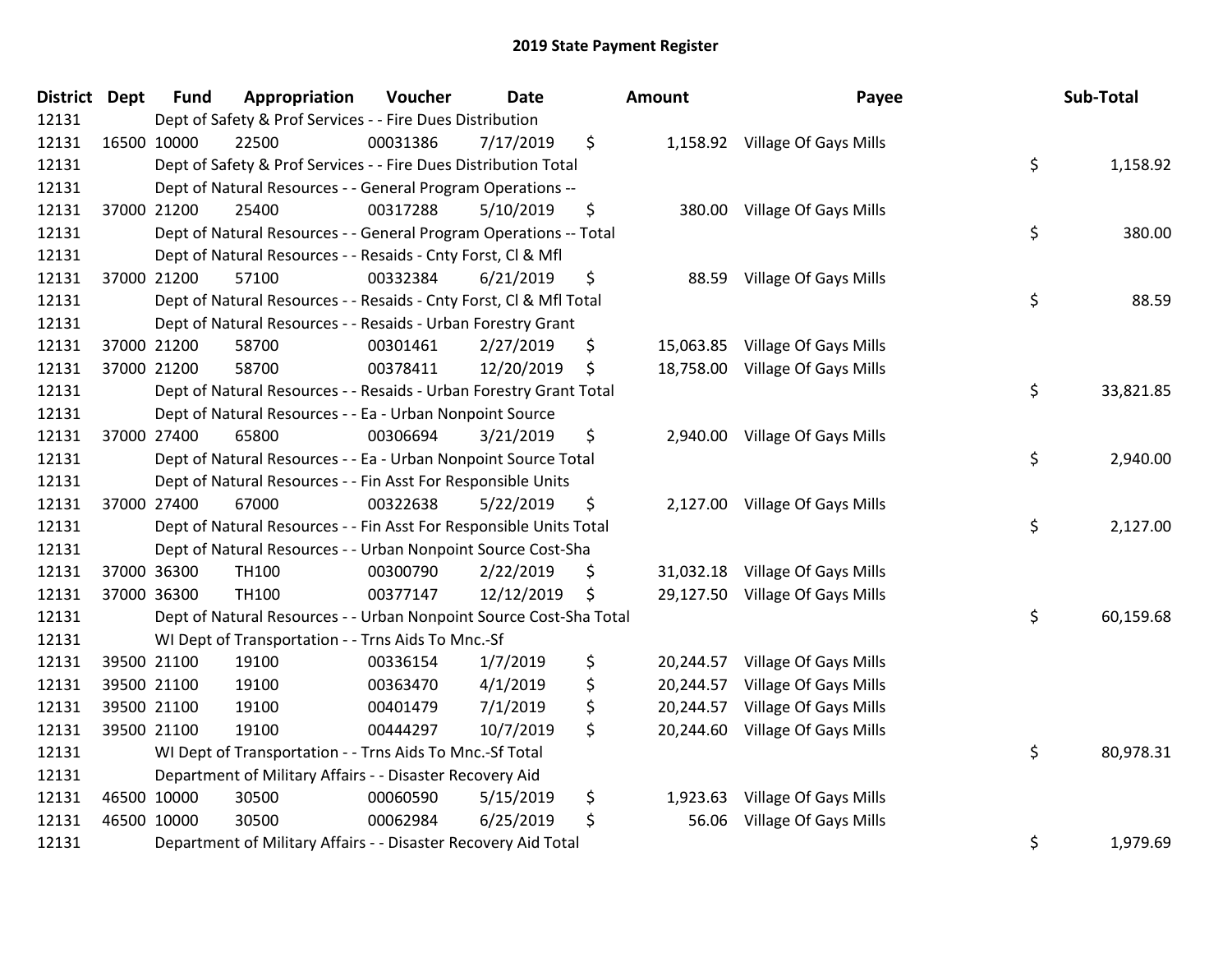| <b>District</b>    | <b>Dept</b> | <b>Fund</b> | Appropriation                                                          | Voucher  | <b>Date</b> | <b>Amount</b>    | Payee                        | Sub-Total        |
|--------------------|-------------|-------------|------------------------------------------------------------------------|----------|-------------|------------------|------------------------------|------------------|
| 12131              |             |             | Department of Military Affairs - - Federal Aid, Local Assistance       |          |             |                  |                              |                  |
| 12131              |             | 46500 10000 | 34200                                                                  | 00060590 | 5/15/2019   | \$<br>11,541.75  | Village Of Gays Mills        |                  |
| 12131              |             | 46500 10000 | 34200                                                                  | 00062984 | 6/25/2019   | \$<br>336.35     | Village Of Gays Mills        |                  |
| 12131              |             | 46500 10000 | 34200                                                                  | 00070277 | 12/6/2019   | \$<br>47,262.13  | Village Of Gays Mills        |                  |
| 12131              |             | 46500 10000 | 34200                                                                  | 00070378 | 12/9/2019   | \$<br>45,905.12  | Village Of Gays Mills        |                  |
| 12131              |             |             | Department of Military Affairs - - Federal Aid, Local Assistance Total |          |             |                  |                              | \$<br>105,045.35 |
| 12131              |             |             | Shared Revenue and Tax Relief - - County And Municipal Aid             |          |             |                  |                              |                  |
| 12131              |             | 83500 10000 | 10500                                                                  | 00048568 | 7/22/2019   | \$<br>32,394.06  | Village Of Gays Mills        |                  |
| 12131              |             | 83500 10000 | 10500                                                                  | 00052859 | 11/18/2019  | \$<br>183,566.34 | Village Of Gays Mills        |                  |
| 12131              |             |             | Shared Revenue and Tax Relief - - County And Municipal Aid Total       |          |             |                  |                              | \$<br>215,960.40 |
| 12131              |             |             | Shared Revenue and Tax Relief - - Exempt Computer Aid                  |          |             |                  |                              |                  |
| 12131              |             | 83500 10000 | 10900                                                                  | 00045735 | 7/22/2019   | \$<br>138.23     | Village Of Gays Mills        |                  |
| 12131              |             | 83500 10000 | 10900                                                                  | 00047764 | 7/22/2019   | \$<br>3,556.31   | <b>Village Of Gays Mills</b> |                  |
| 12131              |             |             | Shared Revenue and Tax Relief - - Exempt Computer Aid Total            |          |             |                  |                              | \$<br>3,694.54   |
| 12131              |             |             | Shared Revenue and Tax Relief - - Utility Aid                          |          |             |                  |                              |                  |
| 12131              |             | 83500 10000 | 11000                                                                  | 00048568 | 7/22/2019   | \$<br>471.55     | <b>Village Of Gays Mills</b> |                  |
| 12131              |             | 83500 10000 | 11000                                                                  | 00052859 | 11/18/2019  | \$<br>3,191.22   | <b>Village Of Gays Mills</b> |                  |
| 12131              |             |             | Shared Revenue and Tax Relief - - Utility Aid Total                    |          |             |                  |                              | \$<br>3,662.77   |
| 12131              |             |             | Shared Revenue and Tax Relief - - Personal Property Aid                |          |             |                  |                              |                  |
| 12131              |             | 83500 10000 | 11100                                                                  | 00040265 | 5/6/2019    | \$<br>74.63      | Village Of Gays Mills        |                  |
| 12131              |             | 83500 10000 | 11100                                                                  | 00042492 | 5/6/2019    | \$<br>29.44      | Village Of Gays Mills        |                  |
| 12131              |             |             | Shared Revenue and Tax Relief - - Personal Property Aid Total          |          |             |                  |                              | \$<br>104.07     |
| 12131              |             |             | Shared Revenue and Tax Relief - - Lottery & Gaming Credit              |          |             |                  |                              |                  |
| 12131              |             | 83500 52100 | 36300                                                                  | 00038202 | 3/25/2019   | \$<br>671.40     | Village Of Gays Mills        |                  |
| 12131              |             |             | Shared Revenue and Tax Relief - - Lottery & Gaming Credit Total        |          |             |                  |                              | \$<br>671.40     |
| <b>12131 Total</b> |             |             |                                                                        |          |             |                  |                              | \$<br>512,772.57 |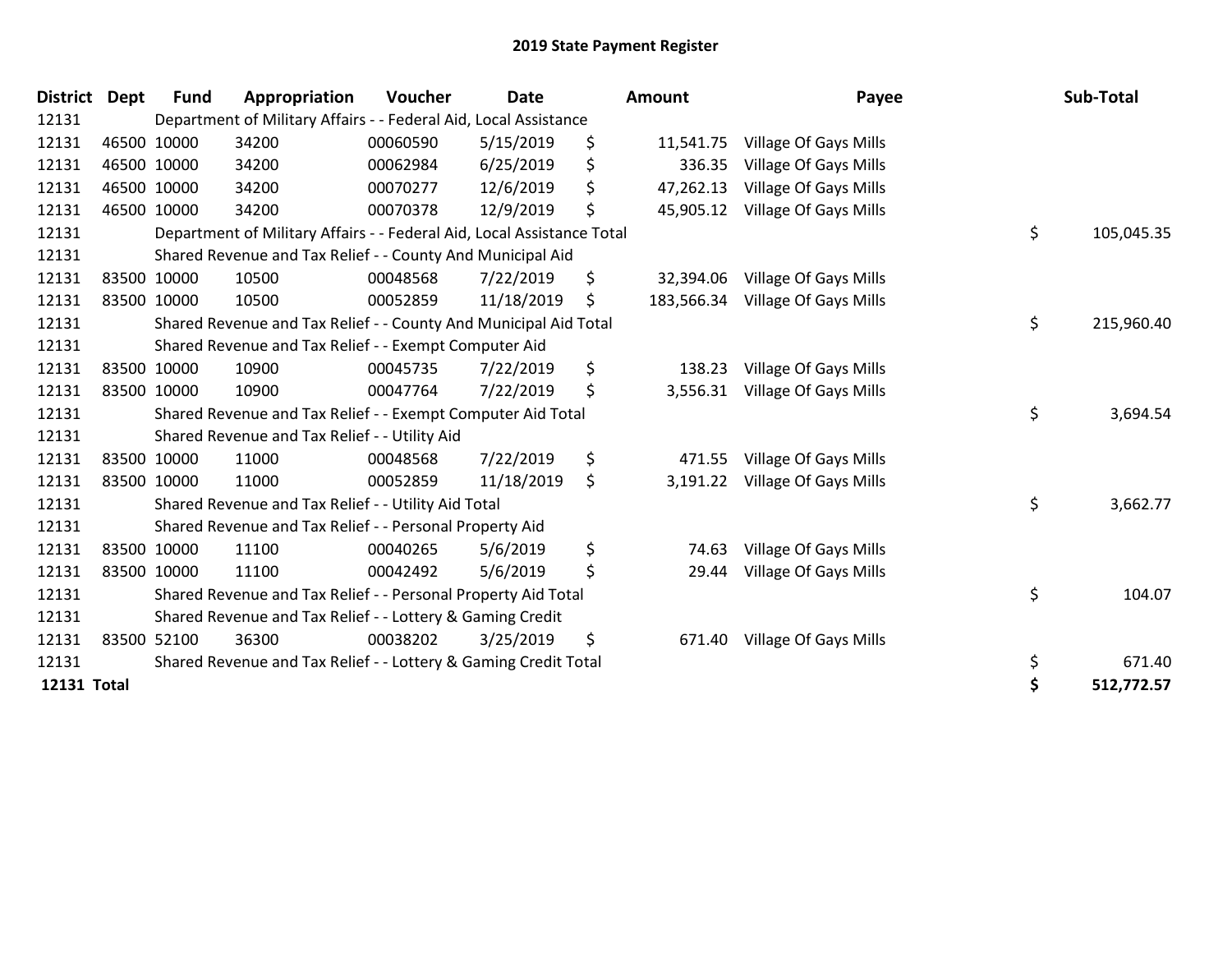| <b>District</b> | <b>Dept</b> | <b>Fund</b> | Appropriation                                                      | Voucher  | <b>Date</b> | Amount          | Payee                | Sub-Total       |
|-----------------|-------------|-------------|--------------------------------------------------------------------|----------|-------------|-----------------|----------------------|-----------------|
| 12146           |             |             | Dept of Safety & Prof Services - - Fire Dues Distribution          |          |             |                 |                      |                 |
| 12146           |             | 16500 10000 | 22500                                                              | 00031603 | 7/18/2019   | \$<br>425.70    | Village Of Lynxville |                 |
| 12146           |             |             | Dept of Safety & Prof Services - - Fire Dues Distribution Total    |          |             |                 |                      | \$<br>425.70    |
| 12146           |             |             | Dept of Natural Resources - - Resaids - Cnty Forst, Cl & Mfl       |          |             |                 |                      |                 |
| 12146           |             | 37000 21200 | 57100                                                              | 00332385 | 6/21/2019   | \$<br>8.06      | Village Of Lynxville |                 |
| 12146           |             |             | Dept of Natural Resources - - Resaids - Cnty Forst, Cl & Mfl Total |          |             |                 |                      | \$<br>8.06      |
| 12146           |             |             | Dept of Natural Resources - - Fin Asst For Responsible Units       |          |             |                 |                      |                 |
| 12146           |             | 37000 27400 | 67000                                                              | 00323530 | 5/22/2019   | \$<br>618.92    | Village Of Lynxville |                 |
| 12146           |             |             | Dept of Natural Resources - - Fin Asst For Responsible Units Total |          |             |                 |                      | \$<br>618.92    |
| 12146           |             |             | WI Dept of Transportation - - Trns Aids To Mnc.-Sf                 |          |             |                 |                      |                 |
| 12146           |             | 39500 21100 | 19100                                                              | 00336155 | 1/7/2019    | \$<br>2,281.49  | Village Of Lynxville |                 |
| 12146           |             | 39500 21100 | 19100                                                              | 00363471 | 4/1/2019    | \$<br>2,281.49  | Village Of Lynxville |                 |
| 12146           |             | 39500 21100 | 19100                                                              | 00401480 | 7/1/2019    | \$<br>2,281.49  | Village Of Lynxville |                 |
| 12146           |             | 39500 21100 | 19100                                                              | 00444298 | 10/7/2019   | \$<br>2,281.51  | Village Of Lynxville |                 |
| 12146           |             |             | WI Dept of Transportation - - Trns Aids To Mnc.-Sf Total           |          |             |                 |                      | \$<br>9,125.98  |
| 12146           |             |             | Elections Commission - - 2018 Hava Election Security               |          |             |                 |                      |                 |
| 12146           |             | 51000 22000 | 18200                                                              | 00002959 | 11/29/2019  | \$<br>1,200.00  | Village Of Lynxville |                 |
| 12146           |             |             | Elections Commission - - 2018 Hava Election Security Total         |          |             |                 |                      | \$<br>1,200.00  |
| 12146           |             |             | Shared Revenue and Tax Relief - - County And Municipal Aid         |          |             |                 |                      |                 |
| 12146           |             | 83500 10000 | 10500                                                              | 00048569 | 7/22/2019   | \$<br>5,491.07  | Village Of Lynxville |                 |
| 12146           |             | 83500 10000 | 10500                                                              | 00052860 | 11/18/2019  | \$<br>31,116.06 | Village Of Lynxville |                 |
| 12146           |             |             | Shared Revenue and Tax Relief - - County And Municipal Aid Total   |          |             |                 |                      | \$<br>36,607.13 |
| 12146           |             |             | Shared Revenue and Tax Relief - - Exempt Computer Aid              |          |             |                 |                      |                 |
| 12146           |             | 83500 10000 | 10900                                                              | 00045736 | 7/22/2019   | \$<br>12.47     | Village Of Lynxville |                 |
| 12146           |             |             | Shared Revenue and Tax Relief - - Exempt Computer Aid Total        |          |             |                 |                      | \$<br>12.47     |
| 12146           |             |             | Shared Revenue and Tax Relief - - Personal Property Aid            |          |             |                 |                      |                 |
| 12146           |             | 83500 10000 | 11100                                                              | 00040266 | 5/6/2019    | \$<br>124.75    | Village Of Lynxville |                 |
| 12146           |             |             | Shared Revenue and Tax Relief - - Personal Property Aid Total      |          |             |                 |                      | \$<br>124.75    |
| 12146 Total     |             |             |                                                                    |          |             |                 |                      | \$<br>48,123.01 |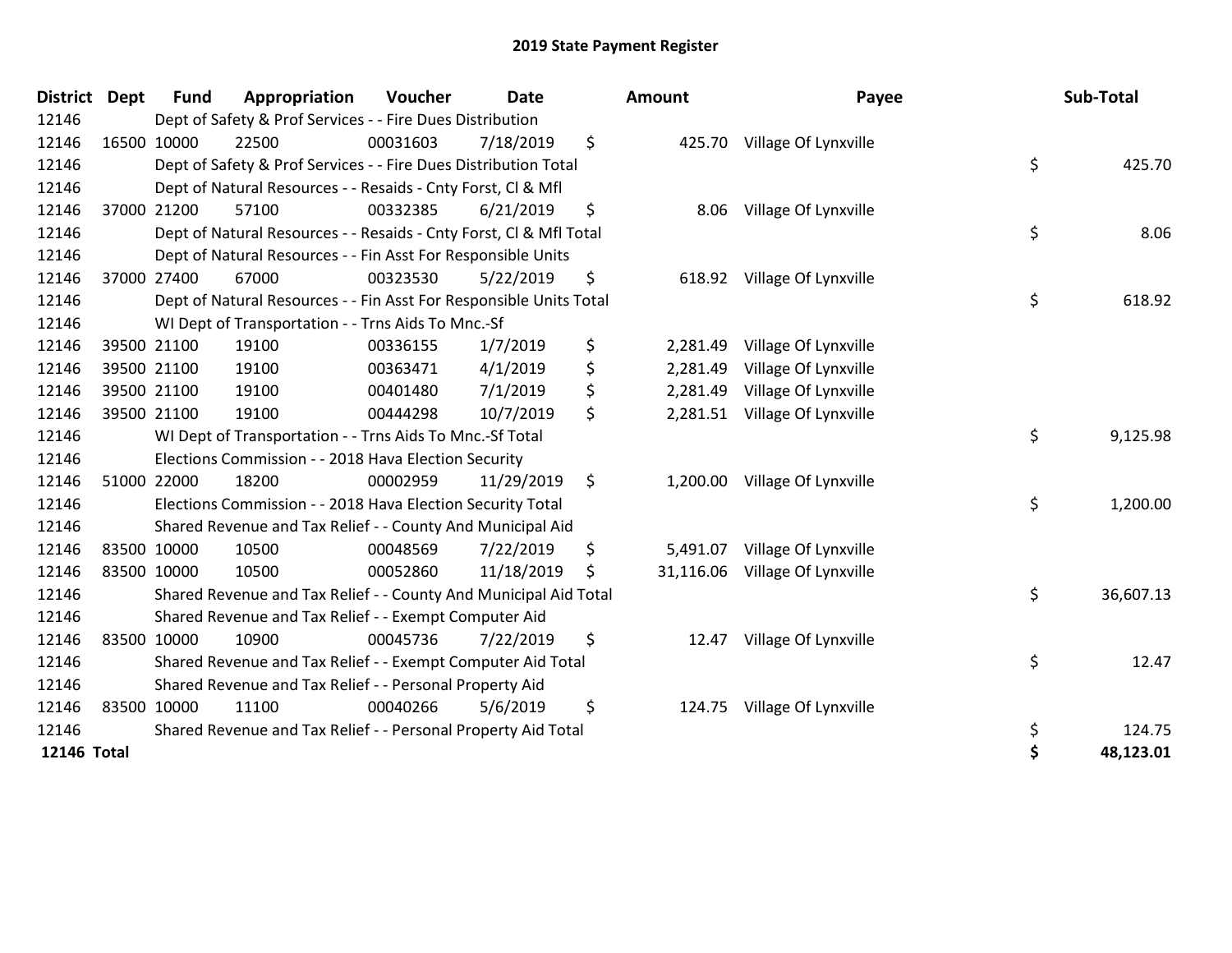| <b>District</b> | <b>Dept</b> | Fund        | Appropriation                                                      | Voucher  | <b>Date</b> | <b>Amount</b>   | Payee                            | Sub-Total       |
|-----------------|-------------|-------------|--------------------------------------------------------------------|----------|-------------|-----------------|----------------------------------|-----------------|
| 12151           |             |             | Dept of Safety & Prof Services - - Fire Dues Distribution          |          |             |                 |                                  |                 |
| 12151           |             | 16500 10000 | 22500                                                              | 00031749 | 7/18/2019   | \$<br>340.83    | Village Of Mount Sterling        |                 |
| 12151           |             |             | Dept of Safety & Prof Services - - Fire Dues Distribution Total    |          |             |                 |                                  | \$<br>340.83    |
| 12151           |             |             | Dept of Natural Resources - - Fin Asst For Responsible Units       |          |             |                 |                                  |                 |
| 12151           |             | 37000 27400 | 67000                                                              | 00322817 | 5/22/2019   | \$<br>535.71    | Village Of Mount Sterling        |                 |
| 12151           |             |             | Dept of Natural Resources - - Fin Asst For Responsible Units Total |          |             |                 |                                  | \$<br>535.71    |
| 12151           |             |             | WI Dept of Transportation - - Trns Aids To Mnc.-Sf                 |          |             |                 |                                  |                 |
| 12151           |             | 39500 21100 | 19100                                                              | 00336156 | 1/7/2019    | \$<br>938.25    | <b>Village Of Mount Sterling</b> |                 |
| 12151           |             | 39500 21100 | 19100                                                              | 00363472 | 4/1/2019    | \$<br>938.25    | Village Of Mount Sterling        |                 |
| 12151           |             | 39500 21100 | 19100                                                              | 00401481 | 7/1/2019    | \$<br>938.25    | Village Of Mount Sterling        |                 |
| 12151           |             | 39500 21100 | 19100                                                              | 00444299 | 10/7/2019   | \$<br>938.27    | Village Of Mount Sterling        |                 |
| 12151           |             |             | WI Dept of Transportation - - Trns Aids To Mnc.-Sf Total           |          |             |                 |                                  | \$<br>3,753.02  |
| 12151           |             |             | Shared Revenue and Tax Relief - - County And Municipal Aid         |          |             |                 |                                  |                 |
| 12151           |             | 83500 10000 | 10500                                                              | 00048570 | 7/22/2019   | \$<br>6,961.01  | Village Of Mount Sterling        |                 |
| 12151           |             | 83500 10000 | 10500                                                              | 00052861 | 11/18/2019  | \$<br>39,445.72 | Village Of Mount Sterling        |                 |
| 12151           |             |             | Shared Revenue and Tax Relief - - County And Municipal Aid Total   |          |             |                 |                                  | \$<br>46,406.73 |
| 12151           |             |             | Shared Revenue and Tax Relief - - Exempt Computer Aid              |          |             |                 |                                  |                 |
| 12151           |             | 83500 10000 | 10900                                                              | 00045737 | 7/22/2019   | \$<br>7.27      | Village Of Mount Sterling        |                 |
| 12151           |             |             | Shared Revenue and Tax Relief - - Exempt Computer Aid Total        |          |             |                 |                                  | \$<br>7.27      |
| 12151           |             |             | Shared Revenue and Tax Relief - - Personal Property Aid            |          |             |                 |                                  |                 |
| 12151           |             | 83500 10000 | 11100                                                              | 00040267 | 5/6/2019    | \$<br>21.14     | Village Of Mount Sterling        |                 |
| 12151           |             |             | Shared Revenue and Tax Relief - - Personal Property Aid Total      |          |             |                 |                                  | \$<br>21.14     |
| 12151 Total     |             |             |                                                                    |          |             |                 |                                  | \$<br>51,064.70 |

| Sub-Total          |          | Payee                                                                                                                          | Amount           |
|--------------------|----------|--------------------------------------------------------------------------------------------------------------------------------|------------------|
| 340.83             | \$       | Village Of Mount Sterling                                                                                                      | 340.83           |
| 535.71             | \$       | Village Of Mount Sterling                                                                                                      | 535.71           |
| 3,753.02           | \$       | Village Of Mount Sterling<br>938.25 Village Of Mount Sterling<br>938.25 Village Of Mount Sterling<br>Village Of Mount Sterling | 938.25<br>938.27 |
| 46,406.73          | \$       | Village Of Mount Sterling<br>39,445.72 Village Of Mount Sterling                                                               | 6,961.01         |
| 7.27               | \$       | Village Of Mount Sterling                                                                                                      | 7.27             |
| 21.14<br>51,064.70 | \$<br>\$ | Village Of Mount Sterling                                                                                                      | 21.14            |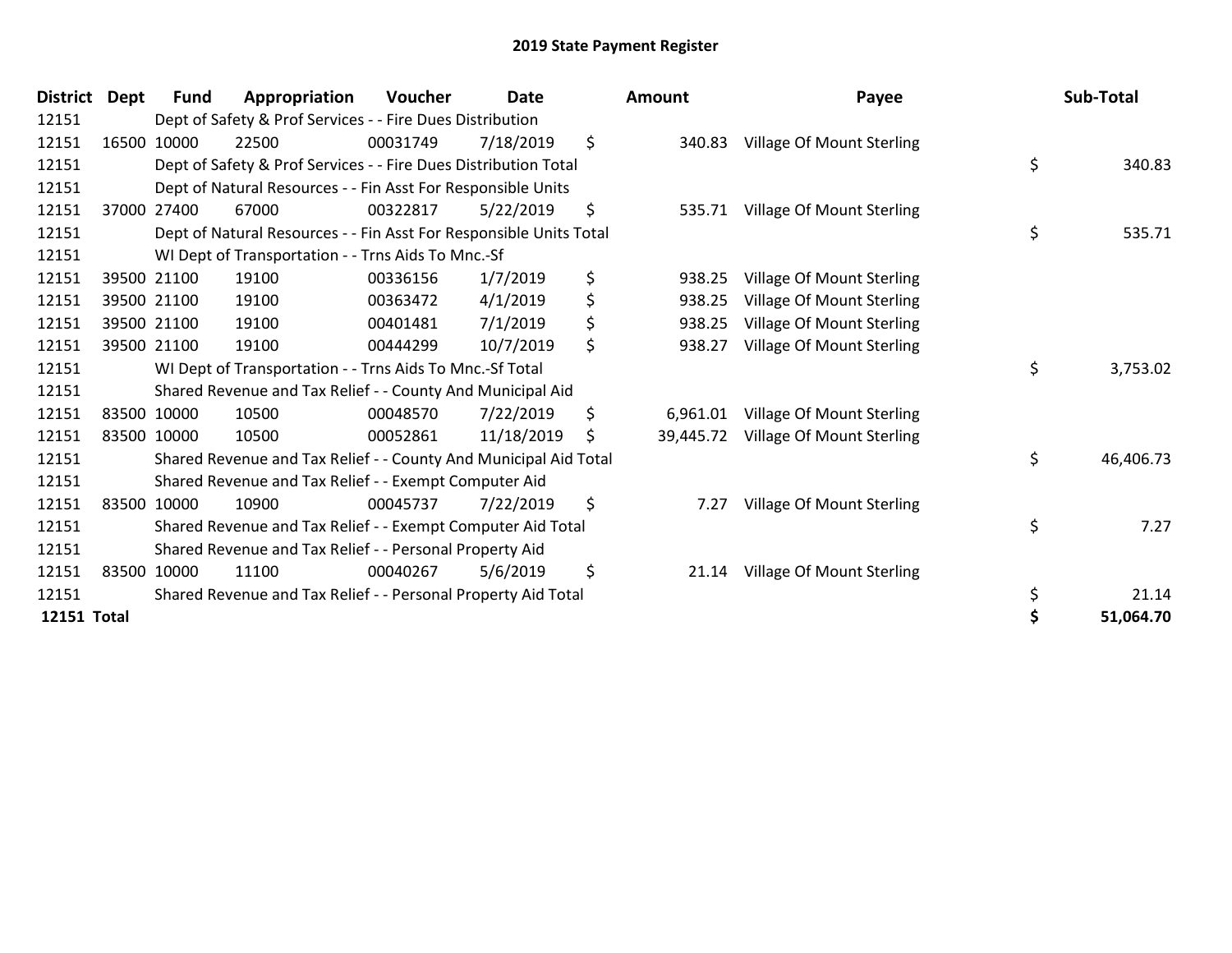| District Dept | <b>Fund</b> | Appropriation                                                          | Voucher  | <b>Date</b> |     | <b>Amount</b> | Payee                              |    | Sub-Total  |
|---------------|-------------|------------------------------------------------------------------------|----------|-------------|-----|---------------|------------------------------------|----|------------|
| 12181         |             | Dept of Safety & Prof Services - - Fire Dues Distribution              |          |             |     |               |                                    |    |            |
| 12181         | 16500 10000 | 22500                                                                  | 00031433 | 7/18/2019   | \$  |               | 1,033.24 Village Of Soldiers Grove |    |            |
| 12181         |             | Dept of Safety & Prof Services - - Fire Dues Distribution Total        |          |             |     |               |                                    | \$ | 1,033.24   |
| 12181         |             | Dept of Public Instruction - - Fed Grants, Program Operations          |          |             |     |               |                                    |    |            |
| 12181         | 25500 10000 | 14100                                                                  | 00197568 | 10/30/2019  | \$, | 117.30        | Village Of Soldiers Grove          |    |            |
| 12181         |             | Dept of Public Instruction - - Fed Grants, Program Operations Total    |          |             |     |               |                                    | \$ | 117.30     |
| 12181         |             | Dept of Natural Resources - - General Program Operations --            |          |             |     |               |                                    |    |            |
| 12181         | 37000 21200 | 25400                                                                  | 00243668 | 4/11/2019   | \$  | 325.00        | Village Of Soldiers Grove          |    |            |
| 12181         |             | Dept of Natural Resources - - General Program Operations -- Total      |          |             |     |               |                                    | \$ | 325.00     |
| 12181         |             | Dept of Natural Resources - - Resaids - Cnty Forst, Cl & Mfl           |          |             |     |               |                                    |    |            |
| 12181         | 37000 21200 | 57100                                                                  | 00332386 | 6/21/2019   | \$  | 71.33         | Village Of Soldiers Grove          |    |            |
| 12181         |             | Dept of Natural Resources - - Resaids - Cnty Forst, Cl & Mfl Total     |          |             |     |               |                                    | \$ | 71.33      |
| 12181         |             | Dept of Natural Resources - - Fin Asst For Responsible Units           |          |             |     |               |                                    |    |            |
| 12181         | 37000 27400 | 67000                                                                  | 00322870 | 5/22/2019   | \$  | 833.68        | Village Of Soldiers Grove          |    |            |
| 12181         |             | Dept of Natural Resources - - Fin Asst For Responsible Units Total     |          |             |     |               |                                    | \$ | 833.68     |
| 12181         |             | WI Dept of Transportation - - Trns Aids To Mnc.-Sf                     |          |             |     |               |                                    |    |            |
| 12181         | 39500 21100 | 19100                                                                  | 00336157 | 1/7/2019    | \$  | 6,020.28      | Village Of Soldiers Grove          |    |            |
| 12181         | 39500 21100 | 19100                                                                  | 00363473 | 4/1/2019    | \$  | 6,020.28      | <b>Village Of Soldiers Grove</b>   |    |            |
| 12181         | 39500 21100 | 19100                                                                  | 00401482 | 7/1/2019    | \$  | 6,020.28      | Village Of Soldiers Grove          |    |            |
| 12181         | 39500 21100 | 19100                                                                  | 00444300 | 10/7/2019   | \$  | 6,020.28      | Village Of Soldiers Grove          |    |            |
| 12181         |             | WI Dept of Transportation - - Trns Aids To Mnc.-Sf Total               |          |             |     |               |                                    | \$ | 24,081.12  |
| 12181         |             | Department of Military Affairs - - Disaster Recovery Aid               |          |             |     |               |                                    |    |            |
| 12181         | 46500 10000 | 30500                                                                  | 00060244 | 5/8/2019    | \$  |               | 2,072.61 Village Of Soldiers Grove |    |            |
| 12181         | 46500 10000 | 30500                                                                  | 00066027 | 8/30/2019   | \$  | 3,999.28      | Village Of Soldiers Grove          |    |            |
| 12181         |             | Department of Military Affairs - - Disaster Recovery Aid Total         |          |             |     |               |                                    | \$ | 6,071.89   |
| 12181         |             | Department of Military Affairs - - Federal Aid, Local Assistance       |          |             |     |               |                                    |    |            |
| 12181         | 46500 10000 | 34200                                                                  | 00060244 | 5/8/2019    | \$  | 12,435.67     | Village Of Soldiers Grove          |    |            |
| 12181         | 46500 10000 | 34200                                                                  | 00066027 | 8/30/2019   | \$  | 23,995.67     | Village Of Soldiers Grove          |    |            |
| 12181         |             | Department of Military Affairs - - Federal Aid, Local Assistance Total |          |             |     |               |                                    | \$ | 36,431.34  |
| 12181         |             | Shared Revenue and Tax Relief - - County And Municipal Aid             |          |             |     |               |                                    |    |            |
| 12181         | 83500 10000 | 10500                                                                  | 00048571 | 7/22/2019   | \$  | 34,575.54     | Village Of Soldiers Grove          |    |            |
| 12181         | 83500 10000 | 10500                                                                  | 00052862 | 11/18/2019  | \$  | 195,928.05    | Village Of Soldiers Grove          |    |            |
| 12181         |             | Shared Revenue and Tax Relief - - County And Municipal Aid Total       |          |             |     |               |                                    | \$ | 230,503.59 |

| ount      | Payee                              | Sub-Total        |
|-----------|------------------------------------|------------------|
|           | 1,033.24 Village Of Soldiers Grove | \$<br>1,033.24   |
| 117.30    | Village Of Soldiers Grove          | \$<br>117.30     |
| 325.00    | Village Of Soldiers Grove          | \$<br>325.00     |
| 71.33     | Village Of Soldiers Grove          | \$<br>71.33      |
| 833.68    | Village Of Soldiers Grove          | \$<br>833.68     |
| 6,020.28  | Village Of Soldiers Grove          |                  |
| 6,020.28  | Village Of Soldiers Grove          |                  |
| 6,020.28  | Village Of Soldiers Grove          |                  |
| 6,020.28  | Village Of Soldiers Grove          | \$<br>24,081.12  |
|           |                                    |                  |
| 3,999.28  | Village Of Soldiers Grove          |                  |
|           |                                    | \$<br>6,071.89   |
| 12,435.67 | Village Of Soldiers Grove          |                  |
| 23,995.67 | Village Of Soldiers Grove          | \$<br>36,431.34  |
| 34,575.54 | Village Of Soldiers Grove          |                  |
| 95,928.05 | Village Of Soldiers Grove          | \$<br>230,503.59 |
| 2,072.61  | Village Of Soldiers Grove          |                  |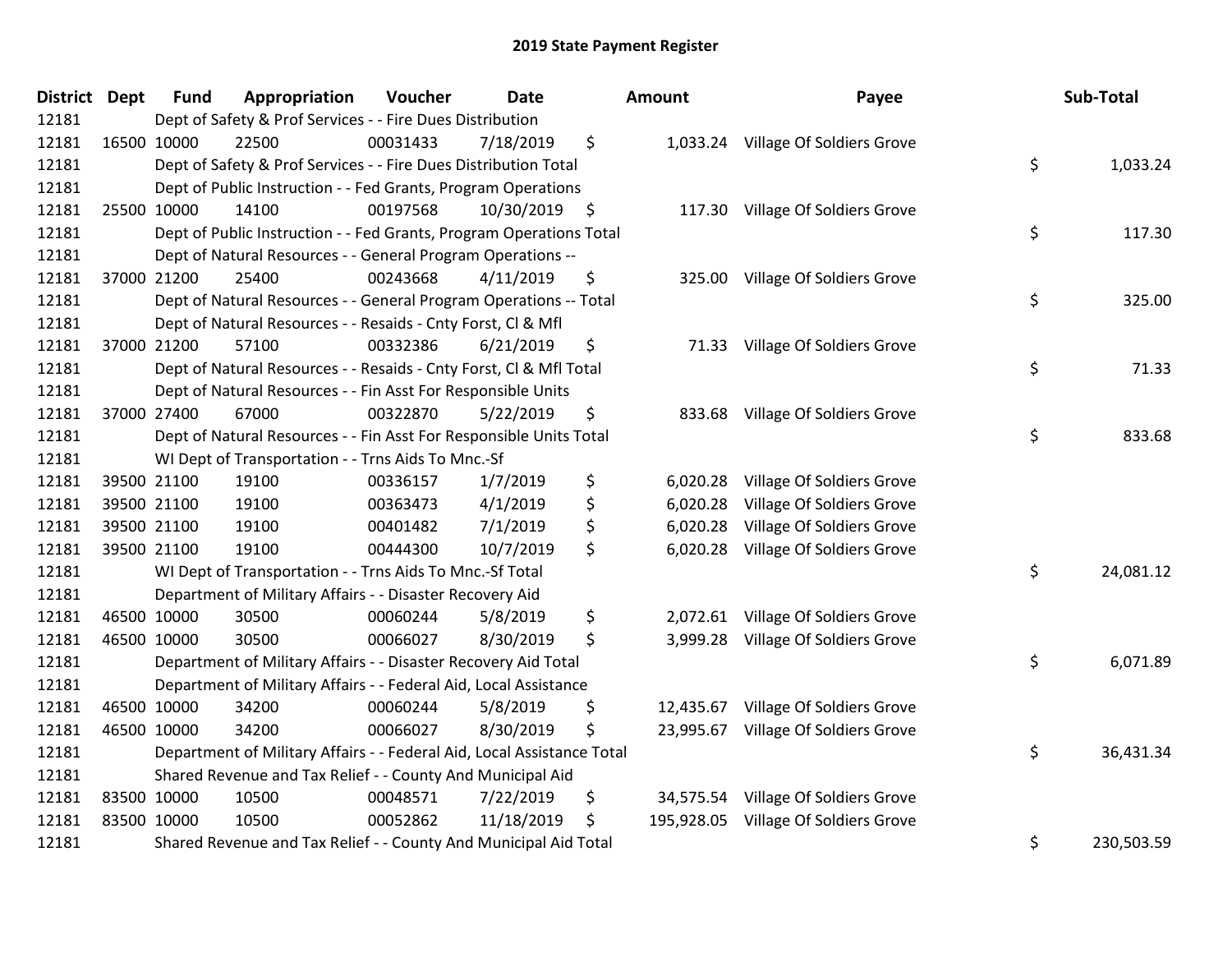| <b>District</b>    | Dept | Fund        | Appropriation                                                   | <b>Voucher</b> | Date      |   | Amount | Payee                     | Sub-Total  |
|--------------------|------|-------------|-----------------------------------------------------------------|----------------|-----------|---|--------|---------------------------|------------|
| 12181              |      |             | Shared Revenue and Tax Relief - - Exempt Computer Aid           |                |           |   |        |                           |            |
| 12181              |      | 83500 10000 | 10900                                                           | 00045738       | 7/22/2019 | Ś | 19.75  | Village Of Soldiers Grove |            |
| 12181              |      |             | Shared Revenue and Tax Relief - - Exempt Computer Aid Total     |                |           |   |        |                           | 19.75      |
| 12181              |      |             | Shared Revenue and Tax Relief - - Personal Property Aid         |                |           |   |        |                           |            |
| 12181              |      | 83500 10000 | 11100                                                           | 00040268       | 5/6/2019  | Ś | 63.45  | Village Of Soldiers Grove |            |
| 12181              |      |             | Shared Revenue and Tax Relief - - Personal Property Aid Total   |                |           |   |        |                           | 63.45      |
| 12181              |      |             | Shared Revenue and Tax Relief - - Lottery & Gaming Credit       |                |           |   |        |                           |            |
| 12181              |      | 83500 52100 | 36300                                                           | 00038203       | 3/25/2019 | S | 876.12 | Village Of Soldiers Grove |            |
| 12181              |      |             | Shared Revenue and Tax Relief - - Lottery & Gaming Credit Total |                |           |   |        |                           | 876.12     |
| <b>12181 Total</b> |      |             |                                                                 |                |           |   |        |                           | 300,427.81 |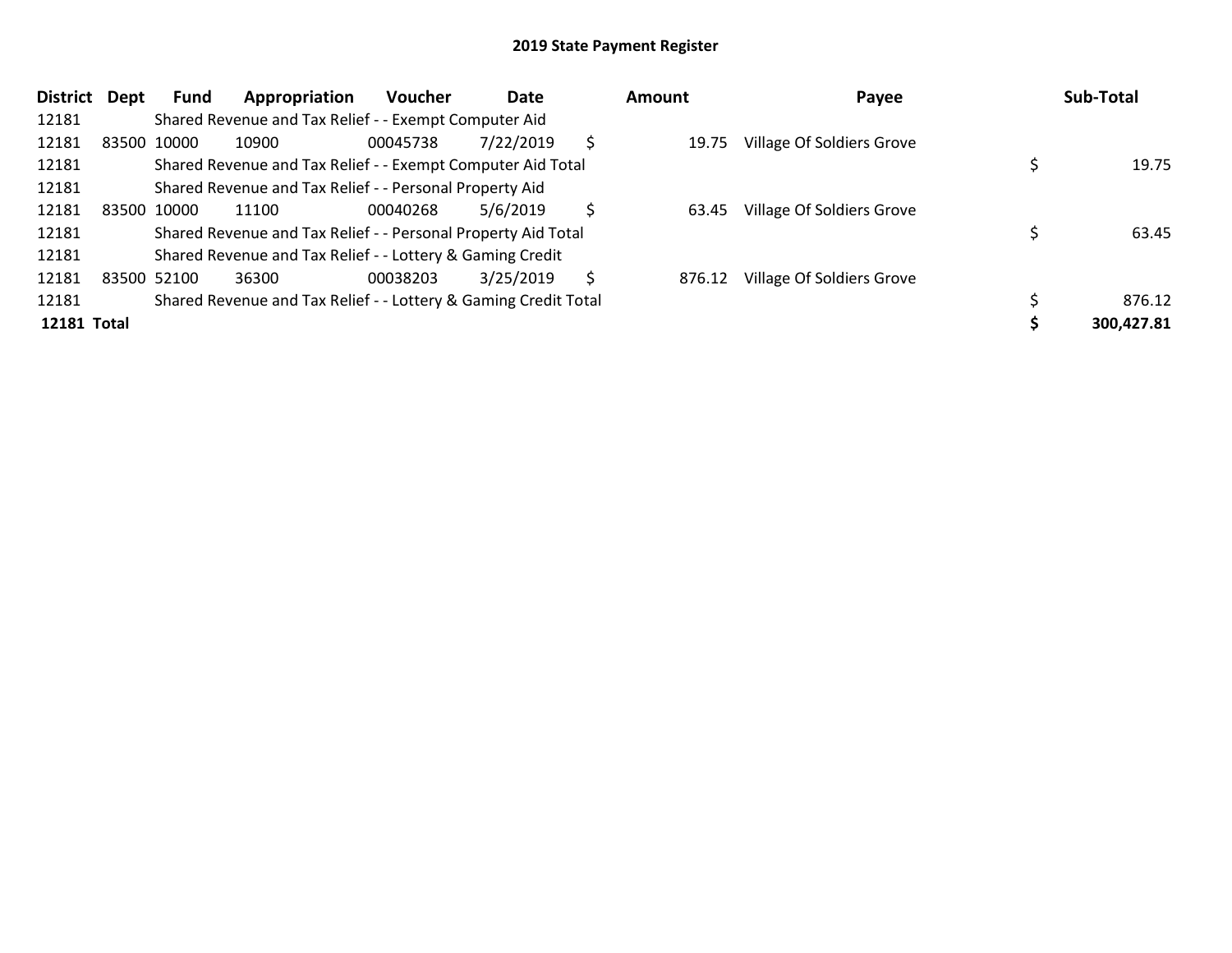| <b>District Dept</b> | <b>Fund</b> | Appropriation                                                          | Voucher  | <b>Date</b> | Amount          | Payee                        | Sub-Total       |
|----------------------|-------------|------------------------------------------------------------------------|----------|-------------|-----------------|------------------------------|-----------------|
| 12182                |             | Dept of Safety & Prof Services - - Fire Dues Distribution              |          |             |                 |                              |                 |
| 12182                | 16500 10000 | 22500                                                                  | 00031637 | 7/18/2019   | \$              | 194.98 Village Of Steuben    |                 |
| 12182                |             | Dept of Safety & Prof Services - - Fire Dues Distribution Total        |          |             |                 |                              | \$<br>194.98    |
| 12182                |             | Dept of Natural Resources - - Aids In Lieu Of Taxes - Gener            |          |             |                 |                              |                 |
| 12182                | 37000 10000 | 50300                                                                  | 00294820 | 2/1/2019    | \$              | 8,277.51 Village Of Steuben  |                 |
| 12182                |             | Dept of Natural Resources - - Aids In Lieu Of Taxes - Gener Total      |          |             |                 |                              | \$<br>8,277.51  |
| 12182                |             | Dept of Natural Resources - - Resaids - Cnty Forst, Cl & Mfl           |          |             |                 |                              |                 |
| 12182                | 37000 21200 | 57100                                                                  | 00332387 | 6/21/2019   | \$              | 183.33 Village Of Steuben    |                 |
| 12182                |             | Dept of Natural Resources - - Resaids - Cnty Forst, CI & Mfl Total     |          |             |                 |                              | \$<br>183.33    |
| 12182                |             | Dept of Natural Resources - - Fin Asst For Responsible Units           |          |             |                 |                              |                 |
| 12182                | 37000 27400 | 67000                                                                  | 00323258 | 5/22/2019   | \$<br>646.44    | Village Of Steuben           |                 |
| 12182                |             | Dept of Natural Resources - - Fin Asst For Responsible Units Total     |          |             |                 |                              | \$<br>646.44    |
| 12182                |             | WI Dept of Transportation - - Trns Aids To Mnc.-Sf                     |          |             |                 |                              |                 |
| 12182                | 39500 21100 | 19100                                                                  | 00336158 | 1/7/2019    | \$<br>5,213.99  | Village Of Steuben           |                 |
| 12182                | 39500 21100 | 19100                                                                  | 00363474 | 4/1/2019    | \$<br>5,213.99  | Village Of Steuben           |                 |
| 12182                | 39500 21100 | 19100                                                                  | 00401483 | 7/1/2019    | \$<br>5,213.99  | Village Of Steuben           |                 |
| 12182                | 39500 21100 | 19100                                                                  | 00444301 | 10/7/2019   | \$<br>5,214.00  | Village Of Steuben           |                 |
| 12182                |             | WI Dept of Transportation - - Trns Aids To Mnc.-Sf Total               |          |             |                 |                              | \$<br>20,855.97 |
| 12182                |             | Department of Military Affairs - - Federal Aid, Local Assistance       |          |             |                 |                              |                 |
| 12182                | 46500 10000 | 34200                                                                  | 00057361 | 3/14/2019   | \$<br>10,639.04 | Village Of Steuben           |                 |
| 12182                | 46500 10000 | 34200                                                                  | 00061446 | 5/30/2019   | \$              | 20,544.81 Village Of Steuben |                 |
| 12182                |             | Department of Military Affairs - - Federal Aid, Local Assistance Total |          |             |                 |                              | \$<br>31,183.85 |
| 12182                |             | Shared Revenue and Tax Relief - - County And Municipal Aid             |          |             |                 |                              |                 |
| 12182                | 83500 10000 | 10500                                                                  | 00048572 | 7/22/2019   | \$<br>5,349.82  | Village Of Steuben           |                 |
| 12182                | 83500 10000 | 10500                                                                  | 00052863 | 11/18/2019  | \$<br>30,315.64 | Village Of Steuben           |                 |
| 12182                |             | Shared Revenue and Tax Relief - - County And Municipal Aid Total       |          |             |                 |                              | \$<br>35,665.46 |
| 12182                |             | Shared Revenue and Tax Relief - - Exempt Computer Aid                  |          |             |                 |                              |                 |
| 12182                | 83500 10000 | 10900                                                                  | 00045739 | 7/22/2019   | \$<br>99.77     | Village Of Steuben           |                 |
| 12182                |             | Shared Revenue and Tax Relief - - Exempt Computer Aid Total            |          |             |                 |                              | \$<br>99.77     |
| 12182                |             | Shared Revenue and Tax Relief - - Personal Property Aid                |          |             |                 |                              |                 |
| 12182                | 83500 10000 | 11100                                                                  | 00040269 | 5/6/2019    | \$<br>38.17     | Village Of Steuben           |                 |
| 12182                |             | Shared Revenue and Tax Relief - - Personal Property Aid Total          |          |             |                 |                              | \$<br>38.17     |
| <b>12182 Total</b>   |             |                                                                        |          |             |                 |                              | 97,145.48       |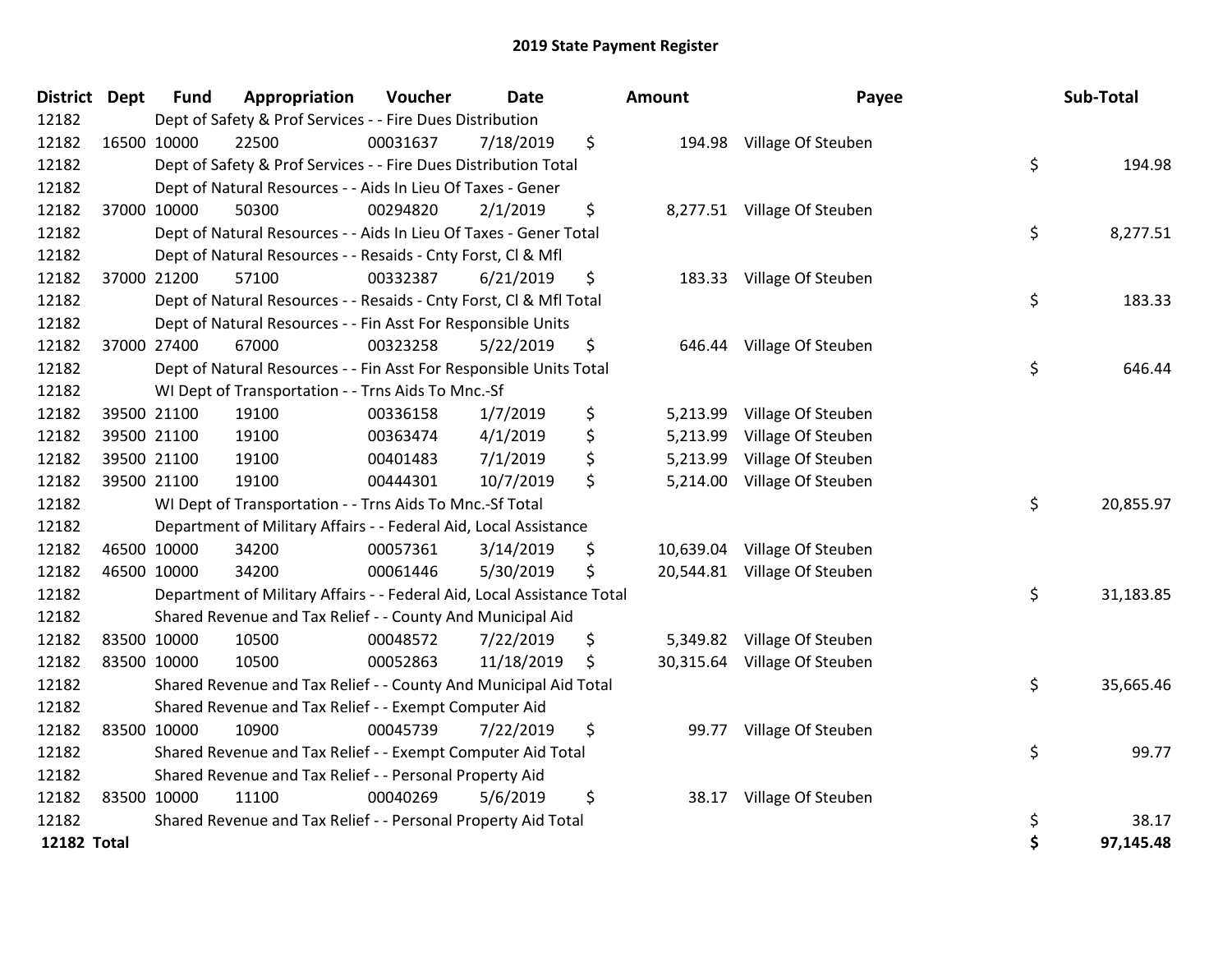| <b>District Dept</b> | <b>Fund</b> | Appropriation                                                           | Voucher  | <b>Date</b> | <b>Amount</b>  | Payee                         | Sub-Total        |
|----------------------|-------------|-------------------------------------------------------------------------|----------|-------------|----------------|-------------------------------|------------------|
| 12191                |             | Dept of Safety & Prof Services - - Fire Dues Distribution               |          |             |                |                               |                  |
| 12191                | 16500 10000 | 22500                                                                   | 00031455 | 7/18/2019   | \$             | 952.83 Village Of Wauzeka     |                  |
| 12191                |             | Dept of Safety & Prof Services - - Fire Dues Distribution Total         |          |             |                |                               | \$<br>952.83     |
| 12191                |             | Environmental Improvement Prog - - Clean Water Fund Program Finan       |          |             |                |                               |                  |
| 12191                | 32000 57300 | 16300                                                                   | 00000230 | 2/25/2019   | \$             | 3,095.01 Village Of Wauzeka   |                  |
| 12191                |             | Environmental Improvement Prog - - Clean Water Fund Program Finan Total |          |             |                |                               | \$<br>3,095.01   |
| 12191                |             | Dept of Natural Resources - - Aids In Lieu Of Taxes - Gener             |          |             |                |                               |                  |
| 12191                | 37000 10000 | 50300                                                                   | 00294918 | 2/1/2019    | \$             | 10,995.58 Village Of Wauzeka  |                  |
| 12191                |             | Dept of Natural Resources - - Aids In Lieu Of Taxes - Gener Total       |          |             |                |                               | \$<br>10,995.58  |
| 12191                |             | Dept of Natural Resources - - Fin Asst For Responsible Units            |          |             |                |                               |                  |
| 12191                | 37000 27400 | 67000                                                                   | 00323418 | 5/22/2019   | \$             | 2,431.98 Village Of Wauzeka   |                  |
| 12191                |             | Dept of Natural Resources - - Fin Asst For Responsible Units Total      |          |             |                |                               | \$<br>2,431.98   |
| 12191                |             | WI Dept of Transportation - - Trns Aids To Mnc.-Sf                      |          |             |                |                               |                  |
| 12191                | 39500 21100 | 19100                                                                   | 00336159 | 1/7/2019    | \$<br>6,502.99 | Village Of Wauzeka            |                  |
| 12191                | 39500 21100 | 19100                                                                   | 00363475 | 4/1/2019    | \$<br>6,502.99 | Village Of Wauzeka            |                  |
| 12191                | 39500 21100 | 19100                                                                   | 00401484 | 7/1/2019    | \$<br>6,502.99 | Village Of Wauzeka            |                  |
| 12191                | 39500 21100 | 19100                                                                   | 00444302 | 10/7/2019   | \$             | 6,502.99 Village Of Wauzeka   |                  |
| 12191                |             | WI Dept of Transportation - - Trns Aids To Mnc.-Sf Total                |          |             |                |                               | \$<br>26,011.96  |
| 12191                |             | Shared Revenue and Tax Relief - - Expenditure Restraint Program         |          |             |                |                               |                  |
| 12191                | 83500 10000 | 10100                                                                   | 00048573 | 7/22/2019   | \$             | 3,591.74 Village Of Wauzeka   |                  |
| 12191                |             | Shared Revenue and Tax Relief - - Expenditure Restraint Program Total   |          |             |                |                               | \$<br>3,591.74   |
| 12191                |             | Shared Revenue and Tax Relief - - County And Municipal Aid              |          |             |                |                               |                  |
| 12191                | 83500 10000 | 10500                                                                   | 00048573 | 7/22/2019   | \$             | 12,703.03 Village Of Wauzeka  |                  |
| 12191                | 83500 10000 | 10500                                                                   | 00052864 | 11/18/2019  | \$             | 133,257.52 Village Of Wauzeka |                  |
| 12191                |             | Shared Revenue and Tax Relief - - County And Municipal Aid Total        |          |             |                |                               | \$<br>145,960.55 |
| 12191                |             | Shared Revenue and Tax Relief - - Exempt Computer Aid                   |          |             |                |                               |                  |
| 12191                | 83500 10000 | 10900                                                                   | 00045740 | 7/22/2019   | \$             | 45.73 Village Of Wauzeka      |                  |
| 12191                |             | Shared Revenue and Tax Relief - - Exempt Computer Aid Total             |          |             |                |                               | \$<br>45.73      |
| 12191                |             | Shared Revenue and Tax Relief - - Utility Aid                           |          |             |                |                               |                  |
| 12191                | 83500 10000 | 11000                                                                   | 00048573 | 7/22/2019   | \$<br>61.95    | Village Of Wauzeka            |                  |
| 12191                | 83500 10000 | 11000                                                                   | 00052864 | 11/18/2019  | \$<br>357.88   | Village Of Wauzeka            |                  |
| 12191                |             | Shared Revenue and Tax Relief - - Utility Aid Total                     |          |             |                |                               | \$<br>419.83     |
| 12191                |             | Shared Revenue and Tax Relief - - Personal Property Aid                 |          |             |                |                               |                  |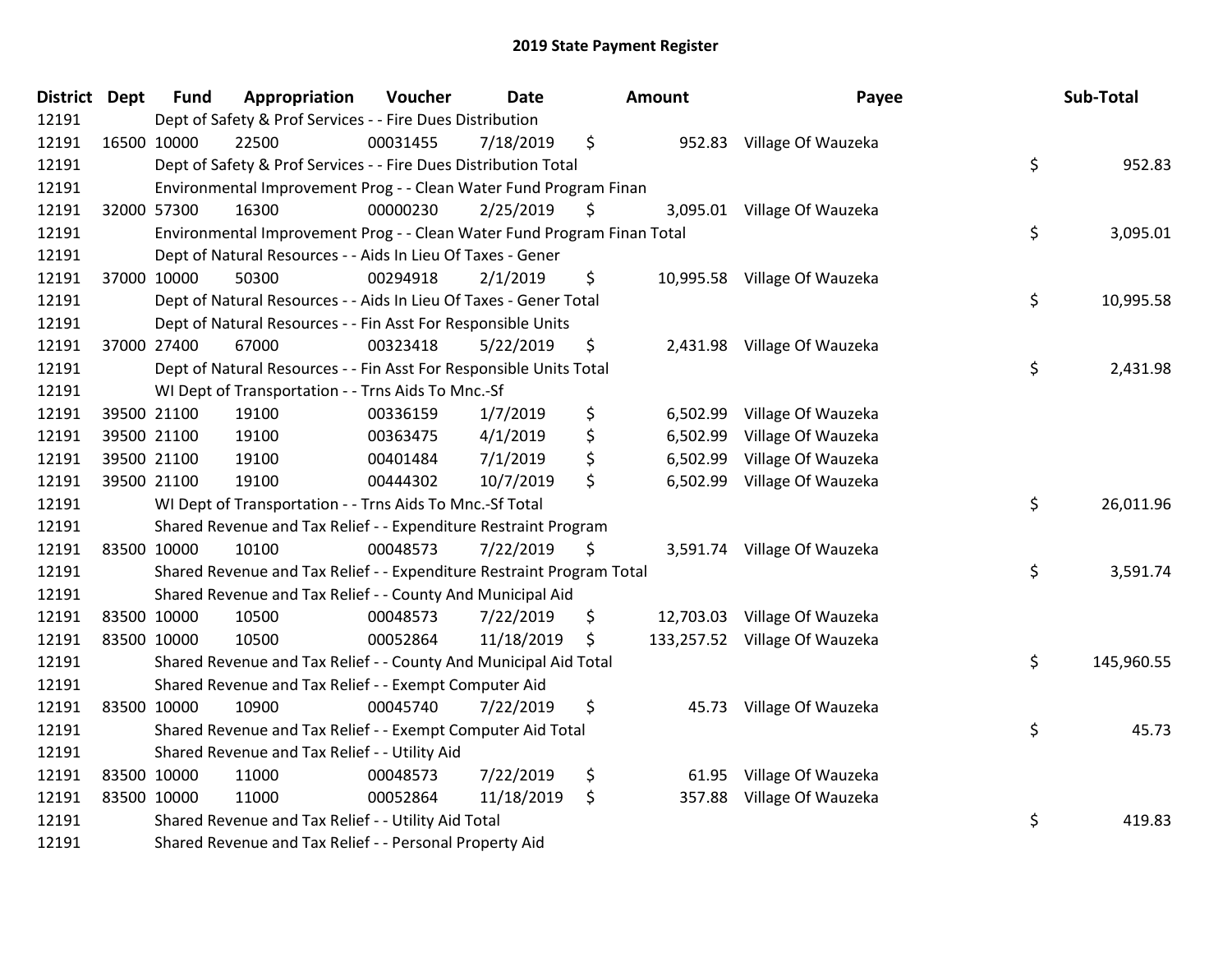| <b>District</b> | Dept | <b>Fund</b> | Appropriation                                                   | Voucher  | Date      |    | Amount   | Payee              | Sub-Total  |
|-----------------|------|-------------|-----------------------------------------------------------------|----------|-----------|----|----------|--------------------|------------|
| 12191           |      | 83500 10000 | 11100                                                           | 00040270 | 5/6/2019  | \$ | 798.49   | Village Of Wauzeka |            |
| 12191           |      | 83500 10000 | 11100                                                           | 00042493 | 5/6/2019  | Ś  | 295.75   | Village Of Wauzeka |            |
| 12191           |      |             | Shared Revenue and Tax Relief - - Personal Property Aid Total   |          |           |    |          |                    | 1,094.24   |
| 12191           |      |             | Shared Revenue and Tax Relief - - Lottery & Gaming Credit       |          |           |    |          |                    |            |
| 12191           |      | 83500 52100 | 36300                                                           | 00038204 | 3/25/2019 |    | 1,231.93 | Village Of Wauzeka |            |
| 12191           |      |             | Shared Revenue and Tax Relief - - Lottery & Gaming Credit Total |          |           |    |          |                    | 1,231.93   |
| 12191 Total     |      |             |                                                                 |          |           |    |          |                    | 195,831.38 |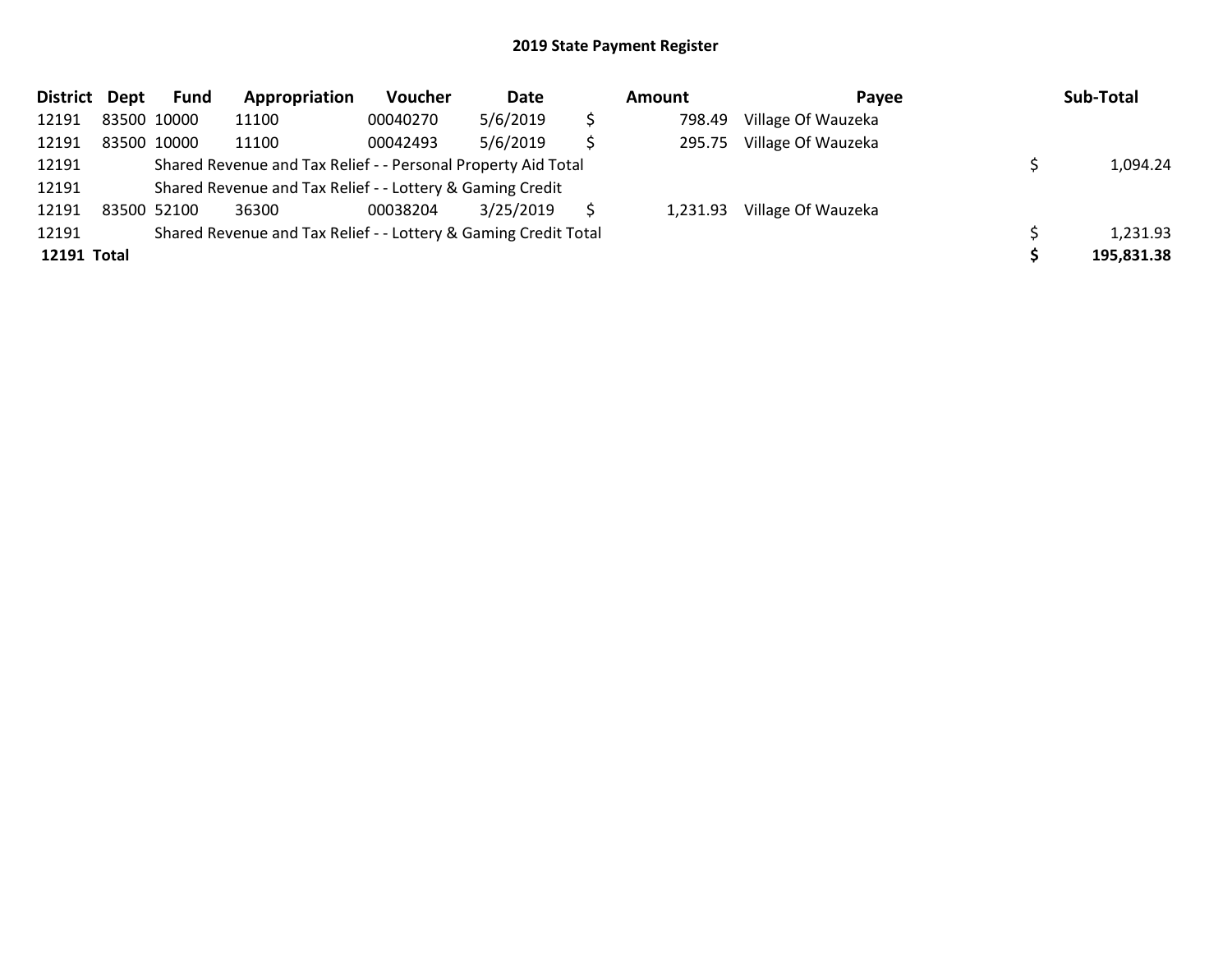| <b>District Dept</b> |             | <b>Fund</b> | Appropriation                                                      | Voucher  | Date      | <b>Amount</b>   | Payee                              | Sub-Total       |
|----------------------|-------------|-------------|--------------------------------------------------------------------|----------|-----------|-----------------|------------------------------------|-----------------|
| 12271                |             |             | Dept of Safety & Prof Services - - Fire Dues Distribution          |          |           |                 |                                    |                 |
| 12271                |             | 16500 10000 | 22500                                                              | 00030049 | 7/12/2019 | \$              | 16,849.06 City Of Prairie Du Chien |                 |
| 12271                |             |             | Dept of Safety & Prof Services - - Fire Dues Distribution Total    |          |           |                 |                                    | \$<br>16,849.06 |
| 12271                |             |             | Wisconsin Historical Society - - Energy Costs                      |          |           |                 |                                    |                 |
| 12271                |             | 24500 10000 | 10500                                                              | 00021328 | 1/8/2019  | \$<br>81.00     | City Of Prairie Du Chien           |                 |
| 12271                |             | 24500 10000 | 10500                                                              | 00021329 | 1/8/2019  | \$<br>61.40     | City Of Prairie Du Chien           |                 |
| 12271                |             | 24500 10000 | 10500                                                              | 00021330 | 1/8/2019  | \$<br>302.97    | City Of Prairie Du Chien           |                 |
| 12271                |             | 24500 10000 | 10500                                                              | 00021331 | 1/8/2019  | \$<br>80.21     | City Of Prairie Du Chien           |                 |
| 12271                | 24500 10000 |             | 10500                                                              | 00022574 | 4/4/2019  | \$<br>75.60     | City Of Prairie Du Chien           |                 |
| 12271                |             | 24500 10000 | 10500                                                              | 00022575 | 4/4/2019  | \$<br>81.00     | City Of Prairie Du Chien           |                 |
| 12271                |             | 24500 10000 | 10500                                                              | 00022576 | 4/4/2019  | \$<br>41.10     | City Of Prairie Du Chien           |                 |
| 12271                |             | 24500 10000 | 10500                                                              | 00022577 | 4/4/2019  | \$<br>41.10     | City Of Prairie Du Chien           |                 |
| 12271                |             | 24500 10000 | 10500                                                              | 00023828 | 7/1/2019  | \$<br>41.10     | City Of Prairie Du Chien           |                 |
| 12271                | 24500 10000 |             | 10500                                                              | 00023829 | 7/1/2019  | \$<br>41.10     | City Of Prairie Du Chien           |                 |
| 12271                | 24500 10000 |             | 10500                                                              | 00023830 | 7/1/2019  | \$<br>75.60     | City Of Prairie Du Chien           |                 |
| 12271                | 24500 10000 |             | 10500                                                              | 00023831 | 7/1/2019  | \$<br>81.00     | City Of Prairie Du Chien           |                 |
| 12271                |             | 24500 10000 | 10500                                                              | 00025253 | 10/2/2019 | \$<br>75.60     | City Of Prairie Du Chien           |                 |
| 12271                |             | 24500 10000 | 10500                                                              | 00025254 | 10/2/2019 | \$<br>81.00     | City Of Prairie Du Chien           |                 |
| 12271                | 24500 10000 |             | 10500                                                              | 00025255 | 10/3/2019 | \$<br>83.73     | City Of Prairie Du Chien           |                 |
| 12271                | 24500 10000 |             | 10500                                                              | 00025256 | 10/2/2019 | \$<br>41.10     | City Of Prairie Du Chien           |                 |
| 12271                |             |             | Wisconsin Historical Society - - Energy Costs Total                |          |           |                 |                                    | \$<br>1,284.61  |
| 12271                |             |             | Dept of Natural Resources - - Aids In Lieu Of Taxes - Gener        |          |           |                 |                                    |                 |
| 12271                |             | 37000 10000 | 50300                                                              | 00294856 | 1/31/2019 | \$<br>1,466.44  | City Of Prairie Du Chien           |                 |
| 12271                |             |             | Dept of Natural Resources - - Aids In Lieu Of Taxes - Gener Total  |          |           |                 |                                    | \$<br>1,466.44  |
| 12271                |             |             | Dept of Natural Resources - - Brownfields Revolv Loan Repay        |          |           |                 |                                    |                 |
| 12271                |             | 37000 10000 | 62100                                                              | 00306532 | 3/21/2019 | \$<br>69,787.04 | City Of Prairie Du Chien           |                 |
| 12271                |             |             | Dept of Natural Resources - - Brownfields Revolv Loan Repay Total  |          |           |                 |                                    | \$<br>69,787.04 |
| 12271                |             |             | Dept of Natural Resources - - Fin Asst For Responsible Units       |          |           |                 |                                    |                 |
| 12271                |             | 37000 27400 | 67000                                                              | 00322613 | 5/22/2019 | \$<br>18,388.52 | City Of Prairie Du Chien           |                 |
| 12271                |             |             | Dept of Natural Resources - - Fin Asst For Responsible Units Total |          |           |                 |                                    | \$<br>18,388.52 |
| 12271                |             |             | WI Dept of Transportation - - Conn Hwy Aids St Fds                 |          |           |                 |                                    |                 |
| 12271                |             | 39500 21100 | 16200                                                              | 00337710 | 1/7/2019  | \$<br>15,069.09 | City Of Prairie Du Chien           |                 |
| 12271                |             | 39500 21100 | 16200                                                              | 00365024 | 4/1/2019  | \$<br>15,069.09 | City Of Prairie Du Chien           |                 |
|                      |             |             |                                                                    |          |           |                 |                                    |                 |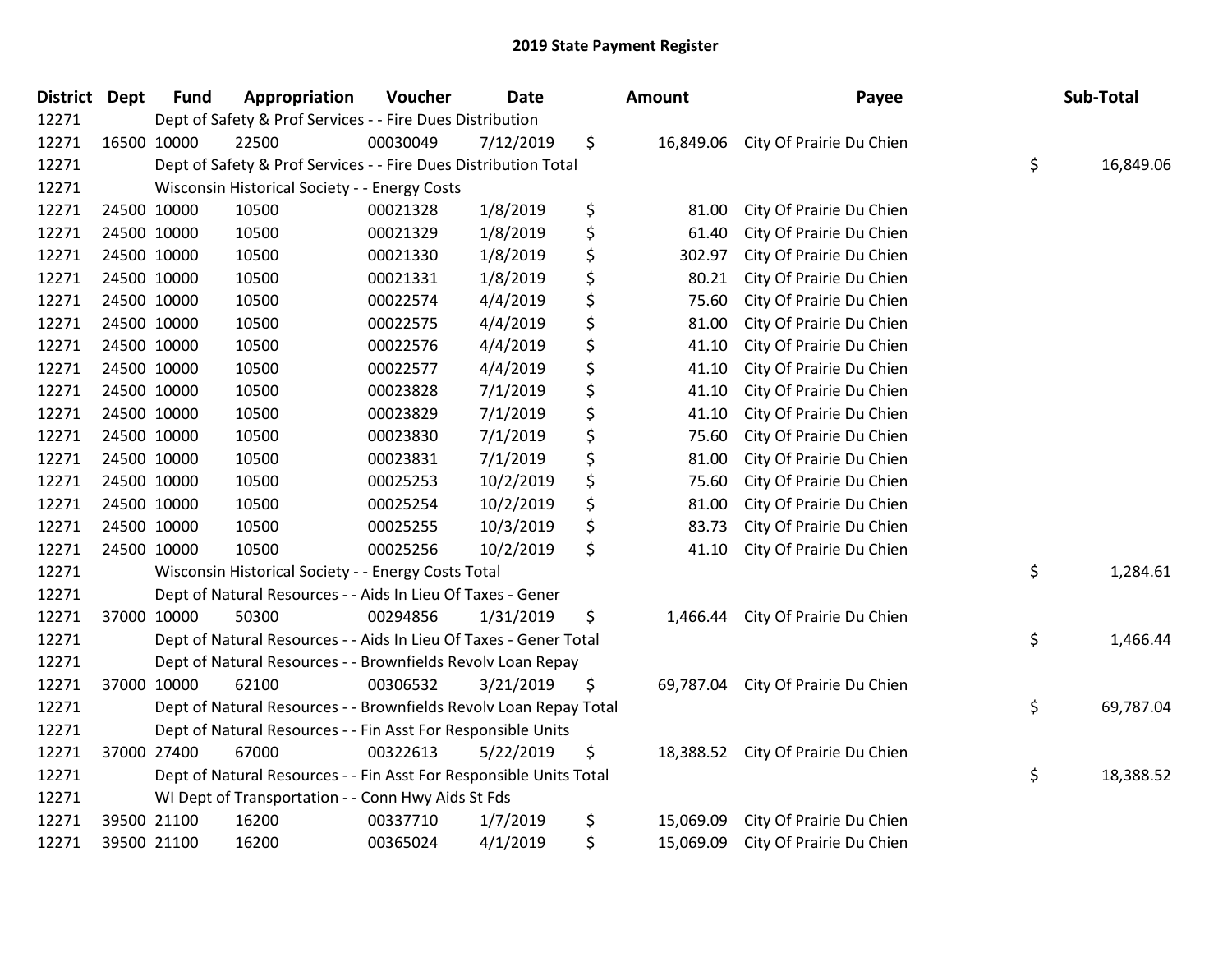| <b>District</b> | <b>Dept</b> | <b>Fund</b> | Appropriation                                                    | Voucher  | <b>Date</b> | Amount           | Payee                              | Sub-Total        |
|-----------------|-------------|-------------|------------------------------------------------------------------|----------|-------------|------------------|------------------------------------|------------------|
| 12271           |             | 39500 21100 | 16200                                                            | 00403033 | 7/1/2019    | \$<br>15,069.09  | City Of Prairie Du Chien           |                  |
| 12271           |             | 39500 21100 | 16200                                                            | 00445851 | 10/7/2019   | \$<br>15,069.10  | City Of Prairie Du Chien           |                  |
| 12271           |             |             | WI Dept of Transportation - - Conn Hwy Aids St Fds Total         |          |             |                  |                                    | \$<br>60,276.37  |
| 12271           |             |             | WI Dept of Transportation - - Tc, Trns Oper Aid Sf               |          |             |                  |                                    |                  |
| 12271           |             | 39500 21100 | 17700                                                            | 00392776 | 6/12/2019   | \$<br>19,561.00  | City Of Prairie Du Chien           |                  |
| 12271           |             | 39500 21100 | 17700                                                            | 00417065 | 7/30/2019   | \$<br>58,681.00  | City Of Prairie Du Chien           |                  |
| 12271           |             | 39500 21100 | 17700                                                            | 00424420 | 8/14/2019   | \$<br>13,287.00  | City Of Prairie Du Chien           |                  |
| 12271           |             |             | WI Dept of Transportation - - Tc, Trns Oper Aid Sf Total         |          |             |                  |                                    | \$<br>91,529.00  |
| 12271           |             |             | WI Dept of Transportation - - Trnst/Trns-Rel Aid F               |          |             |                  |                                    |                  |
| 12271           |             | 39500 21100 | 18200                                                            | 00353845 | 2/21/2019   | \$<br>52,256.55  | City Of Prairie Du Chien           |                  |
| 12271           |             | 39500 21100 | 18200                                                            | 00353846 | 2/21/2019   | \$<br>19,120.46  | City Of Prairie Du Chien           |                  |
| 12271           |             | 39500 21100 | 18200                                                            | 00356569 | 3/1/2019    | \$<br>77,558.30  | City Of Prairie Du Chien           |                  |
| 12271           |             | 39500 21100 | 18200                                                            | 00423894 | 8/15/2019   | \$<br>25,481.73  | City Of Prairie Du Chien           |                  |
| 12271           |             | 39500 21100 | 18200                                                            | 00424863 | 8/16/2019   | \$<br>26,324.53  | City Of Prairie Du Chien           |                  |
| 12271           |             | 39500 21100 | 18200                                                            | 00456982 | 11/6/2019   | \$<br>27,586.25  | City Of Prairie Du Chien           |                  |
| 12271           |             |             | WI Dept of Transportation - - Trnst/Trns-Rel Aid F Total         |          |             |                  |                                    | \$<br>228,327.82 |
| 12271           |             |             | WI Dept of Transportation - - Trns Aids To Mnc.-Sf               |          |             |                  |                                    |                  |
| 12271           |             | 39500 21100 | 19100                                                            | 00336160 | 1/7/2019    | \$<br>106,023.58 | City Of Prairie Du Chien           |                  |
| 12271           |             | 39500 21100 | 19100                                                            | 00363476 | 4/1/2019    | \$<br>106,023.58 | City Of Prairie Du Chien           |                  |
| 12271           |             | 39500 21100 | 19100                                                            | 00401485 | 7/1/2019    | \$<br>106,023.58 | City Of Prairie Du Chien           |                  |
| 12271           |             | 39500 21100 | 19100                                                            | 00444303 | 10/7/2019   | \$<br>106,023.59 | City Of Prairie Du Chien           |                  |
| 12271           |             |             | WI Dept of Transportation - - Trns Aids To Mnc.-Sf Total         |          |             |                  |                                    | \$<br>424,094.33 |
| 12271           |             |             | Department of Justice - - Law Enforcement Train, Local           |          |             |                  |                                    |                  |
| 12271           |             | 45500 10000 | 23100                                                            | 00074337 | 11/6/2019   | \$<br>2,240.00   | City Of Prairie Du Chien           |                  |
| 12271           |             |             | Department of Justice - - Law Enforcement Train, Local Total     |          |             |                  |                                    | \$<br>2,240.00   |
| 12271           |             |             | Department of Justice - - Gifts, Grants And Proceeds             |          |             |                  |                                    |                  |
| 12271           |             | 45500 10000 | 32100                                                            | 00065999 | 6/5/2019    | \$<br>3,080.00   | City Of Prairie Du Chien           |                  |
| 12271           |             |             | Department of Justice - - Gifts, Grants And Proceeds Total       |          |             |                  |                                    | \$<br>3,080.00   |
| 12271           |             |             | Department of Military Affairs - - Disaster Recovery Aid         |          |             |                  |                                    |                  |
| 12271           |             | 46500 10000 | 30500                                                            | 00061452 | 5/30/2019   | \$               | 10,061.46 City Of Prairie Du Chien |                  |
| 12271           |             |             | Department of Military Affairs - - Disaster Recovery Aid Total   |          |             |                  |                                    | \$<br>10,061.46  |
| 12271           |             |             | Department of Military Affairs - - Federal Aid, Local Assistance |          |             |                  |                                    |                  |
| 12271           |             | 46500 10000 | 34200                                                            | 00056074 | 2/7/2019    | \$<br>262,336.37 | City Of Prairie Du Chien           |                  |